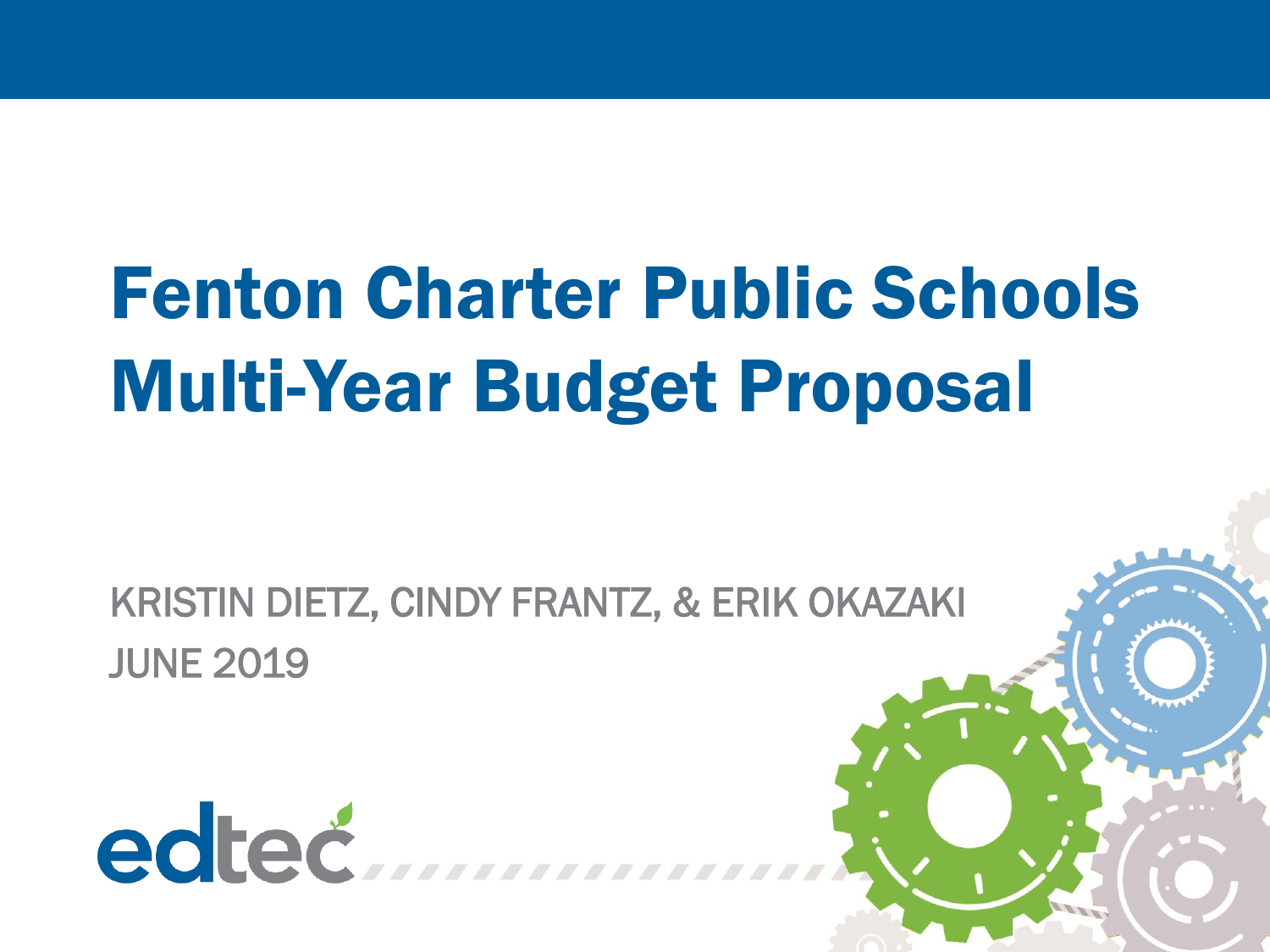### **Contents**

### 1. Multi -Year Budget

- A. 2019 -20 State Budget Update
- B. STRS and PERS Over Time
- C. SB740 Additional Cost Reimbursements
- D. Multi -Year Budgets
- E. Budget Assumptions

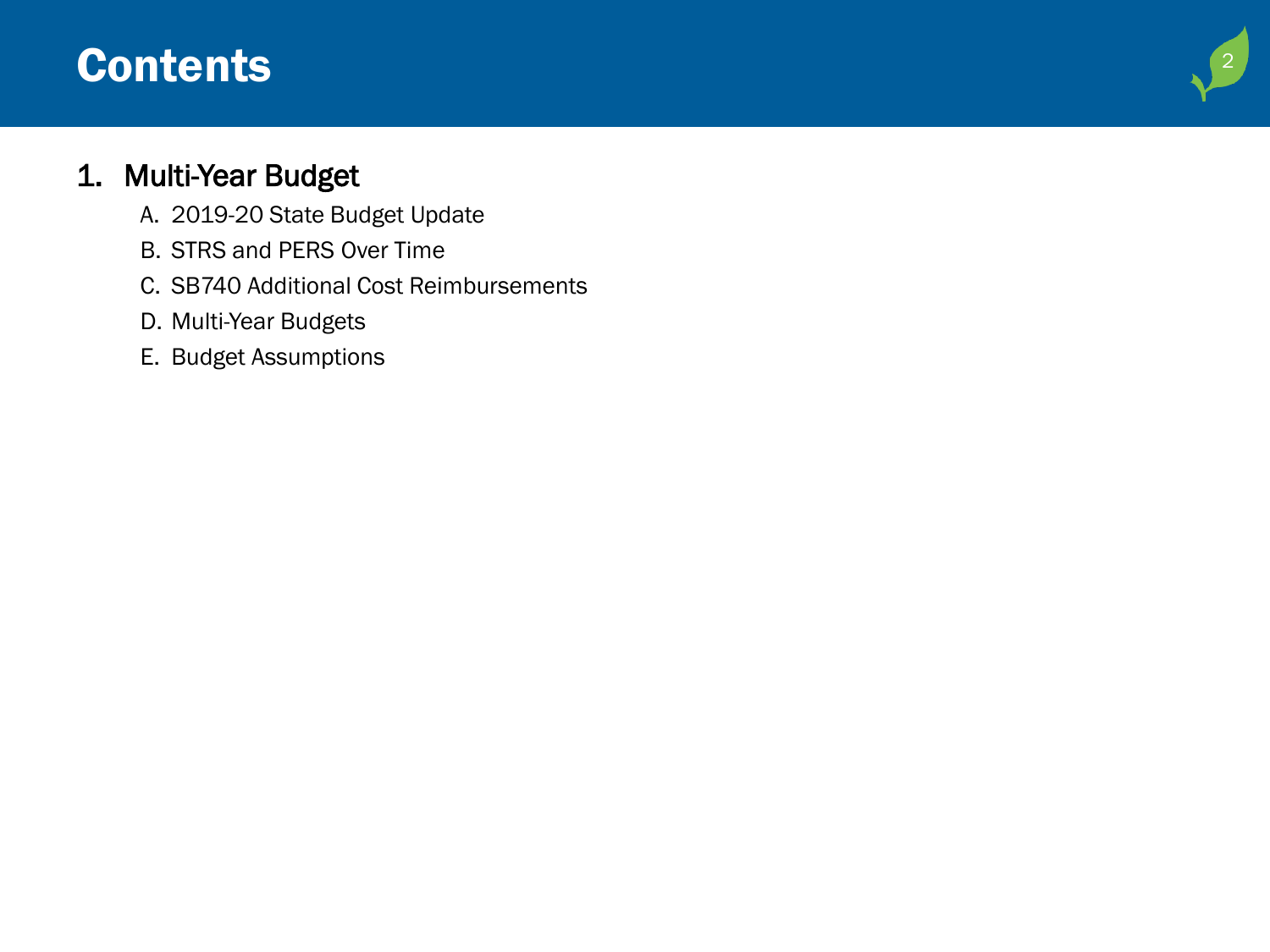# Multi-Year Budget

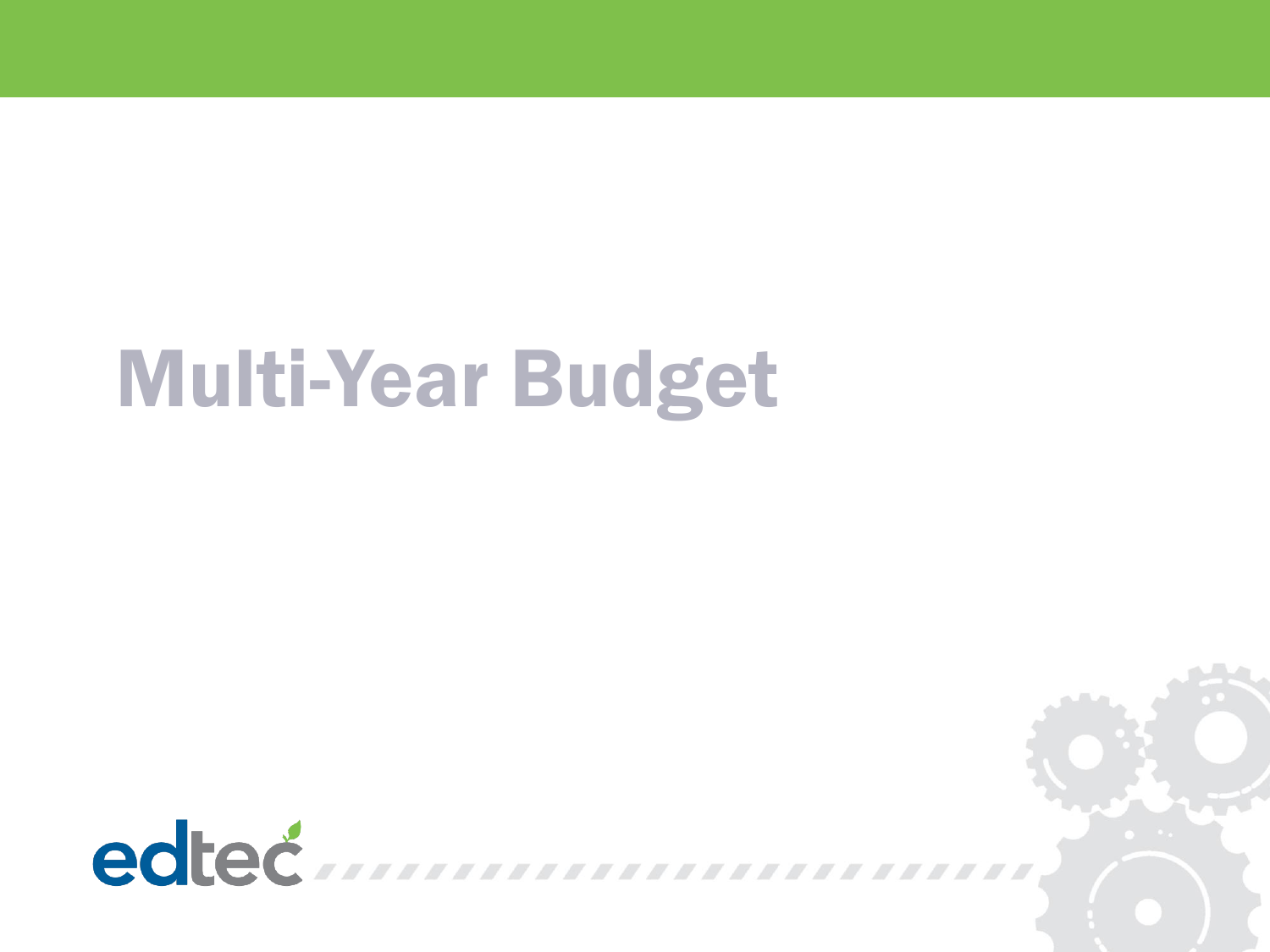# 4

### May Budget Revision largely unchanged from January budget

### LCFF

- COLA down slightly to 3.26% (was 3.46% in January budget)
- Decreases base rates by \$15-\$18 per ADA from previous projection

### **STRS**

- Increases one time contribution to \$3.15B to help pay down unfunded liability (additional \$150M for FY 20)
- Employer contribution decreases from 18.13% to 16.7% in FY20 and from 19.1% to 18.1% in FY21
- Projected decrease of .5% per year for the next 30 years

### **Other**

- COLA of 3.26% applies to other state programs (SPED, Nutrition)
- No unrestricted One-Time Funds projected
- \$691M in funding for schools with high SPED & Unduplicated
- Maintains current level of funding for SB-740, but no COLA increase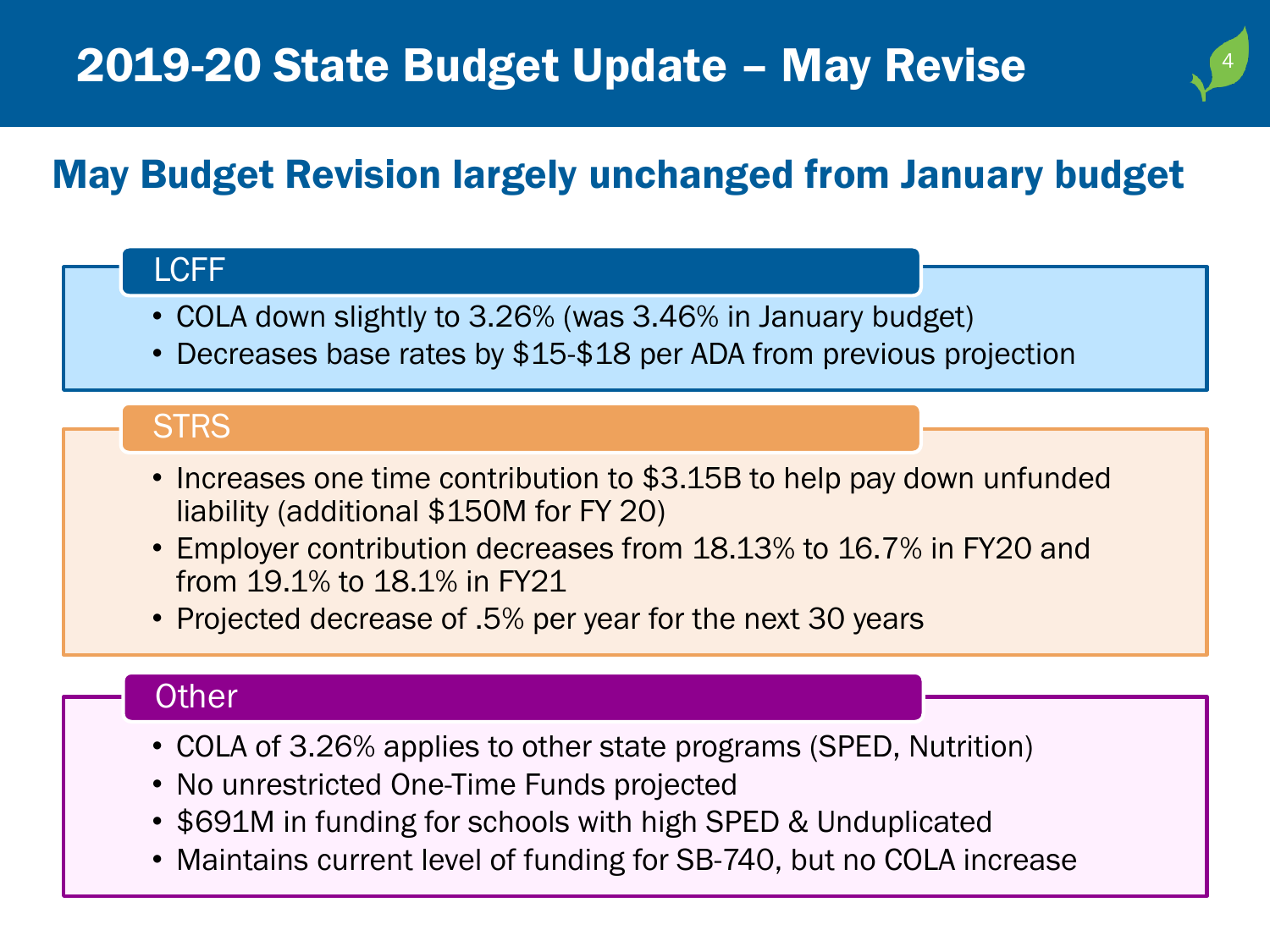### STRS and PERS Growth Rate Over Time



5 5

2019-20 employer contribution for STRS is up 102.4% from 13-14, PERS is up 80.9%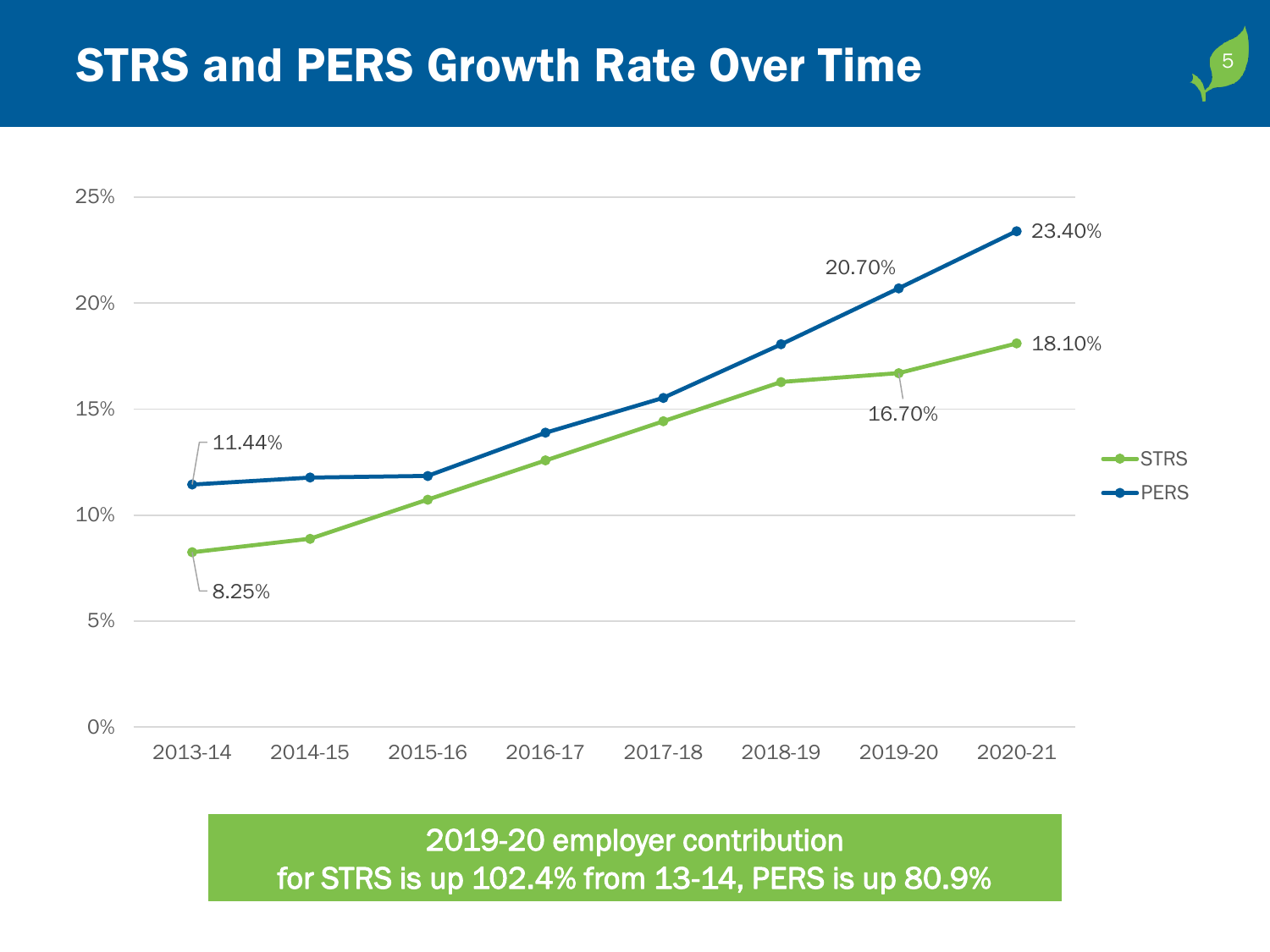When total program funding is flat, but per ADA rates and lease reimbursements increase, the pro-rata share of additional facilities costs reimbursed decreases.

 $\overline{6}$ 6

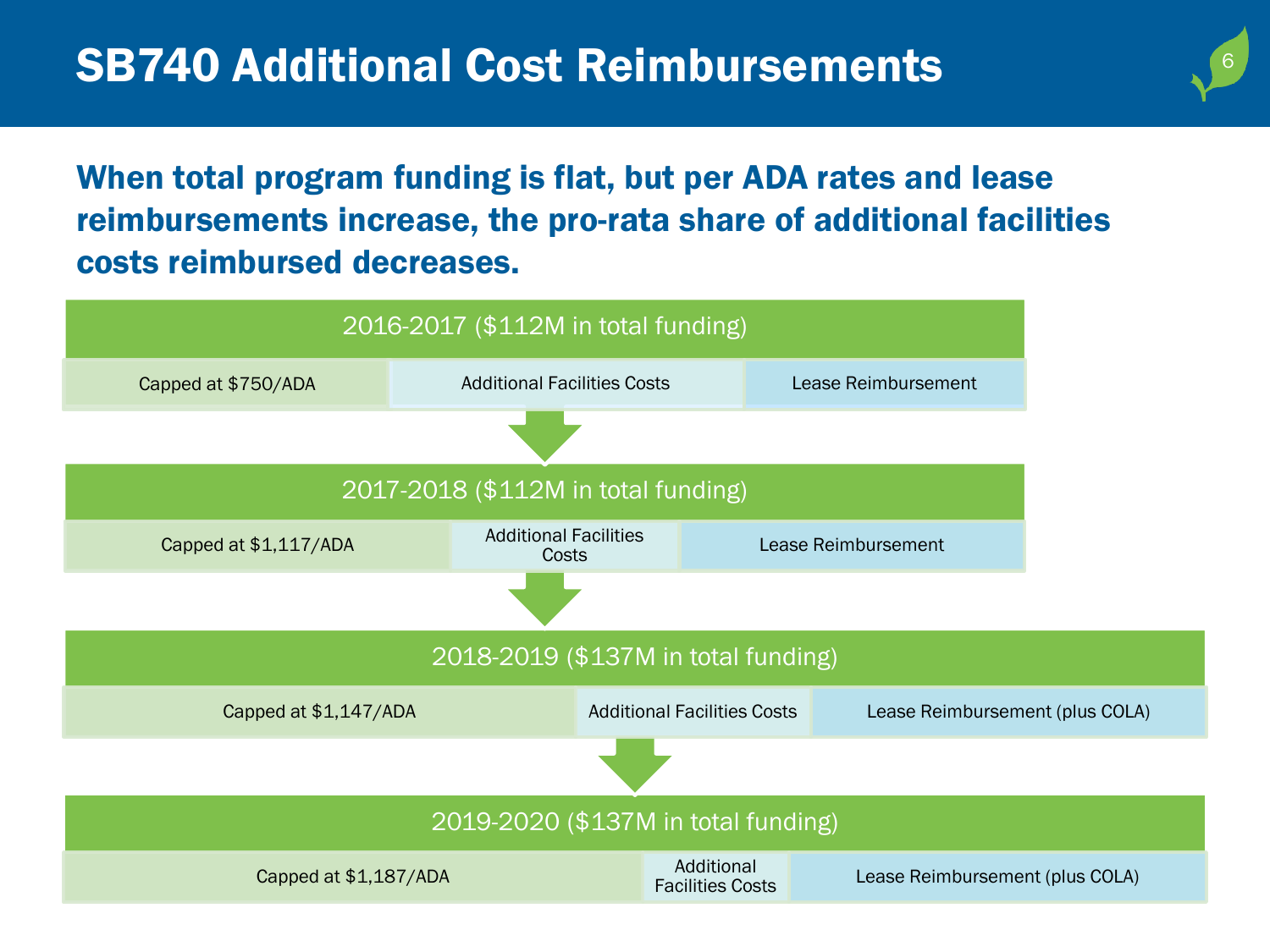## Consolidated Multi-Year Budget National Consolidated Multi-Year Budget

|                                                 |                               | 2018-19             | 2019-20                      | 2020-21                    | 2021-22                    |
|-------------------------------------------------|-------------------------------|---------------------|------------------------------|----------------------------|----------------------------|
|                                                 |                               | Current<br>Forecast | Preliminary<br><b>Budget</b> | Projected<br><b>Budget</b> | Projected<br><b>Budget</b> |
|                                                 | <b>LCFF Entitlement</b>       | 30,745,614          | 32,144,146                   | 34,552,241                 | 36,639,590                 |
|                                                 | <b>Federal Revenue</b>        | 5,053,388           | 5,119,769                    | 5,171,495                  | 5,234,087                  |
| Revenue                                         | <b>Other State Revenues</b>   | 5,387,099           | 4,475,942                    | 4,612,312                  | 4,717,970                  |
|                                                 | <b>Local Revenues</b>         | 3,917,233           | 3,792,624                    | 3,806,181                  | 3,911,067                  |
|                                                 | <b>Fundraising and Grants</b> |                     |                              |                            |                            |
|                                                 | <b>Total Revenue</b>          | 45,103,333          | 45,532,481                   | 48,142,229                 | 50,502,714                 |
|                                                 | Comp and Benefits             | 27,709,542          | 28,263,801                   | 29,893,164                 | 31,376,128                 |
|                                                 | <b>Books and Supplies</b>     | 4,387,663           | 4,278,118                    | 4,276,959                  | 4,156,085                  |
| <b>Expenses</b>                                 | Services and Other Ops        | 11,248,177          | 11,116,106                   | 12,082,719                 | 12,364,748                 |
|                                                 | Depreciation                  | 1,188,024           | 1,195,749                    | 1,079,354                  | 889,647                    |
|                                                 | <b>Other Outflows</b>         | 7,627               | 190                          |                            |                            |
|                                                 | <b>Total Expenses</b>         | 44,541,034          | 44,853,965                   | 47,332,196                 | 48,786,609                 |
|                                                 | <b>Operating Income</b>       | 562,300             | 678,516                      | 810,033                    | 1,716,105                  |
|                                                 | Beginning Balance (Audited)   | 19,248,484          | 19,810,784                   | 20,489,300                 | 21,299,332                 |
|                                                 | <b>Operating Income</b>       | 562,300             | 678,516                      | 810,033                    | 1,716,105                  |
| <b>Ending Fund Balance (incl. Depreciation)</b> |                               | 19,810,784          | 20,489,300                   | 21,299,332                 | 23,015,437                 |
| <b>Ending Fund Balance as % of Expenses</b>     |                               | 44.48%              | 45.68%                       | 45.00%                     | 47.18%                     |

.<br>7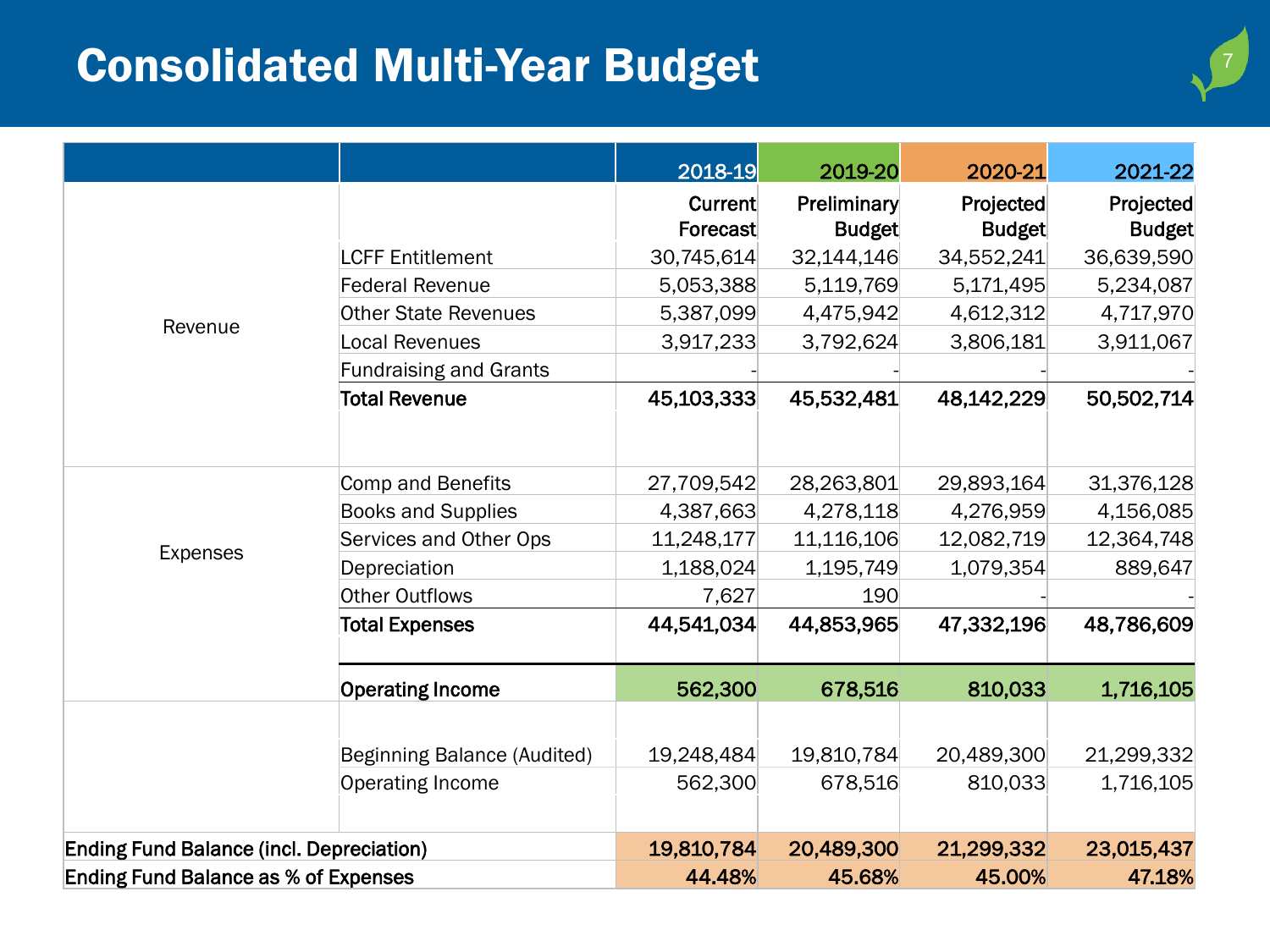## **FACS Multi-Year Budget**

|                                                 |                               | 2018-19    | 2019-20                                    | 2020-21                 | 2021-22                 |
|-------------------------------------------------|-------------------------------|------------|--------------------------------------------|-------------------------|-------------------------|
|                                                 |                               |            |                                            |                         |                         |
|                                                 |                               |            | <b>Current Forecast Preliminary Budget</b> | <b>Projected Budget</b> | <b>Projected Budget</b> |
|                                                 | <b>LCFF Entitlement</b>       | 7,297,387  | 7,155,925                                  | 7,374,590               | 7,580,729               |
|                                                 | <b>Federal Revenue</b>        | 1,298,475  | 1,305,098                                  | 1,305,098               | 1,305,098               |
|                                                 | <b>Other State Revenues</b>   | 953,608    | 562,157                                    | 561,556                 | 561,556                 |
| Revenue                                         | <b>Local Revenues</b>         | 132,110    | 57,765                                     | 27,765                  | 27,765                  |
|                                                 | <b>Fundraising and Grants</b> |            |                                            |                         |                         |
|                                                 | <b>Total Revenue</b>          | 9,681,581  | 9,080,945                                  | 9,269,009               | 9,475,148               |
|                                                 |                               |            |                                            |                         |                         |
|                                                 | Comp and Benefits             | 6,408,578  | 5,858,194                                  | 6,055,740               | 6,199,384               |
|                                                 | <b>Books and Supplies</b>     | 1,085,702  | 939,847                                    | 911,745                 | 918,850                 |
|                                                 | Services and Other Ops        | 2,025,905  | 1,737,454                                  | 1,947,041               | 1,973,836               |
| Expenses                                        | Depreciation                  | 348,498    | 393,433                                    | 366,932                 | 276,636                 |
|                                                 | Other Outflows                |            |                                            |                         |                         |
|                                                 | <b>Total Expenses</b>         | 9,868,683  | 8,928,928                                  | 9,281,458               | 9,368,706               |
|                                                 | <b>Operating Income</b>       | (187, 103) | 152,017                                    | (12, 449)               | 106,442                 |
|                                                 |                               |            |                                            |                         |                         |
|                                                 | Beginning Balance (Audited)   | 5,669,988  | 5,482,885                                  | 5,634,902               | 5,622,453               |
|                                                 | Operating Income              | (187, 103) | 152,017                                    | (12, 449)               | 106,442                 |
| <b>Ending Fund Balance (incl. Depreciation)</b> |                               | 5,482,885  | 5,634,902                                  | 5,622,453               | 5,728,895               |
| <b>Ending Fund Balance as % of Expenses</b>     |                               | 55.56%     | 63.11%                                     | 60.58%                  | 61.15%                  |

2019-20 Enrollment: 685 2019-20 ADA: 97.0%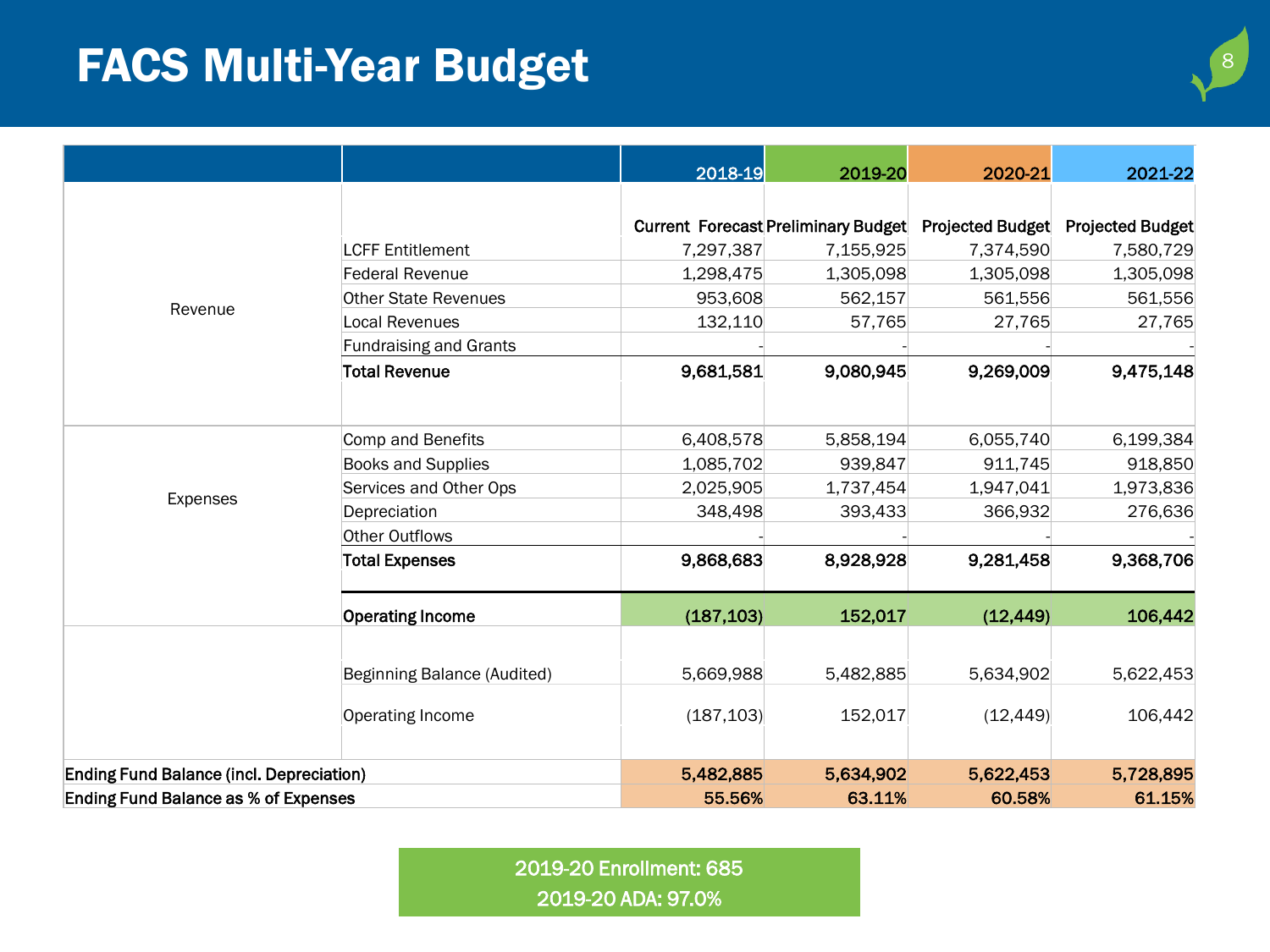| <b>Revenue Drivers</b>    | 2018/19 | 2019/20 | Variance |
|---------------------------|---------|---------|----------|
| Enrollment                | 722     | 685     | (37)     |
| <b>ADA</b>                | 701.23  | 664.45  | (36.78)  |
| <b>Unduplicated Count</b> | 672     | 635     | (37)     |

| <b>Funding Sources</b>               | 2018/19 | 2019/20      | <b>Variance</b> |
|--------------------------------------|---------|--------------|-----------------|
| <b>LCFF</b>                          |         |              |                 |
| Rate Per ADA                         | 10,407  | 10,770       | 363             |
| <b>Federal Revenue</b>               |         |              |                 |
| <b>SPED Per ADA</b>                  | 199     | 199          | $\mathsf{O}$    |
| Title I                              | 381,864 | 381,864      | $\mathsf{O}$    |
| Title II                             | 36,328  | 36,328       | $\Omega$        |
| Title III                            | 22,385  | 15,947       | (6, 438)        |
| Title IV                             | 27,149  | 27,149       | $\Omega$        |
| <b>Other State Revenues</b>          |         |              |                 |
| <b>SPED Per ADA</b>                  | 591     | 591          | $\mathsf{O}$    |
| Lottery per ADA                      | 204     | 204          | $\mathsf{O}$    |
| One Time Funds per PY ADA            | 184     | 0            | (184)           |
| Mandate per PY ADA                   | 16      | 16           | $\Omega$        |
| <b>Block Grants (LPSBG, CSEPDBG)</b> | 43,391  | $\mathsf{O}$ | (43, 391)       |
| Local Revenue/ Fundraising           |         |              |                 |
| All Other Local Revenue              | 53,375  | 0            | (53, 375)       |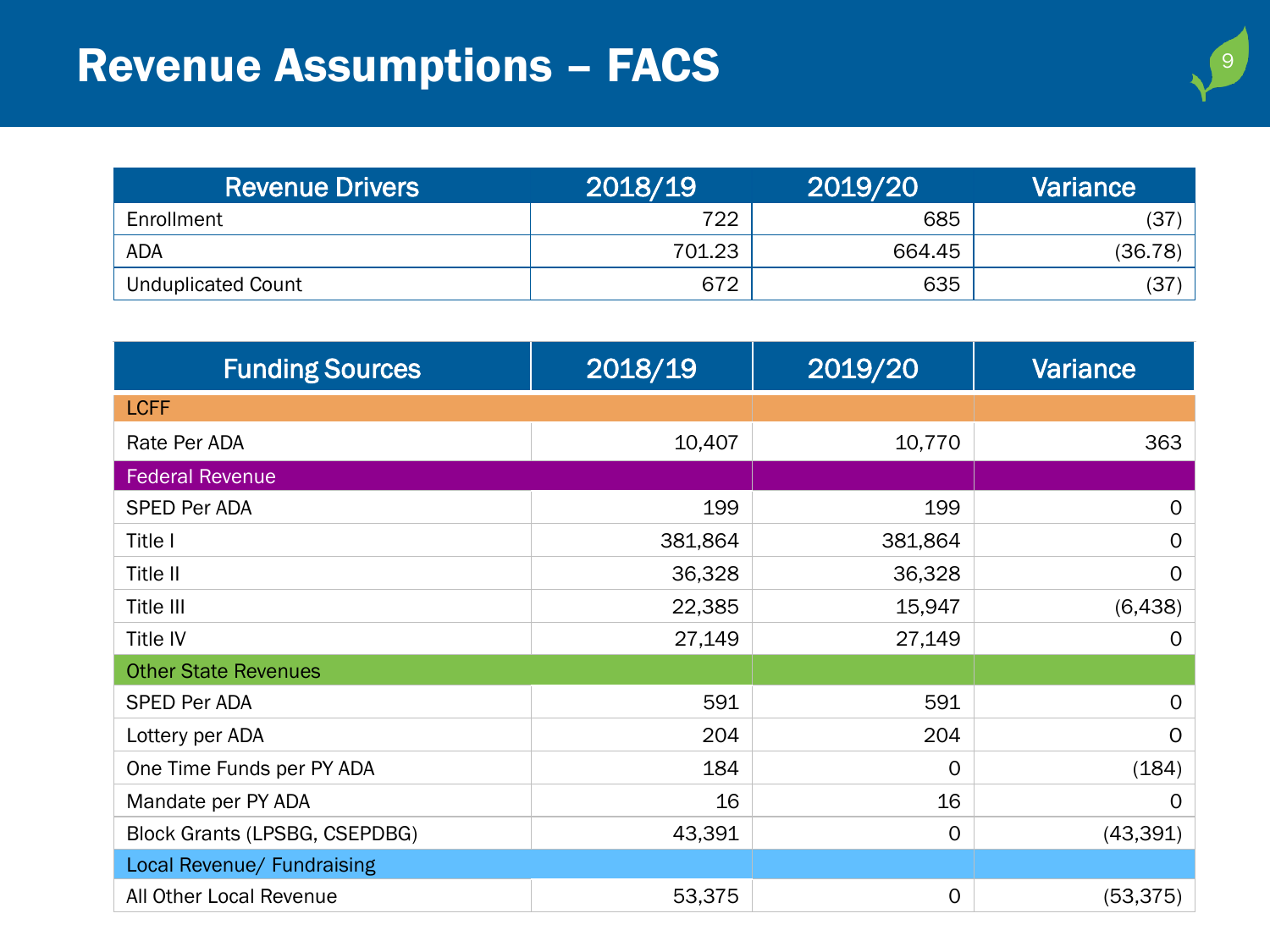# **1010 FPC Multi-Year Budget**

|                                                 |                               | 2018-19    | 2019-20                                    | 2020-21                 | 2021-22                 |
|-------------------------------------------------|-------------------------------|------------|--------------------------------------------|-------------------------|-------------------------|
|                                                 |                               |            |                                            |                         |                         |
|                                                 |                               |            |                                            |                         |                         |
|                                                 |                               |            | <b>Current Forecast Preliminary Budget</b> | <b>Projected Budget</b> | <b>Projected Budget</b> |
|                                                 | <b>LCFF Entitlement</b>       | 7,518,206  | 8,088,825                                  | 8,321,029               | 8,553,934               |
|                                                 | <b>Federal Revenue</b>        | 1,225,620  | 1,258,079                                  | 1,258,079               | 1,258,079               |
| Revenue                                         | <b>Other State Revenues</b>   | 1,551,537  | 1,356,210                                  | 1,373,331               | 1,398,644               |
|                                                 | <b>Local Revenues</b>         | 76,372     | 75,585                                     | 50,585                  | 50,585                  |
|                                                 | <b>Fundraising and Grants</b> |            |                                            |                         |                         |
|                                                 | <b>Total Revenue</b>          | 10,371,735 | 10,778,699                                 | 11,003,024              | 11,261,242              |
|                                                 | Comp and Benefits             | 6,042,044  | 6,586,441                                  | 6,857,875               | 7,011,439               |
|                                                 | <b>Books and Supplies</b>     | 1,121,425  | 985,104                                    | 938,203                 | 945,979                 |
|                                                 | Services and Other Ops        | 2,836,168  | 2,888,566                                  | 3,229,336               | 3,247,974               |
| <b>Expenses</b>                                 | Depreciation                  | 116,970    | 155,338                                    | 110,543                 | 76,500                  |
|                                                 | <b>Other Outflows</b>         |            |                                            |                         |                         |
|                                                 | <b>Total Expenses</b>         | 10,116,607 | 10,615,449                                 | 11,135,958              | 11,281,892              |
|                                                 | <b>Operating Income</b>       | 255,127    | 163,250                                    | (132, 934)              | (20, 651)               |
|                                                 | Beginning Balance (Audited)   | 4,046,467  | 4,301,595                                  | 4,464,845               | 4,331,911               |
|                                                 |                               |            |                                            |                         |                         |
|                                                 | Operating Income              | 255,127    | 163,250                                    | (132, 934)              | (20, 651)               |
| <b>Ending Fund Balance (incl. Depreciation)</b> |                               | 4,301,595  | 4,464,845                                  | 4,331,911               | 4,311,260               |
| <b>Ending Fund Balance as % of Expenses</b>     |                               | 42.52%     | 42.06%                                     | 38.90%                  | 38.21%                  |

2019-20 Enrollment: 732 2019-20 ADA: 97.5%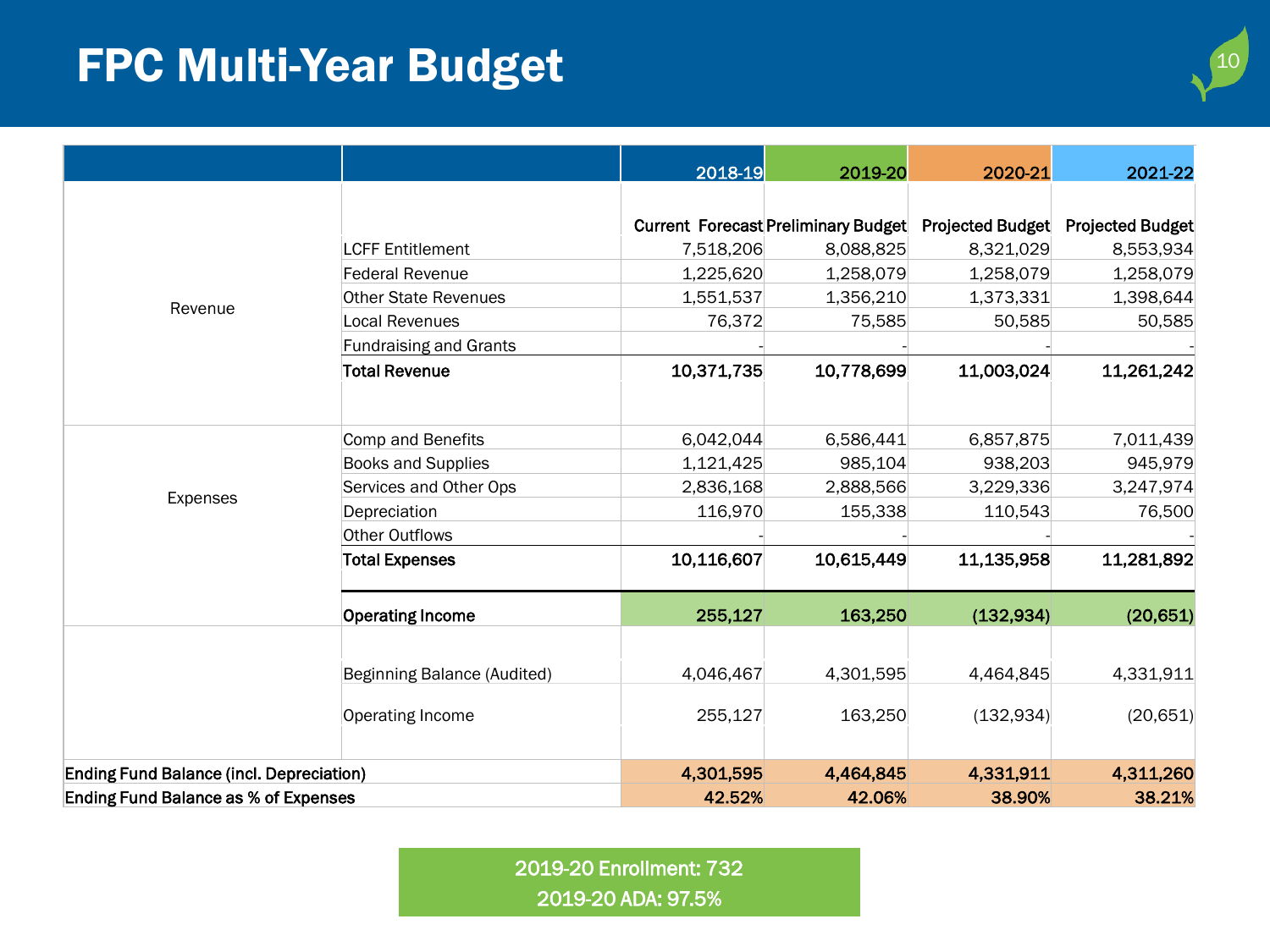| <b>Revenue Drivers</b>    | 2018/19 | 2019/20 | Variance |
|---------------------------|---------|---------|----------|
| Enrollment                | 710     | 732     | ົດຕ      |
| <b>ADA</b>                | 683.24  | 713.70  | 30.46    |
| <b>Unduplicated Count</b> | 627     | 655     | 28       |

| <b>Funding Sources</b>        | 2018/19 | 2019/20     | <b>Variance</b> |
|-------------------------------|---------|-------------|-----------------|
| <b>LCFF</b>                   |         |             |                 |
| Rate Per ADA                  | 11,004  | 11,334      | 330             |
| <b>Federal Revenue</b>        |         |             |                 |
| SPED Per ADA                  | 199     | 199         | $\mathsf{O}$    |
| Title I                       | 317,211 | 317,211     | $\mathbf 0$     |
| Title II                      | 34,432  | 34,432      | $\Omega$        |
| Title III                     | 36,549  | 30,386      | (6, 163)        |
| <b>Title IV</b>               | 22,553  | 22,553      | $\overline{O}$  |
| <b>Other State Revenues</b>   |         |             |                 |
| SPED Per ADA                  | 591     | 591         | $\mathsf{O}$    |
| Lottery per ADA               | 204     | 204         | $\mathsf{O}$    |
| One Time Funds per PY ADA     | 184     | $\mathbf 0$ | (184)           |
| Mandate per PY ADA            | 16      | 16          | $\Omega$        |
| <b>Block Grants (CSEPDBG)</b> | 8,576   | 0           | (8,576)         |
| Local Revenue/ Fundraising    |         |             |                 |
| All Other Local Revenue       | 18,079  | 0           | (18,079)        |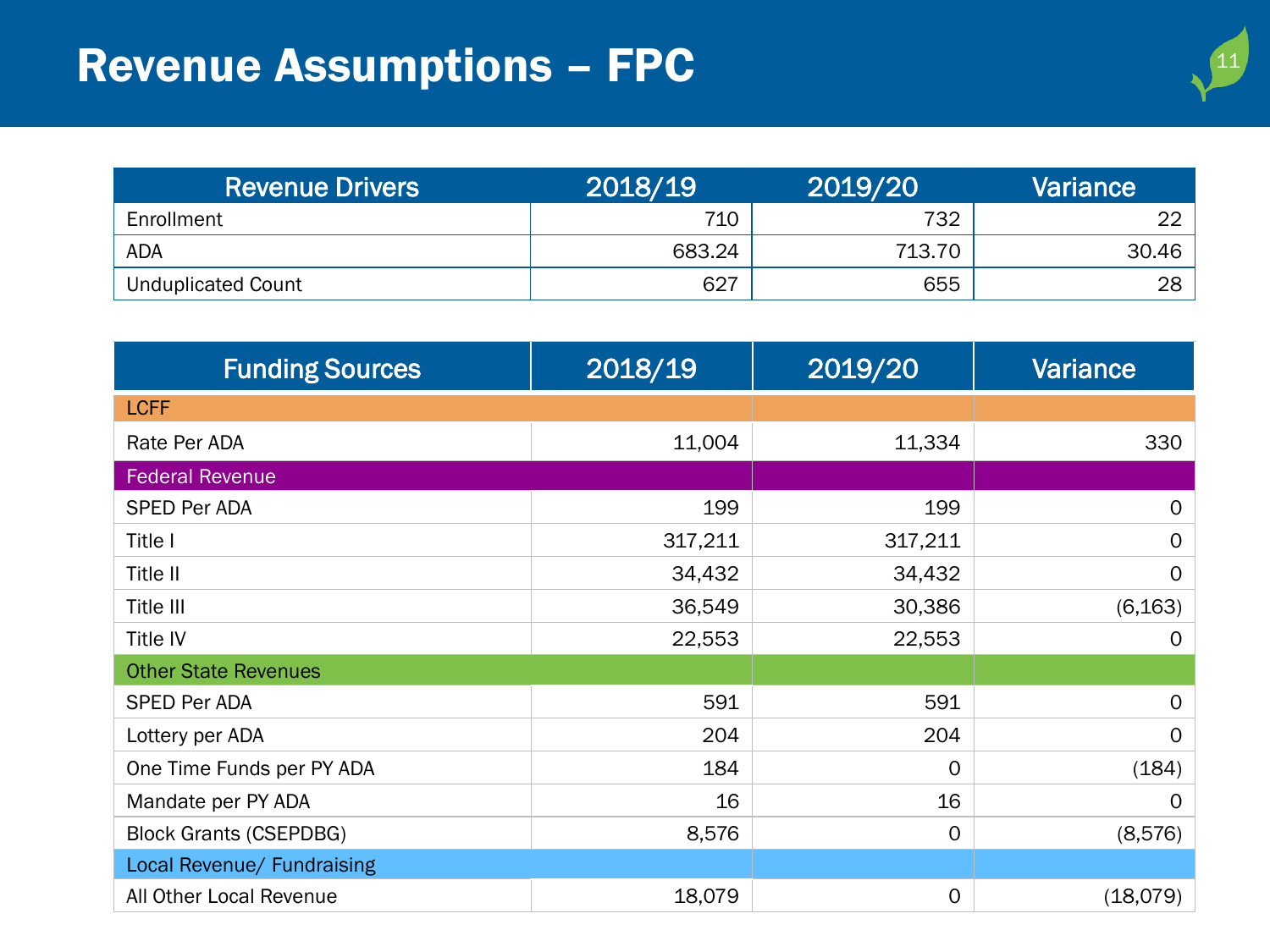## **SMB Multi-Year Budget**

| Ø |
|---|
|   |
|   |

|                                                 |                               | 2018-19    | 2019-20                                    | 2020-21                 | 2021-22                 |
|-------------------------------------------------|-------------------------------|------------|--------------------------------------------|-------------------------|-------------------------|
|                                                 |                               |            |                                            |                         |                         |
|                                                 |                               |            | <b>Current Forecast Preliminary Budget</b> | <b>Projected Budget</b> | <b>Projected Budget</b> |
|                                                 | <b>LCFF Entitlement</b>       | 9,336,597  | 9,389,263                                  | 9,853,446               | 10,128,959              |
|                                                 | <b>Federal Revenue</b>        | 1,568,690  | 1,554,891                                  | 1,558,191               | 1,558,191               |
|                                                 | <b>Other State Revenues</b>   | 1,374,935  | 1,093,738                                  | 1,106,544               | 1,106,814               |
| Revenue                                         | <b>Local Revenues</b>         | 138,067    | 81,183                                     | 51,183                  | 51,183                  |
|                                                 | <b>Fundraising and Grants</b> |            |                                            |                         |                         |
|                                                 | <b>Total Revenue</b>          | 12,418,289 | 12,119,075                                 | 12,569,363              | 12,845,147              |
|                                                 |                               |            |                                            |                         |                         |
|                                                 | Comp and Benefits             | 7,862,986  | 7,719,204                                  | 8,025,135               | 8,263,355               |
|                                                 | <b>Books and Supplies</b>     | 1,136,281  | 1,143,937                                  | 1,155,494               | 1,167,398               |
| Expenses                                        | Services and Other Ops        | 2,616,310  | 2,535,713                                  | 2,757,848               | 2,799,337               |
|                                                 | Depreciation                  | 485,860    | 509,392                                    | 492,530                 | 434,501                 |
|                                                 | <b>Other Outflows</b>         |            |                                            |                         |                         |
|                                                 | <b>Total Expenses</b>         | 12,101,438 | 11,908,246                                 | 12,431,007              | 12,664,592              |
|                                                 | <b>Operating Income</b>       | 316,852    | 210,829                                    | 138,357                 | 180,555                 |
|                                                 |                               |            |                                            |                         |                         |
|                                                 | Beginning Balance (Audited)   | 5,069,202  | 5,386,054                                  | 5,596,883               | 5,735,240               |
|                                                 | Operating Income              | 316,852    | 210,829                                    | 138,357                 | 180,555                 |
|                                                 |                               |            |                                            |                         |                         |
| <b>Ending Fund Balance (incl. Depreciation)</b> |                               | 5,386,054  | 5,596,883                                  | 5,735,240               | 5,915,795               |
| <b>Ending Fund Balance as % of Expenses</b>     |                               | 44.51%     | 47.00%                                     | 46.14%                  | 46.71%                  |

2019-20 Enrollment: 868 2019-20 ADA: 97.5%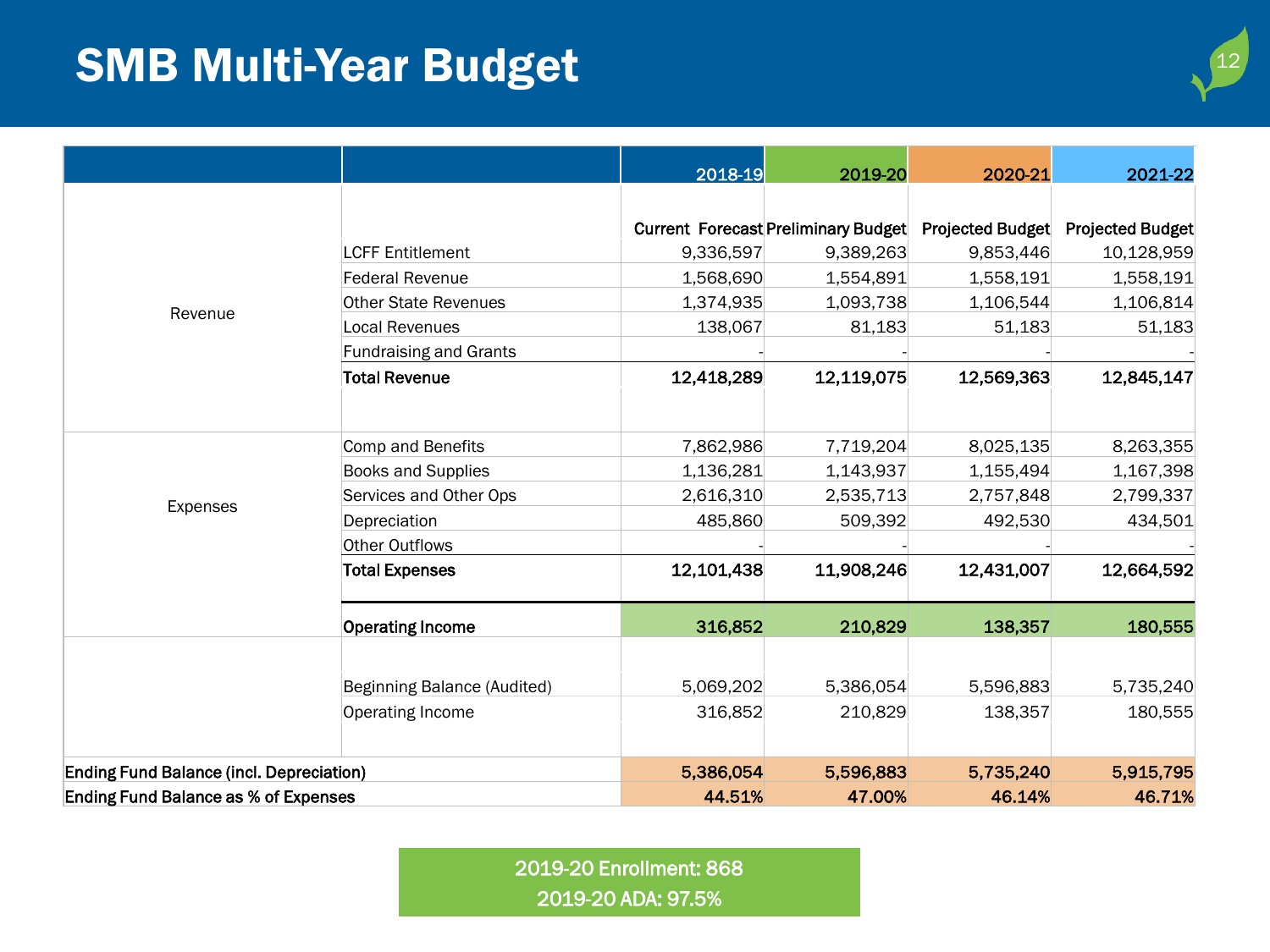# Revenue Assumptions - SMB

| <b>Revenue Drivers</b>    | 2018/19 | 2019/20 | Variance        |
|---------------------------|---------|---------|-----------------|
| Enrollment                | 890     | 868     | (22)            |
| <b>ADA</b>                | 868.77  | 846.30  | (22.47          |
| <b>Unduplicated Count</b> | 869     | 848     | $\overline{21}$ |

| <b>Funding Sources</b>        | 2018/19 | 2019/20      | <b>Variance</b> |
|-------------------------------|---------|--------------|-----------------|
| <b>LCFF</b>                   |         |              |                 |
| Rate Per ADA                  | 10,747  | 11,094       | 347             |
| <b>Federal Revenue</b>        |         |              |                 |
| <b>SPED Per ADA</b>           | 199     | 199          | $\mathsf{O}$    |
| Title I                       | 422,588 | 422,588      | $\mathsf{O}$    |
| Title II                      | 46,083  | 46,083       | $\mathbf 0$     |
| Title III                     | 60,587  | 57,861       | (2,726)         |
| <b>Title IV</b>               | 30,045  | 30,045       | 0               |
| <b>Other State Revenues</b>   |         |              |                 |
| <b>SPED Per ADA</b>           | 591     | 591          | $\mathsf{O}$    |
| Lottery per ADA               | 204     | 204          | $\mathsf{O}$    |
| One Time Funds per PY ADA     | 184     | $\mathbf 0$  | (184)           |
| Mandate per PY ADA            | 16      | 16           | $\mathbf 0$     |
| <b>Block Grants (CSEPDBG)</b> | 7,158   | $\mathsf{O}$ | (7, 158)        |
| Local Revenue/ Fundraising    |         |              |                 |
| All Other Local Revenue       | 47,282  | $\mathbf 0$  | (47, 282)       |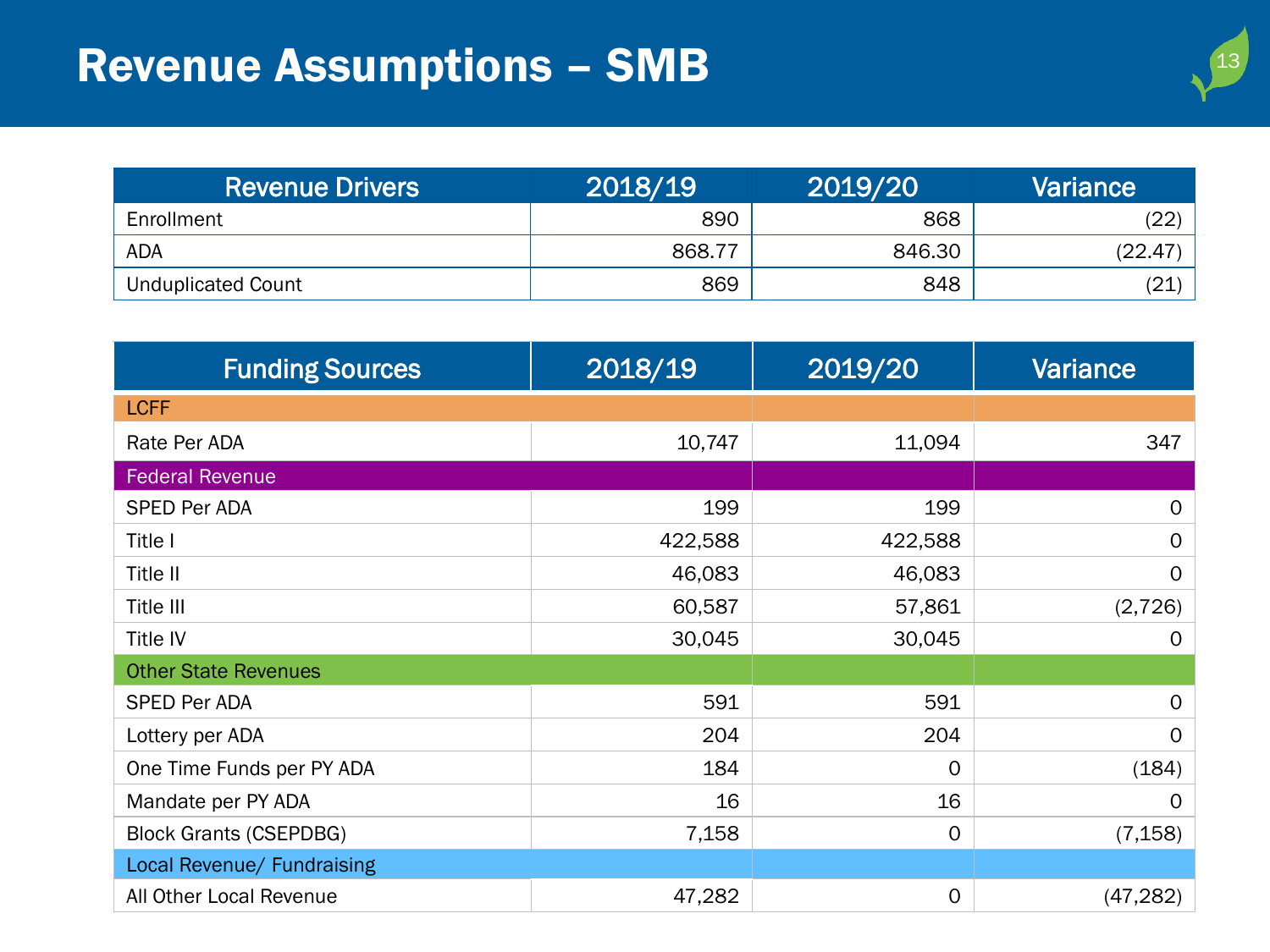## **STEM Multi-Year Budget 14 -Year Budget** 14 -Year 14 -Year 14 -Year 14 -Year 14 -Year 14 -Year 14 -Year 14 -Year 14 -Year 14 -Year 14 -Year 14 -Year 14 -Year 14 -Year 14 -Year 14 -Year 14 -Year 14 -Year 14 -Year 14 -Year

|                                                 |                                             | 2018-19    | 2019-20                                    | 2020-21   | 2021-22                           |
|-------------------------------------------------|---------------------------------------------|------------|--------------------------------------------|-----------|-----------------------------------|
|                                                 |                                             |            |                                            |           |                                   |
|                                                 |                                             |            | <b>Current Forecast Preliminary Budget</b> |           | Projected Budget Projected Budget |
|                                                 | <b>LCFF Entitlement</b>                     | 3,232,220  | 3,711,843                                  | 4,348,431 | 5,038,922                         |
|                                                 | <b>Federal Revenue</b>                      | 484,556    | 495,931                                    | 519,668   | 549,227                           |
|                                                 | <b>Other State Revenues</b>                 | 812,622    | 789,001                                    | 836,768   | 876,707                           |
| Revenue                                         | <b>Local Revenues</b>                       | 22,886     | 17,159                                     | 2,159     | 2,159                             |
|                                                 | <b>Fundraising and Grants</b>               |            |                                            |           |                                   |
|                                                 | <b>Total Revenue</b>                        | 4,552,284  | 5,013,934                                  | 5,707,025 | 6,467,015                         |
|                                                 | Comp and Benefits                           | 2,429,696  | 2,714,356                                  | 3,110,885 | 3,534,549                         |
|                                                 | Books and Supplies                          | 476,324    | 564,320                                    | 579,944   | 515,669                           |
|                                                 | Services and Other Ops                      | 1,464,162  | 1,577,230                                  | 1,699,415 | 1,793,215                         |
| Expenses                                        | Depreciation                                | 104,442    | 49,225                                     | 35,433    | 32,457                            |
|                                                 | <b>Other Outflows</b>                       | 3,816      | 150                                        |           |                                   |
|                                                 | <b>Total Expenses</b>                       | 4,478,440  | 4,905,280                                  | 5,425,677 | 5,875,891                         |
|                                                 | <b>Operating Income</b>                     | 73,844     | 108,654                                    | 281,349   | 591,124                           |
|                                                 |                                             |            |                                            |           |                                   |
|                                                 | Beginning Balance (Audited)                 | (236, 220) | (162, 375)                                 | (53, 722) | 227,627                           |
|                                                 | Operating Income                            | 73,844     | 108,654                                    | 281,349   | 591,124                           |
| <b>Ending Fund Balance (incl. Depreciation)</b> |                                             | $-162,375$ | $-53,722$                                  | 227,627   | 818,751                           |
|                                                 | <b>Ending Fund Balance as % of Expenses</b> |            | $-3.63%$<br>$-1.10%$                       | 4.20%     | 13.93%                            |

2019-20 Enrollment: 350 2019-20 ADA: 97.1%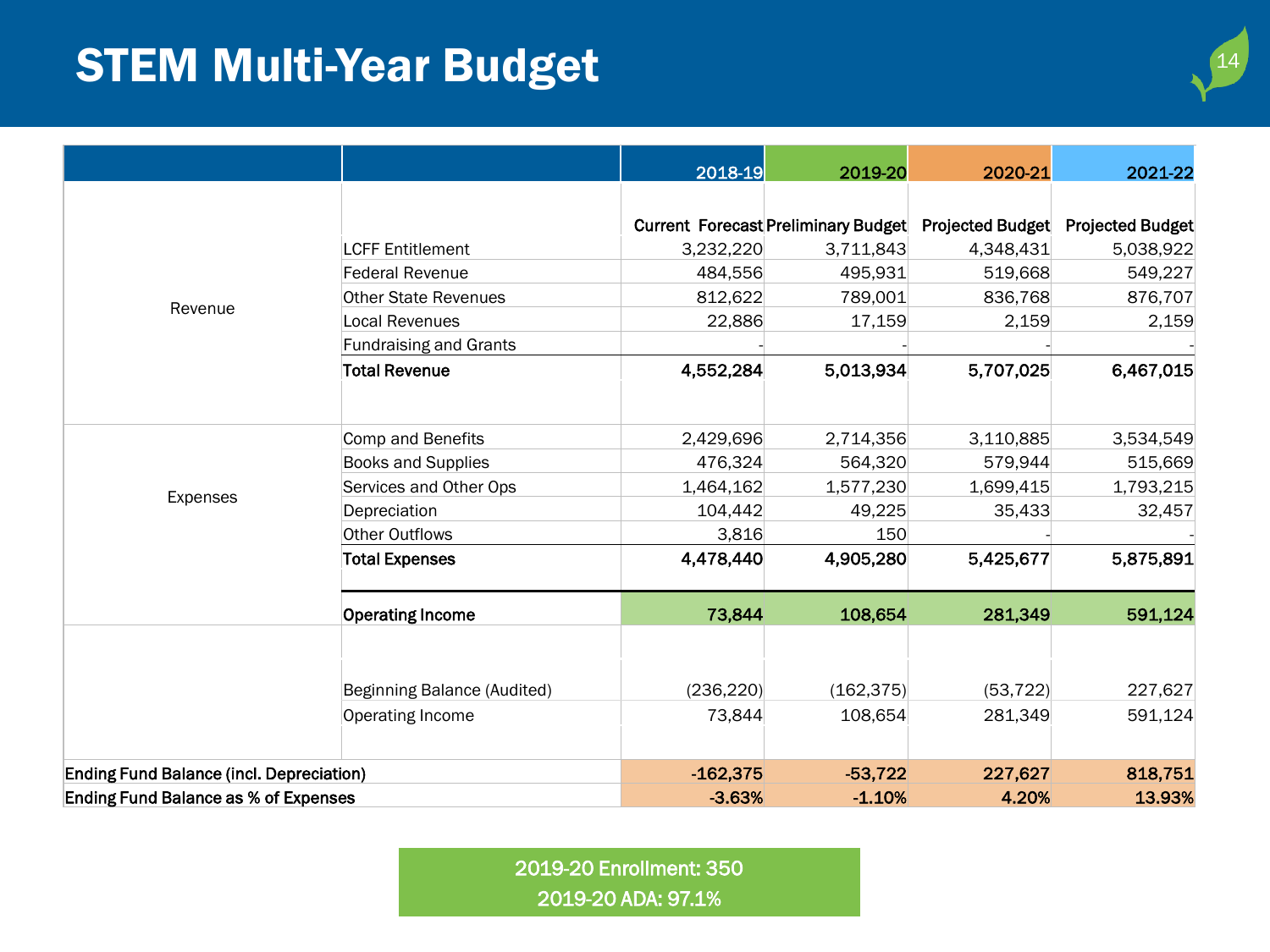# Revenue Assumptions - STEM

| ı<br>۹<br>6 |
|-------------|
|             |
|             |

| <b>Revenue Drivers</b>    | 2018/19 | 2019/20 |                 |
|---------------------------|---------|---------|-----------------|
| Enrollment                | 320     | 350     | 30 <sup>1</sup> |
| <b>ADA</b>                | 306.72  | 339.85  | 33.13           |
| <b>Unduplicated Count</b> | 260     | 290     | 30 <sup>1</sup> |

| <b>Funding Sources</b>        | 2018/19 | 2019/20     | Variance     |
|-------------------------------|---------|-------------|--------------|
| <b>LCFF</b>                   |         |             |              |
| Rate Per ADA                  | 10,538  | 10,922      | 384          |
| Federal Revenue               |         |             |              |
| SPED Per ADA                  | 199     | 199         | $\mathsf{O}$ |
| Title I                       | 110,663 | 110,663     | $\mathbf 0$  |
| Title II                      | 13,555  | 13,555      | $\mathbf 0$  |
| Title IV                      | 10,000  | 10,000      | $\mathbf{O}$ |
| <b>Other State Revenues</b>   |         |             |              |
| <b>SPED Per ADA</b>           | 591     | 591         | $\mathsf{O}$ |
| Lottery per ADA               | 204     | 204         | $\mathbf 0$  |
| One Time Funds per PY ADA     | 184     | $\mathbf 0$ | (184)        |
| Mandate per PY ADA            | 16      | 16          | 0            |
| Block Grants (LPSBG, CSEPDBG) | 12,623  | $\mathbf 0$ | (12, 623)    |
| Local Revenue/ Fundraising    |         |             |              |
| All Other Local Revenue       | 5,609   | 0           | (5,609)      |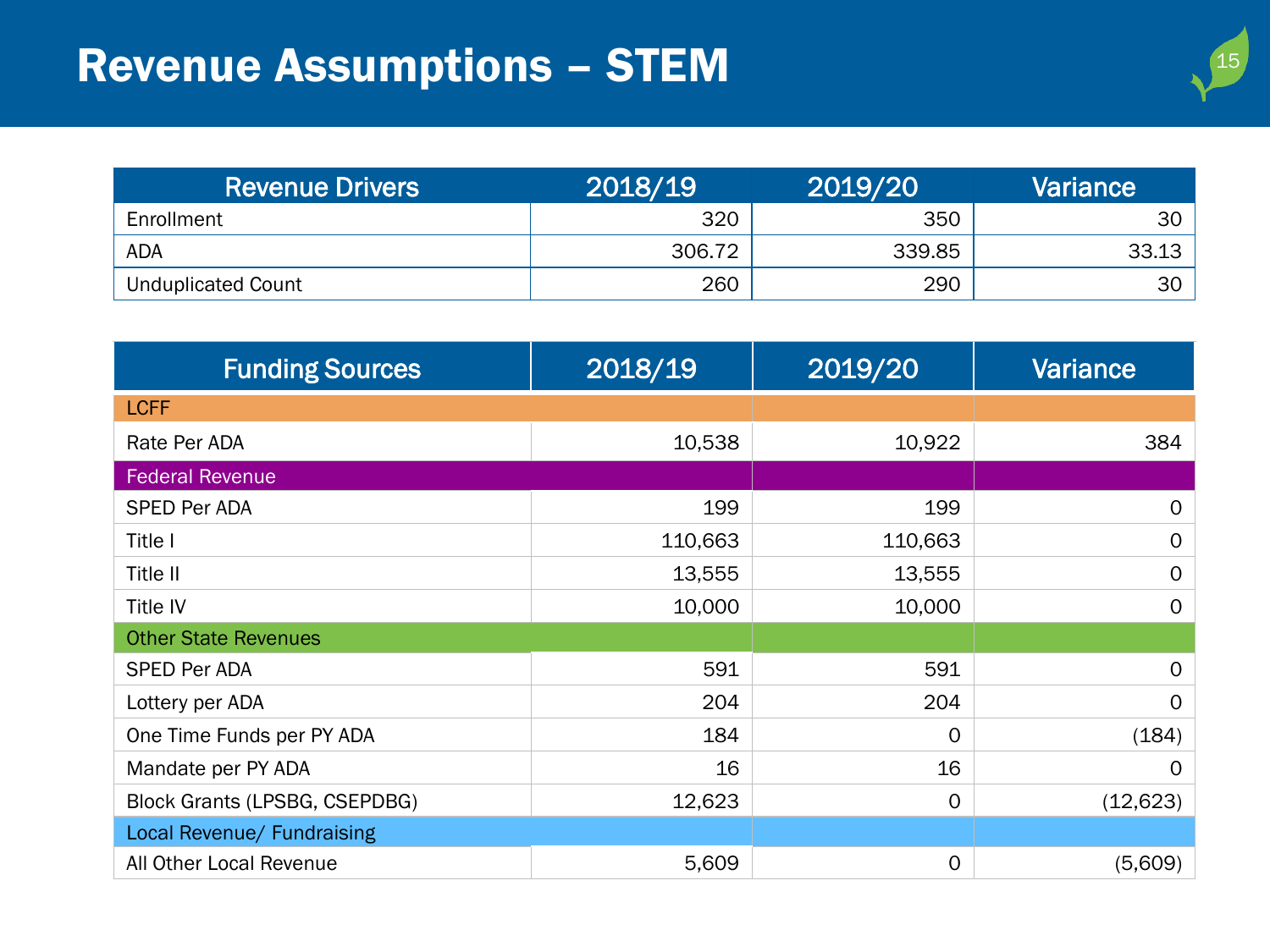## **FCLA Multi-Year Budget**

|  | ۶ |  |
|--|---|--|
|  |   |  |
|  |   |  |
|  |   |  |
|  |   |  |

|                                                 |                               | 2018-19   | 2019-20                             | 2020-21                 | 2021-22                 |
|-------------------------------------------------|-------------------------------|-----------|-------------------------------------|-------------------------|-------------------------|
|                                                 |                               |           |                                     |                         |                         |
|                                                 |                               |           | Current Forecast Preliminary Budget | <b>Projected Budget</b> | <b>Projected Budget</b> |
|                                                 | <b>LCFF Entitlement</b>       | 3,361,204 | 3,798,290                           | 4,654,745               | 5,337,046               |
|                                                 | <b>Federal Revenue</b>        | 476,046   | 505,771                             | 530,461                 | 563,493                 |
|                                                 | <b>Other State Revenues</b>   | 694,397   | 674,835                             | 734,113                 | 774,249                 |
| Revenue                                         | <b>Local Revenues</b>         | 20,479    | 14,737                              | 1,737                   | 1,737                   |
|                                                 | <b>Fundraising and Grants</b> |           |                                     |                         |                         |
|                                                 | <b>Total Revenue</b>          | 4,552,125 | 4,993,633                           | 5,921,056               | 6,676,525               |
|                                                 | Comp and Benefits             | 2,418,522 | 2,826,698                           | 3,175,320               | 3,615,701               |
|                                                 | Books and Supplies            | 486,766   | 575,215                             | 619,786                 | 534,249                 |
|                                                 | Services and Other Ops        | 1,436,572 | 1,497,651                           | 1,554,421               | 1,635,098               |
| Expenses                                        | Depreciation                  | 102,875   | 50,263                              | 35,818                  | 32,842                  |
|                                                 | Other Outflows                | 3,811     | 40                                  |                         |                         |
|                                                 | <b>Total Expenses</b>         | 4,448,546 | 4,949,867                           | 5,385,345               | 5,817,890               |
|                                                 | <b>Operating Income</b>       | 103,579   | 43,766                              | 535,710                 | 858,634                 |
|                                                 |                               |           |                                     |                         |                         |
|                                                 | Beginning Balance (Audited)   | 215,084   | 318,663                             | 362,429                 | 898,139                 |
|                                                 | Operating Income              | 103,579   | 43,766                              | 535,710                 | 858,634                 |
| <b>Ending Fund Balance (incl. Depreciation)</b> |                               | 318,663   | 362,429                             | 898,139                 | 1,756,774               |
| <b>Ending Fund Balance as % of Expenses</b>     |                               | 7.16%     | 7.32%                               | 16.68%                  | 30.20%                  |

2019-20 Enrollment: 360 2019-20 ADA: 97.0%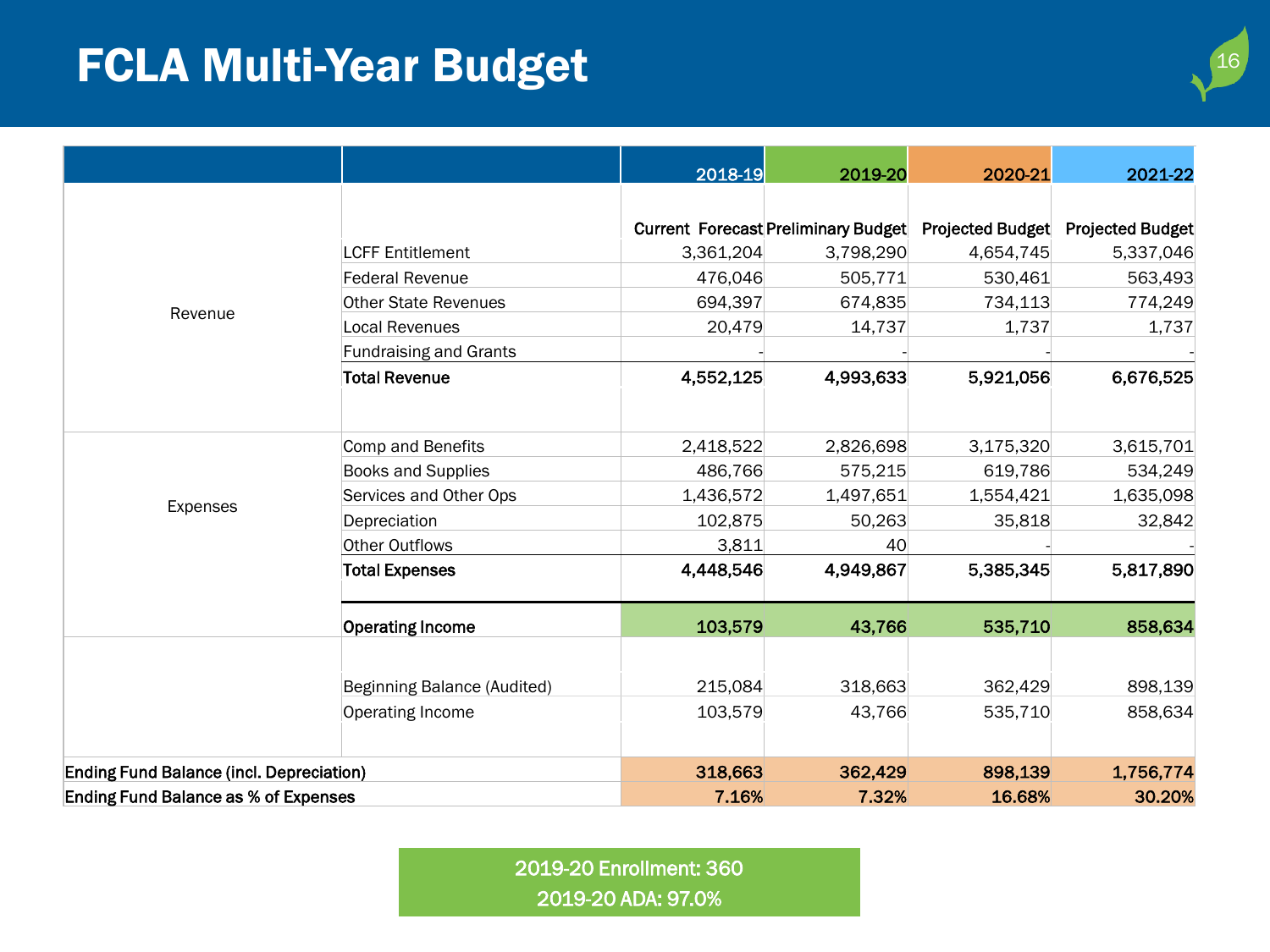# Revenue Assumptions - FCLA



| <b>Revenue Drivers</b> | 2018/19 | 2019/20 |       |
|------------------------|---------|---------|-------|
| Enrollment             | 330     | 360     | 30    |
| <b>ADA</b>             | 316.79  | 349.20  | 32.41 |
| Unduplicated Count     | 274     | 303     | 29    |

| <b>Funding Sources</b>        | 2018/19 | 2019/20     | Variance     |
|-------------------------------|---------|-------------|--------------|
| <b>LCFF</b>                   |         |             |              |
| Rate Per ADA                  | 10,610  | 10,877      | 267          |
| <b>Federal Revenue</b>        |         |             |              |
| SPED Per ADA                  | 199     | 199         | $\mathsf{O}$ |
| Title I                       | 89,627  | 89,627      | $\mathsf{O}$ |
| Title II                      | 11,522  | 11,522      | $\mathbf 0$  |
| <b>Title IV</b>               | 10,000  | 10,000      | $\mathbf 0$  |
| <b>Other State Revenues</b>   |         |             |              |
| <b>SPED Per ADA</b>           | 591     | 591         | $\mathsf{O}$ |
| Lottery per ADA               | 204     | 204         | $\mathbf 0$  |
| One Time Funds per PY ADA     | 184     | $\mathbf 0$ | (184)        |
| Mandate per PY ADA            | 16      | 16          | $\Omega$     |
| <b>Block Grants (CSEPDBG)</b> | 3,009   | $\mathbf 0$ | (3,009)      |
| Local Revenue/ Fundraising    |         |             |              |
| All Other Local Revenue       | 5,511   | 0           | (5,511)      |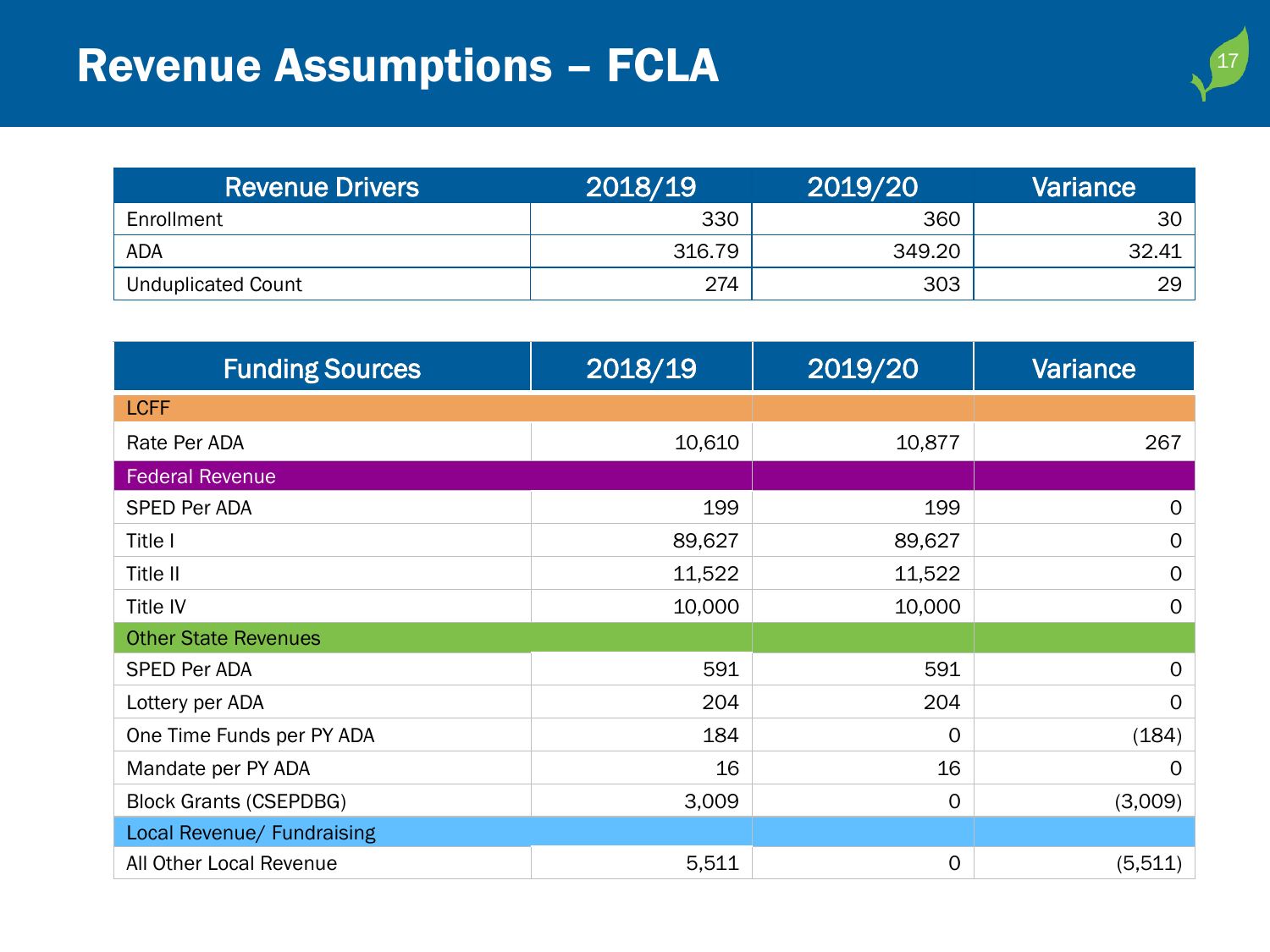### Expense Assumptions - Staffing

| 18 |
|----|
|    |

|                                                   | <b>FACS</b> | <b>FPC</b> | <b>SMB</b>     | <b>STEM</b> | <b>FCLA</b> |
|---------------------------------------------------|-------------|------------|----------------|-------------|-------------|
| Certificated<br><b>Teachers</b>                   | 25          | 32         | 40             | 15          | 17          |
| Certificated<br>Administrators                    | 3           | 3          | $\overline{4}$ | 1.5         | 1.5         |
| <b>Other Certificated Staff</b>                   | 9.25        | 7.25       | 13.25          | 3.125       | 3.125       |
| <b>Classified</b><br><b>Support Staff</b>         | 33.25       | 46.26      | 35.30          | 15.095      | 17.095      |
| <b>Classified</b><br><b>Clerical/Office Staff</b> | 13          | 15         | 19             | 11          | 10          |
| <b>Other Classified Staff</b>                     | 6.75        | 8.75       | 9              | 3.25        | 3.25        |
| <b>TOTAL</b>                                      | 90.25       | 112.26     | 120.55         | 48.97       | 51.97       |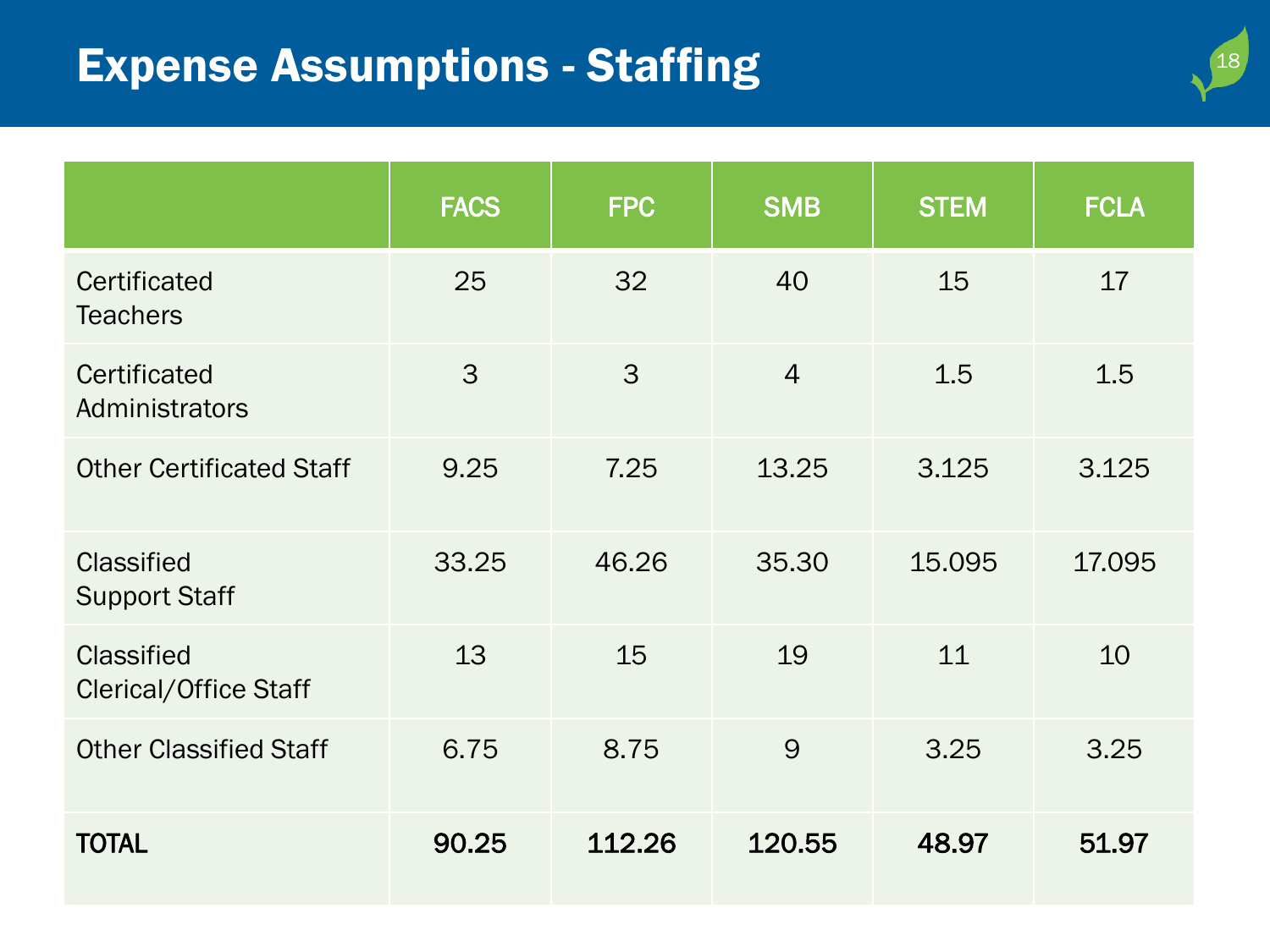## **FCPS Multi-Year Budget**

| ٥<br>۲ |
|--------|
|        |

|                                                 |                               | 2018-19   | 2019-20                                                               | 2020-21   | 2021-22   |
|-------------------------------------------------|-------------------------------|-----------|-----------------------------------------------------------------------|-----------|-----------|
|                                                 |                               |           |                                                                       |           |           |
|                                                 |                               |           | Current Forecast Preliminary Budget Projected Budget Projected Budget |           |           |
|                                                 | <b>LCFF Entitlement</b>       |           |                                                                       |           |           |
|                                                 | <b>Federal Revenue</b>        |           |                                                                       |           |           |
| Revenue                                         | Other State Revenues          |           |                                                                       |           |           |
|                                                 | <b>Local Revenues</b>         | 3,527,319 | 3,546,195                                                             | 3,672,751 | 3,777,638 |
|                                                 | <b>Fundraising and Grants</b> |           |                                                                       |           |           |
|                                                 | <b>Total Revenue</b>          | 3,527,319 | 3,546,195                                                             | 3,672,751 | 3,777,638 |
|                                                 | Comp and Benefits             | 2,547,716 | 2,558,908                                                             | 2,668,208 | 2,751,699 |
|                                                 | <b>Books and Supplies</b>     | 81,165    | 69,695                                                                | 71,786    | 73,940    |
|                                                 | Services and Other Ops        | 869,059   | 879,493                                                               | 894,658   | 915,288   |
| <b>Expenses</b>                                 | Depreciation                  | 29,378    | 38,099                                                                | 38,099    | 36,710    |
|                                                 | Other Outflows                |           |                                                                       |           |           |
|                                                 | <b>Total Expenses</b>         | 3,527,319 | 3,546,195                                                             | 3,672,751 | 3,777,638 |
|                                                 | <b>Operating Income</b>       |           |                                                                       |           |           |
|                                                 | Beginning Balance (Audited)   | 4,483,962 | 4,483,962                                                             | 4,483,962 | 4,483,962 |
|                                                 | Operating Income              |           |                                                                       |           |           |
| <b>Ending Fund Balance (incl. Depreciation)</b> |                               | 4,483,962 | 4,483,962                                                             | 4,483,962 | 4,483,962 |
| <b>Ending Fund Balance as % of Expenses</b>     |                               | 127.12%   | 126.44%                                                               | 122.09%   | 118.70%   |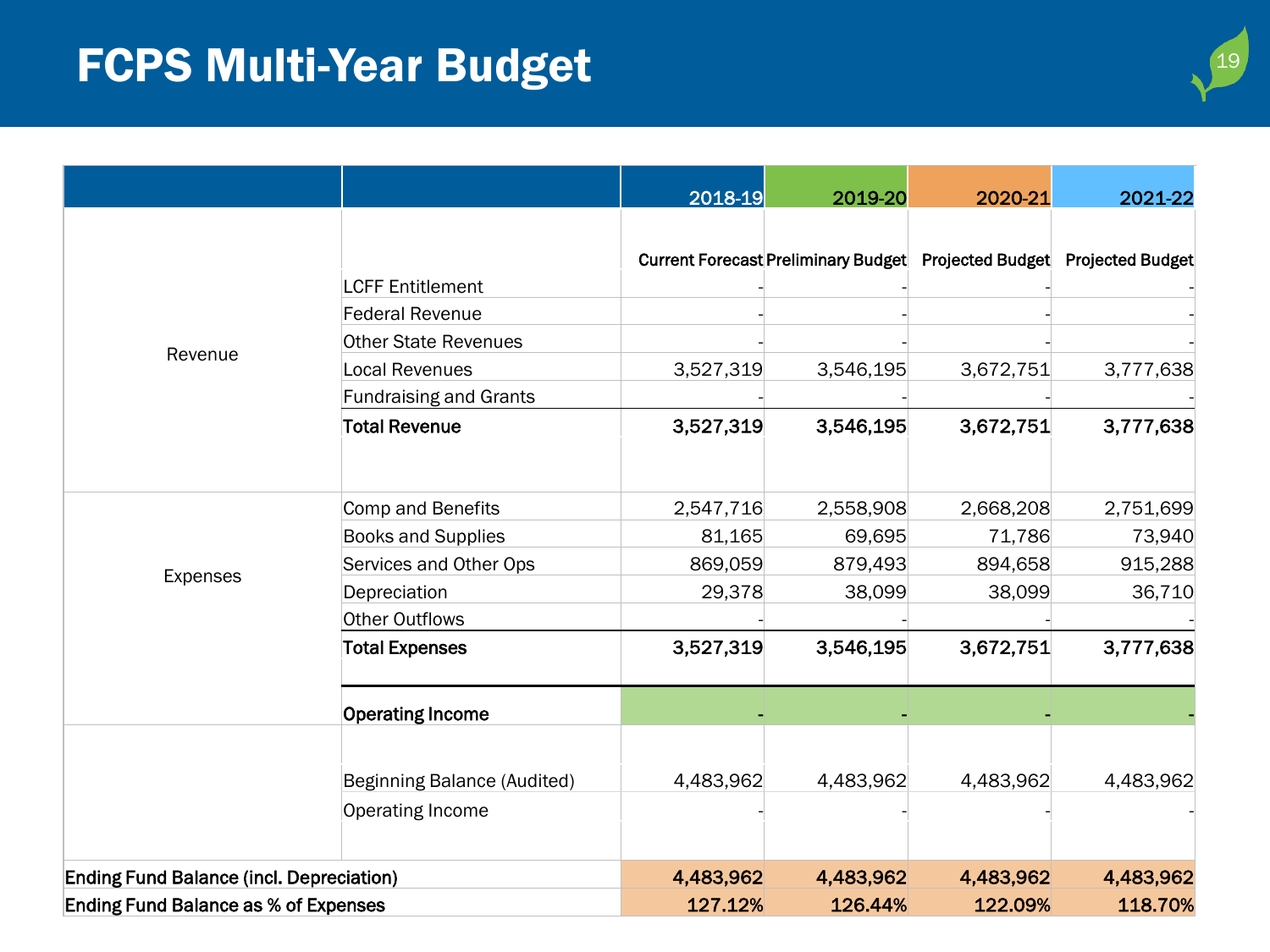# Thank you!

### ADDITIONAL QUESTIONS? CONTACT US:

Kristin Dietz: kristin.dietz@edtec.com Cindy Frantz: cindy.frantz@edtec.com Erik Okazaki: erik.okazaki@edtec.com

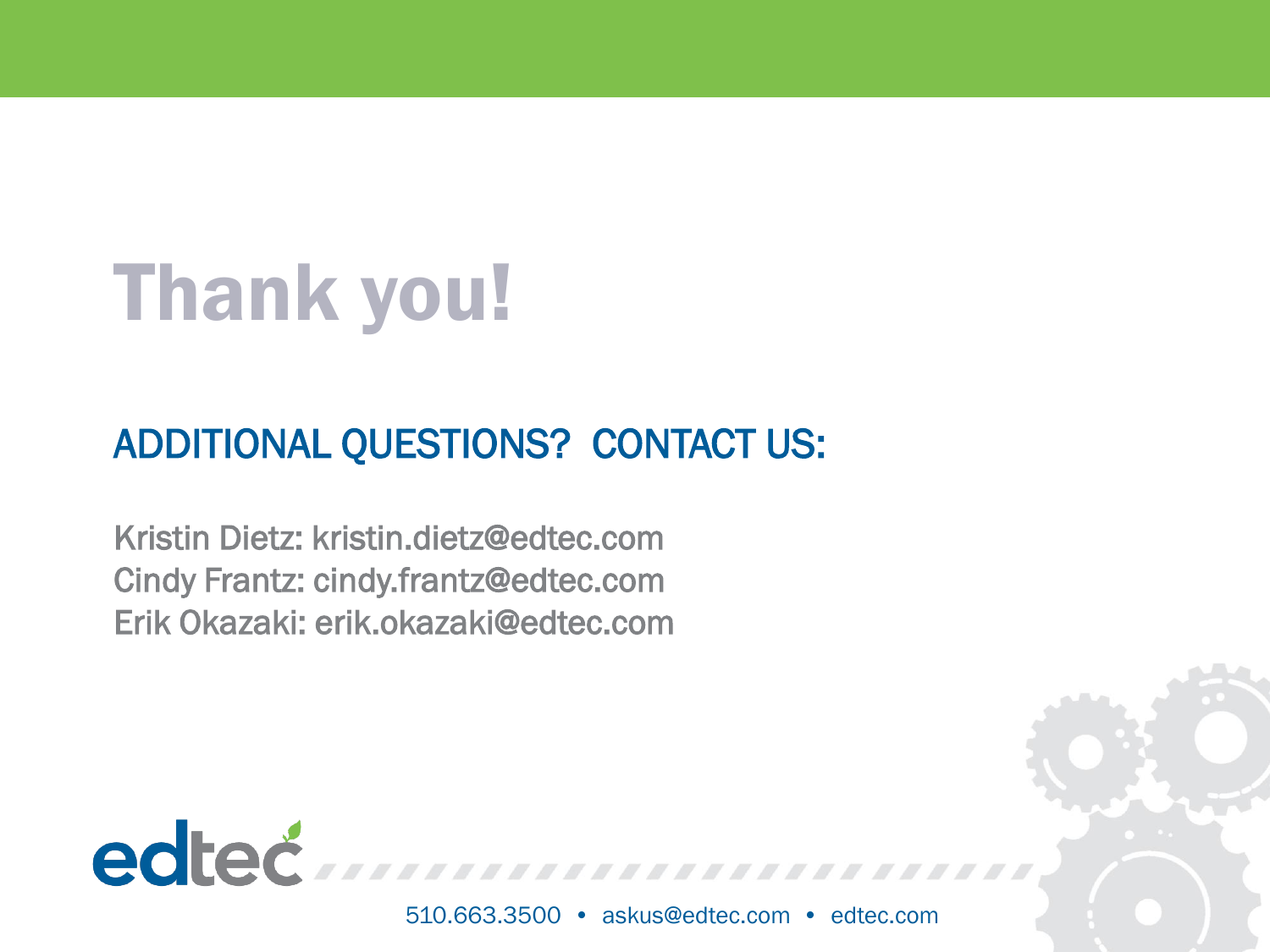#### Fenton Charter Public Schools Multi-year Projection

As of Apr FY2019

|                                           | Year 1<br>2018-19 | Year 2<br>2019-20 | Year 3<br>2020-21 | Year 4<br>2021-22      |
|-------------------------------------------|-------------------|-------------------|-------------------|------------------------|
| <b>SUMMARY</b>                            |                   |                   |                   |                        |
| <b>Revenue</b>                            |                   |                   |                   |                        |
| <b>LCFF Entitlement</b>                   | 30,745,614        | 32, 144, 146      | 34,552,241        | 36,639,590             |
| <b>Federal Revenue</b>                    | 5,053,388         | 5,119,769         | 5,171,495         | 5,234,087              |
| <b>Other State Revenues</b>               | 5,387,099         | 4,475,942         | 4,612,312         | 4,717,970<br>3,911,067 |
| Local Revenues                            | 3,917,233         | 3,792,624         | 3,806,181         |                        |
| <b>Fundraising and Grants</b>             |                   |                   |                   |                        |
| <b>Total Revenue</b>                      | 45,103,333        | 45,532,481        | 48, 142, 229      | 50,502,714             |
| <b>Expenses</b>                           |                   |                   |                   |                        |
| <b>Compensation and Benefits</b>          | 27,709,542        | 28,263,801        | 29,893,164        | 31,376,128             |
| <b>Books and Supplies</b>                 | 4,387,663         | 4,278,118         | 4,276,959         | 4,156,085              |
| Services and Other Operating Expenditures | 11,248,177        | 11,116,106        | 12,082,719        | 12,364,748             |
| Depreciation                              | 1,188,024         | 1,195,749         | 1,079,354         | 889,647                |
| <b>Other Outflows</b>                     | 7,627             | 190               |                   |                        |
| <b>Total Expenses</b>                     | 44,541,034        | 44,853,965        | 47,332,196        | 48,786,609             |
| <b>Operating Income</b>                   | 562,300           | 678,516           | 810,033           | 1,716,105              |
| <b>Fund Balance</b>                       |                   |                   |                   |                        |
| <b>Beginning Balance (Unaudited)</b>      | 25,781,378        | 19,810,784        | 20,489,300        | 21,299,332             |
| Audit Adjustment                          | (6, 532, 894)     |                   |                   |                        |
| <b>Beginning Balance (Audited)</b>        | 19,248,484        | 19,810,784        | 20,489,300        | 21,299,332             |
| Operating Income                          | 562,300           | 678,516           | 810,033           | 1,716,105              |
| <b>Ending Fund Balance</b>                | 19,810,784        | 20,489,300        | 21,299,332        | 23,015,437             |
| <b>Total Revenue Per ADA</b>              | 15,679            | 15,628            | 15,828            | 16,090                 |
| <b>Total Expenses Per ADA</b>             | 15,483            | 15,395            | 15,561            | 15,543                 |
| <b>Operating Income Per ADA</b>           | 195               | 233               | 266               | 547                    |
| Fund Balance as a % of Expenses           | 44%               | 46%               | 45%               | 47%                    |
|                                           |                   |                   |                   |                        |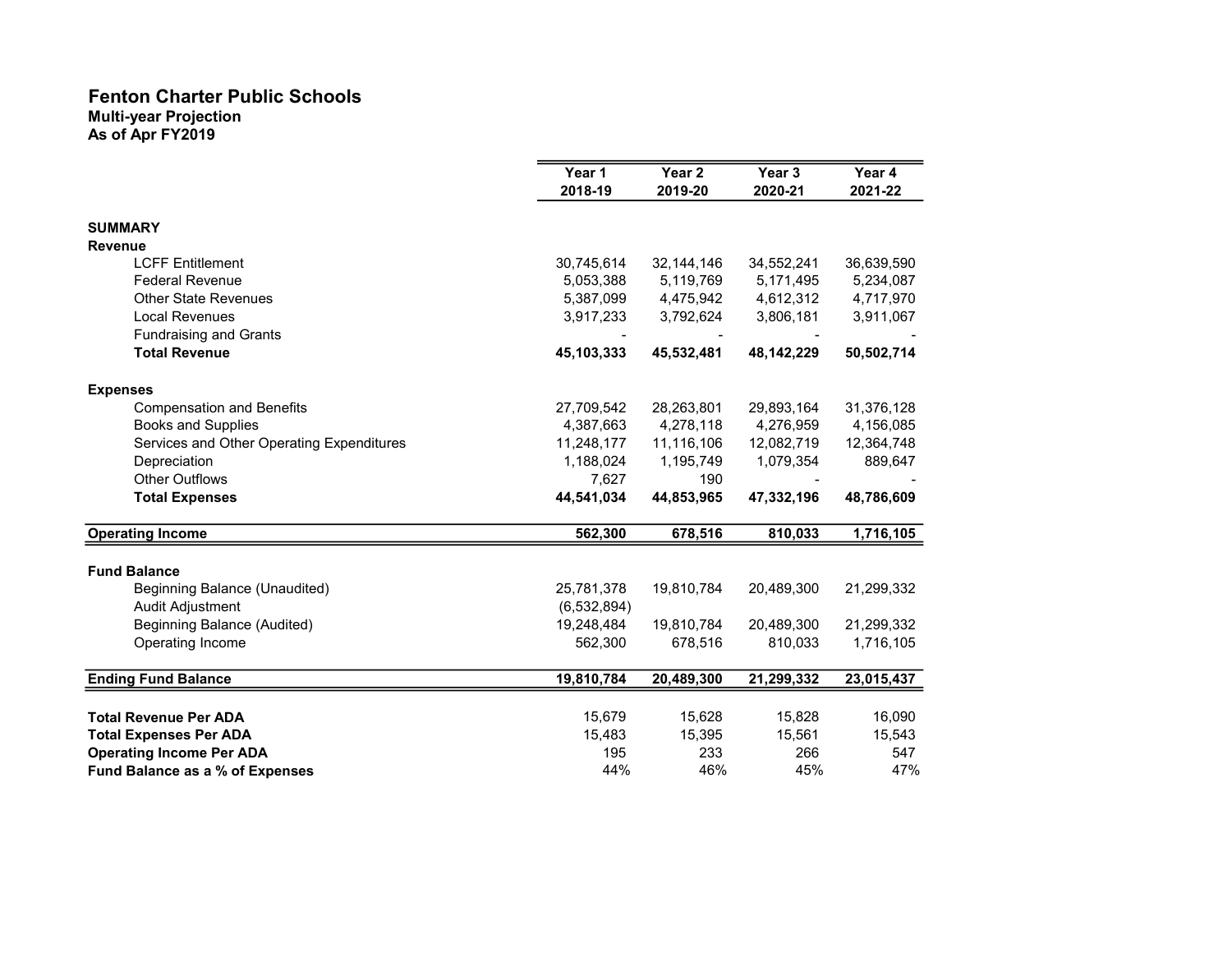|                                              | Year 1  | Year <sub>2</sub> | Year 3  | Year 4  |
|----------------------------------------------|---------|-------------------|---------|---------|
|                                              | 2018-19 | 2019-20           | 2020-21 | 2021-22 |
| <b>Key Assumptions</b>                       |         |                   |         |         |
| <b>Enrollment Breakdown</b>                  |         |                   |         |         |
| K                                            | 519     | 563               | 636     | 636     |
| 1                                            | 475     | 466               | 493     | 543     |
| $\overline{2}$                               | 493     | 476               | 503     | 503     |
| 3                                            | 492     | 487               | 489     | 514     |
| 4                                            | 444     | 468               | 461     | 486     |
| 5                                            | 470     | 452               | 459     | 459     |
| 6                                            | 79      | 83                | 86      | 86      |
| <b>Total Enrolled</b>                        | 2,972   | 2,995             | 3,127   | 3,227   |
| ADA %                                        |         |                   |         |         |
| $K-3$                                        | 95.7%   | 97.3%             | 97.3%   | 97.3%   |
| $4-6$                                        | 99.0%   | 97.2%             | 97.2%   | 97.2%   |
| Average ADA %                                | 96.8%   | 97.3%             | 97.3%   | 97.3%   |
| <b>ADA</b>                                   |         |                   |         |         |
| $K-3$                                        | 1,893.5 | 1,938.7           | 2,064.0 | 2,136.8 |
| $4-6$                                        | 983.2   | 974.8             | 977.7   | 1,002.0 |
| <b>Total ADA</b>                             | 2,876.8 | 2,913.5           | 3,041.7 | 3,138.7 |
| <b>Demographic Information</b>               |         |                   |         |         |
| CALPADS Enrollment (for unduplicated % calc) | 2,955   | 2,995             | 3,127   | 3,227   |
| # Unduplicated (CALPADS)                     | 2,702   | 2,731             | 2,844   | 2,927   |
| # Free & Reduced Lunch (CALPADS)             | 2,653   | 2,679             | 2,788   | 2,869   |
| # ELL (CALPADS)                              | 1,069   | 1,077             | 1,112   | 1,135   |
| <b>New Students</b>                          | 61      | 101               | 132     | 100     |
| <b>School Information</b>                    |         |                   |         |         |
| FTE's                                        | 303     | 282               | 290     | 302     |
| Teachers                                     | 138     | 135               | 138     | 142     |
| <b>Certificated Pay Increases</b>            | 3%      | 3%                | 3%      | 3%      |
| <b>Classified Pay Increases</b>              | 3%      | 3%                | 3%      | 3%      |
| # of school days                             |         |                   |         |         |
| Default Expense Inflation Rate               |         | 18%               | 18%     | 18%     |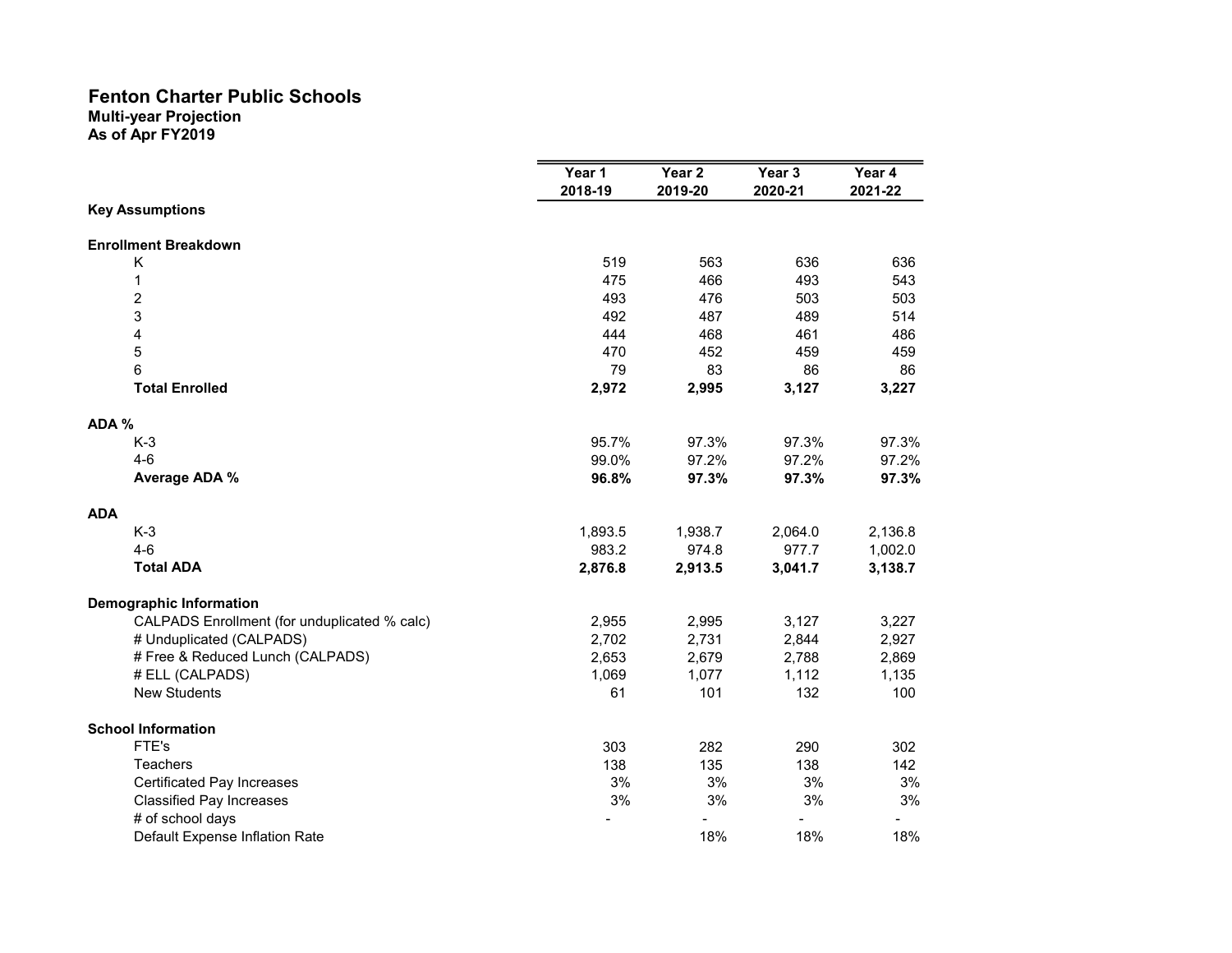| Year 1  | Year 2  | Year 3  | Year 4  |
|---------|---------|---------|---------|
| 2018-19 | 2019-20 | 2020-21 | 2021-22 |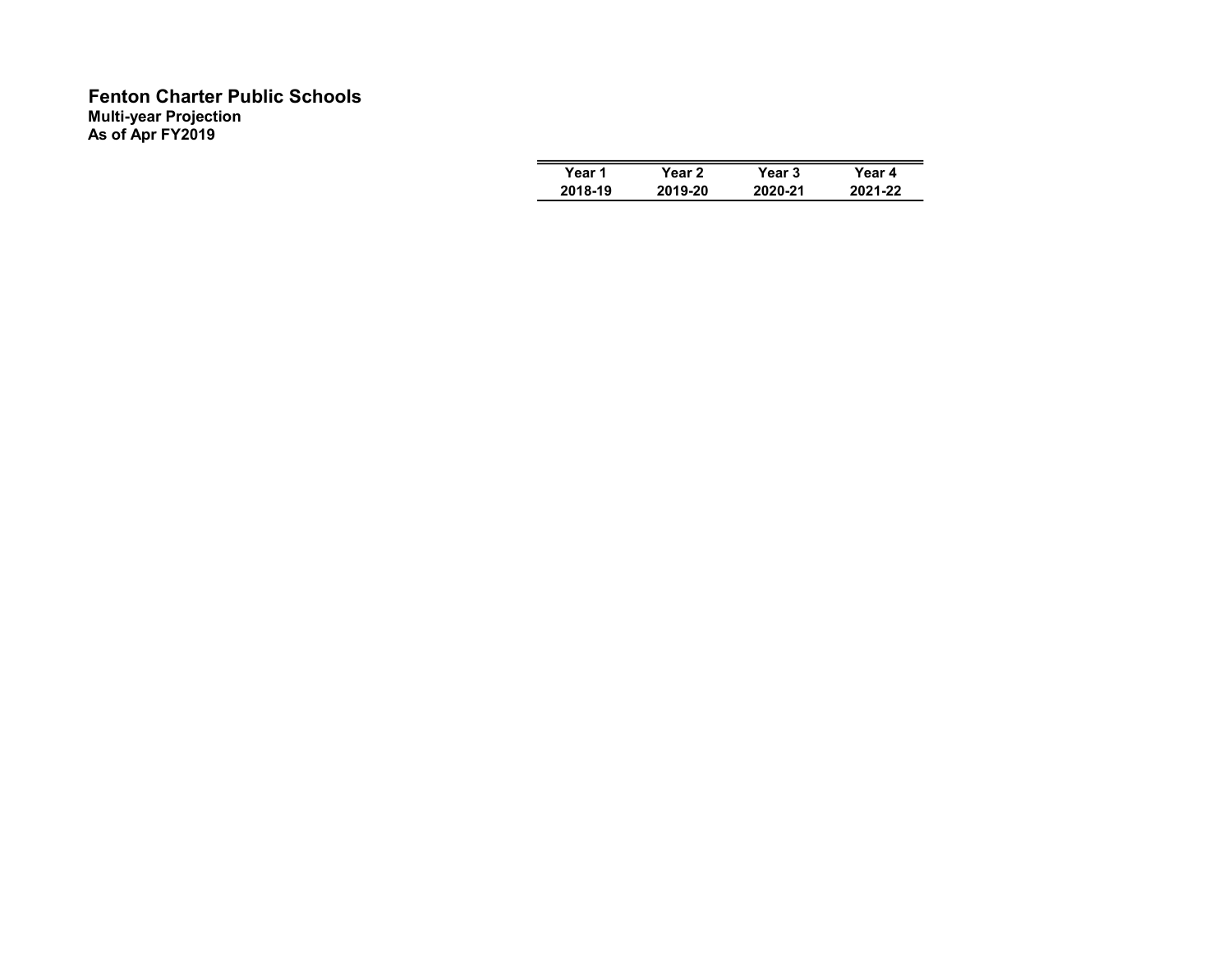#### Fenton Charter Public Schools Multi-year Projection

As of Apr FY2019

|                |                                                         | Year 1<br>2018-19 | Year <sub>2</sub><br>2019-20 | Year <sub>3</sub><br>2020-21 | Year 4<br>2021-22 |
|----------------|---------------------------------------------------------|-------------------|------------------------------|------------------------------|-------------------|
| <b>REVENUE</b> |                                                         |                   |                              |                              |                   |
|                | <b>LCFF Entitlement</b>                                 |                   |                              |                              |                   |
| 8011           | Charter Schools General Purpose Entitlement - State Aid | 20,677,735        | 22,028,995                   | 24,095,054                   | 25,939,336        |
| 8012           | <b>Education Protection Account Entitlement</b>         | 3,430,487         | 3,400,844                    | 3,447,495                    | 3,466,905         |
| 8019           | State Aid - Prior Years                                 | 7,778             |                              |                              |                   |
| 8096           | Charter Schools in Lieu of Property Taxes               | 6,629,614         | 6,714,306                    | 7,009,692                    | 7,233,349         |
|                | <b>SUBTOTAL - LCFF Entitlement</b>                      | 30,745,614        | 32, 144, 146                 | 34,552,241                   | 36,639,590        |
|                | <b>Federal Revenue</b>                                  |                   |                              |                              |                   |
| 8181           | Special Education - Entitlement                         | 572,703           | 580,020                      | 605,537                      | 624,857           |
| 8220           | <b>Child Nutrition Programs</b>                         | 2,759,212         | 2,801,967                    | 2,801,967                    | 2,801,967         |
| 8291           | Title I                                                 | 1,321,953         | 1,350,231                    | 1,373,522                    | 1,411,960         |
| 8292           | Title II                                                | 141,920           | 145,278                      | 148,197                      | 153,030           |
| 8293           | Title III                                               | 119,521           | 104,194                      | 104,194                      | 104,194           |
| 8294           | Title IV                                                | 99,747            | 99,747                       | 99,747                       | 99,747            |
| 8296           | <b>Other Federal Revenue</b>                            | 38,331            | 38,331                       | 38,331                       | 38,331            |
|                | <b>SUBTOTAL - Federal Revenue</b>                       | 5,053,388         | 5,119,769                    | 5,171,495                    | 5,234,087         |
|                | <b>Other State Revenue</b>                              |                   |                              |                              |                   |
| 8319           | Other State Apportionments - Prior Years                | 153,626           |                              |                              |                   |
| 8381           | Special Education - Entitlement (State)                 | 1,699,354         | 1,721,063                    | 1,796,778                    | 1,854,108         |
| 8520           | <b>Child Nutrition - State</b>                          | 171,164           | 137,336                      | 137,336                      | 137,336           |
| 8545           | <b>School Facilities Apportionments</b>                 | 1,353,428         | 1,367,281                    | 1,401,188                    | 1,427,625         |
| 8550           | <b>Mandated Cost Reimbursements</b>                     | 593,263           | 46,977                       | 47,577                       | 49,671            |
| 8560           | <b>State Lottery Revenue</b>                            | 586,857           | 594,354                      | 620,502                      | 640,300           |
| 8590           | All Other State Revenue                                 | 74,757            |                              |                              |                   |
| 8595           | State Pre-K                                             | 363,231           | 363,231                      | 363,231                      | 363,231           |
| 8596           | LA's Best / ASES                                        | 391,419           | 245,700                      | 245,700                      | 245,700           |
|                | <b>SUBTOTAL - Other State Revenue</b>                   | 5,387,099         | 4,475,942                    | 4,612,312                    | 4,717,970         |
|                |                                                         |                   |                              |                              |                   |
| 8660           | <b>Local Revenue</b><br>Interest                        | 135,728           | 135,139                      | 135,016                      | 134,850           |
| 8690           | <b>Other Local Revenue</b>                              | 12,130            | 4,203                        | 4,203                        | 4,203             |
| 8699           | All Other Local Revenue                                 | 135,804           | 18,079                       | 18,079                       | 18,079            |
| 8715           | <b>LAUSD Option 3</b>                                   | 136,781           | 113,000                      |                              |                   |
| 8721           | <b>CMO Fees Revenue</b>                                 | 3,496,791         | 3,522,203                    | 3,648,882                    | 3,753,935         |
|                |                                                         |                   |                              |                              |                   |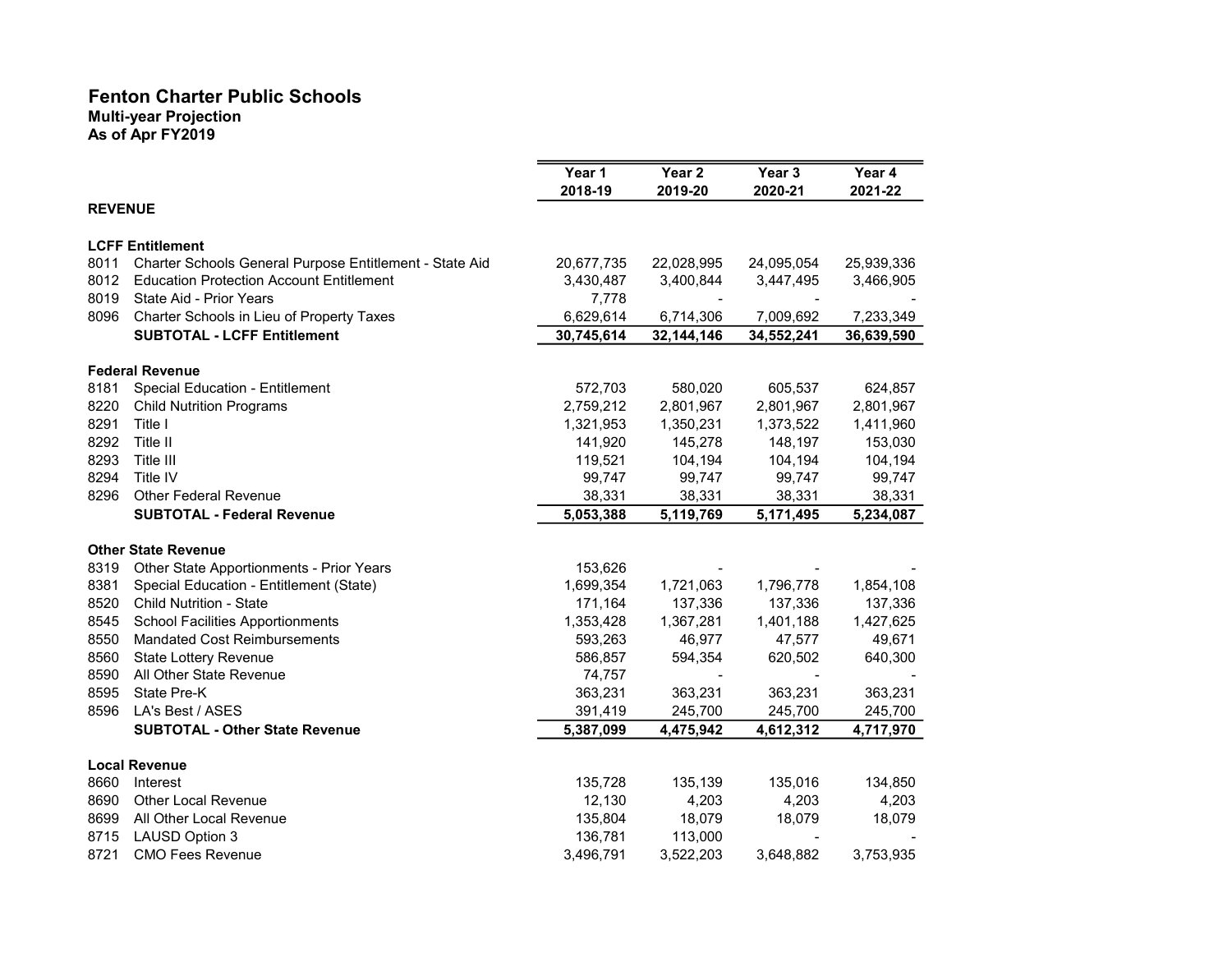| Year 1     | Year 2     | Year 3     | Year 4     |
|------------|------------|------------|------------|
| 2018-19    | 2019-20    | 2020-21    | 2021-22    |
| 3,917,233  | 3,792,624  | 3,806,181  | 3,911,067  |
|            |            |            |            |
|            | -          |            |            |
| 45,103,333 | 45,532,481 | 48.142.229 | 50,502,714 |
|            |            |            |            |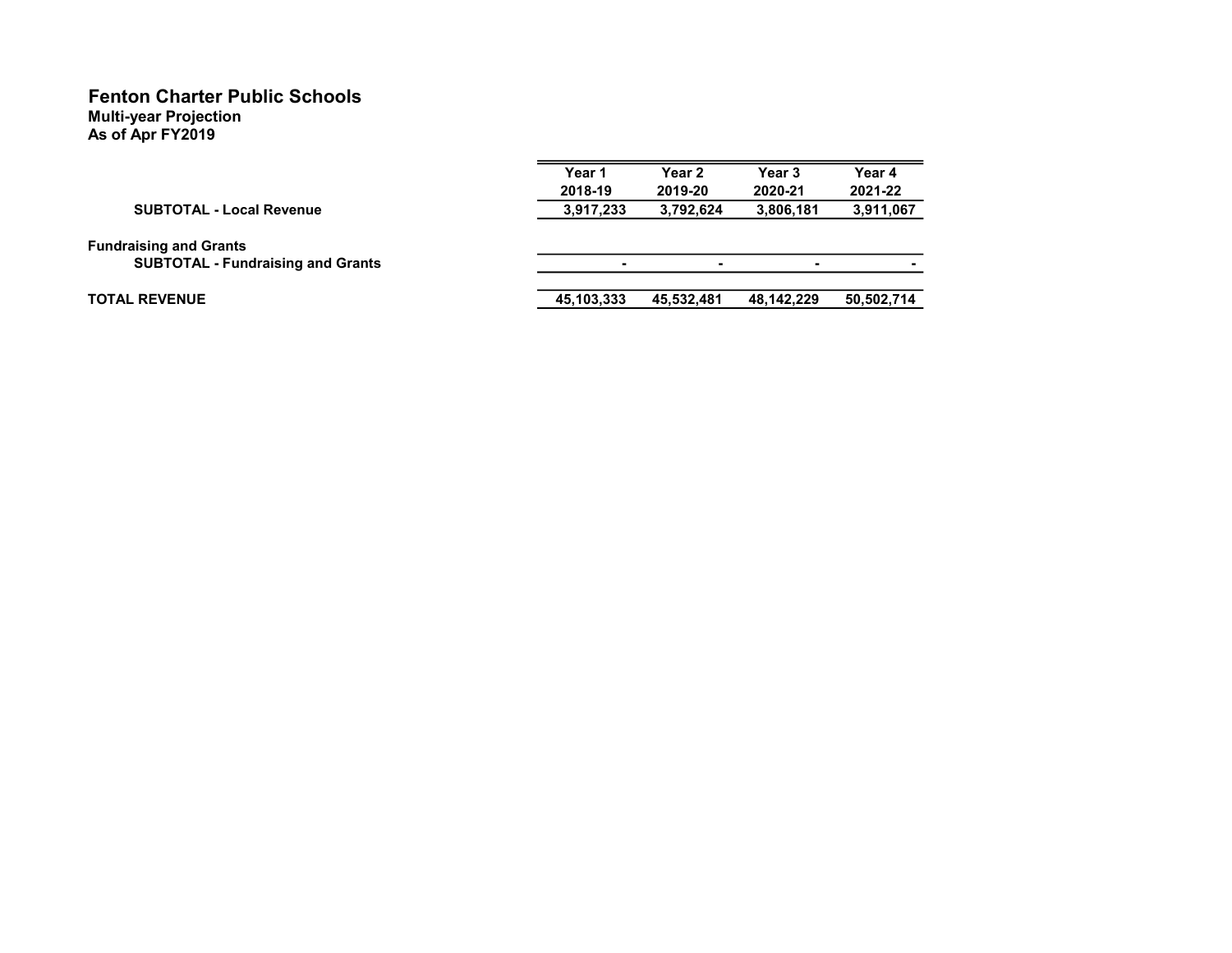|      |                                                  | Year 1     | Year 2     | Year 3     | Year 4     |
|------|--------------------------------------------------|------------|------------|------------|------------|
|      |                                                  | 2018-19    | 2019-20    | 2020-21    | 2021-22    |
|      | <b>EXPENSES</b>                                  |            |            |            |            |
|      | <b>Compensation &amp; Benefits</b>               |            |            |            |            |
|      | <b>Certificated Salaries</b>                     |            |            |            |            |
| 1100 | <b>Teachers Salaries</b>                         | 9,621,563  | 9,666,915  | 10,074,757 | 10,520,135 |
| 1200 | <b>Certificated Pupil Support Salaries</b>       | 2,700,143  | 2,948,486  | 3,095,118  | 3,255,831  |
| 1300 | Certificated Supervisor & Administrator Salaries | 1,620,372  | 1,676,750  | 1,734,885  | 1,777,178  |
|      | <b>SUBTOTAL - Certificated Salaries</b>          | 13,942,078 | 14,292,151 | 14,904,761 | 15,553,144 |
|      | <b>Classified Salaries</b>                       |            |            |            |            |
| 2100 | <b>Classified Instructional Aide Salaries</b>    | 2,018,355  | 1,980,673  | 2,128,254  | 2,216,635  |
| 2103 | Afterschool Supervision                          | 140,800    |            |            |            |
| 2201 | Maintenance/Custodial/Security                   | 1,762,369  | 1,712,410  | 1,755,691  | 1,795,956  |
| 2202 | Supervision                                      | 468,065    | 489,303    | 512,783    | 516,318    |
| 2401 | Office/Tech/Finance                              | 1,757,351  | 1,806,740  | 1,935,101  | 2,104,634  |
| 2900 | <b>Classified Other Salaries</b>                 | 77,666     | 88,000     | 90,200     | 92,455     |
|      | <b>SUBTOTAL - Classified Salaries</b>            | 6,224,607  | 6,077,125  | 6,422,029  | 6,725,998  |
|      |                                                  |            |            |            |            |
|      | <b>Employee Benefits</b>                         |            |            |            |            |
| 3100 | <b>STRS</b>                                      | 2,251,999  | 2,357,317  | 2,665,386  | 2,859,168  |
| 3200 | <b>PERS</b>                                      | 596,844    | 691,894    | 820,844    | 908,948    |
| 3300 | OASDI-Medicare-Alternative                       | 611,994    | 615,050    | 646,063    | 677,533    |
| 3400 | <b>Health &amp; Welfare Benefits</b>             | 2,547,113  | 2,748,594  | 2,940,995  | 3,146,865  |
| 3500 | Unemployment Insurance                           | 13,185     | 12,941     | 13,480     | 14,052     |
| 3600 | <b>Workers Comp Insurance</b>                    | 284,350    | 231,357    | 242,233    | 253,050    |
| 3700 | <b>Retiree Benefits</b>                          | 1,237,372  | 1,237,372  | 1,237,372  | 1,237,372  |
|      | <b>SUBTOTAL - Employee Benefits</b>              | 7,542,857  | 7,894,525  | 8,566,374  | 9,096,986  |
|      | <b>Books &amp; Supplies</b>                      |            |            |            |            |
| 4100 | Approved Textbooks & Core Curricula Materials    | 357,992    | 137,230    | 332,323    | 166,314    |
| 4200 | Books & Other Reference Materials                | 39,575     | 36,267     | 37,355     | 38,476     |
| 4300 | Materials & Supplies                             | 314,042    | 360,372    | 371,183    | 382,319    |
| 4315 | <b>Custodial Supplies</b>                        | 291,049    | 289,657    | 302,122    | 315,075    |
| 4320 | <b>Educational Software</b>                      | 135,181    | 233,322    | 139,910    | 146,431    |
| 4330 | <b>Office Supplies</b>                           | 92.998     | 100,517    | 105,917    | 110,983    |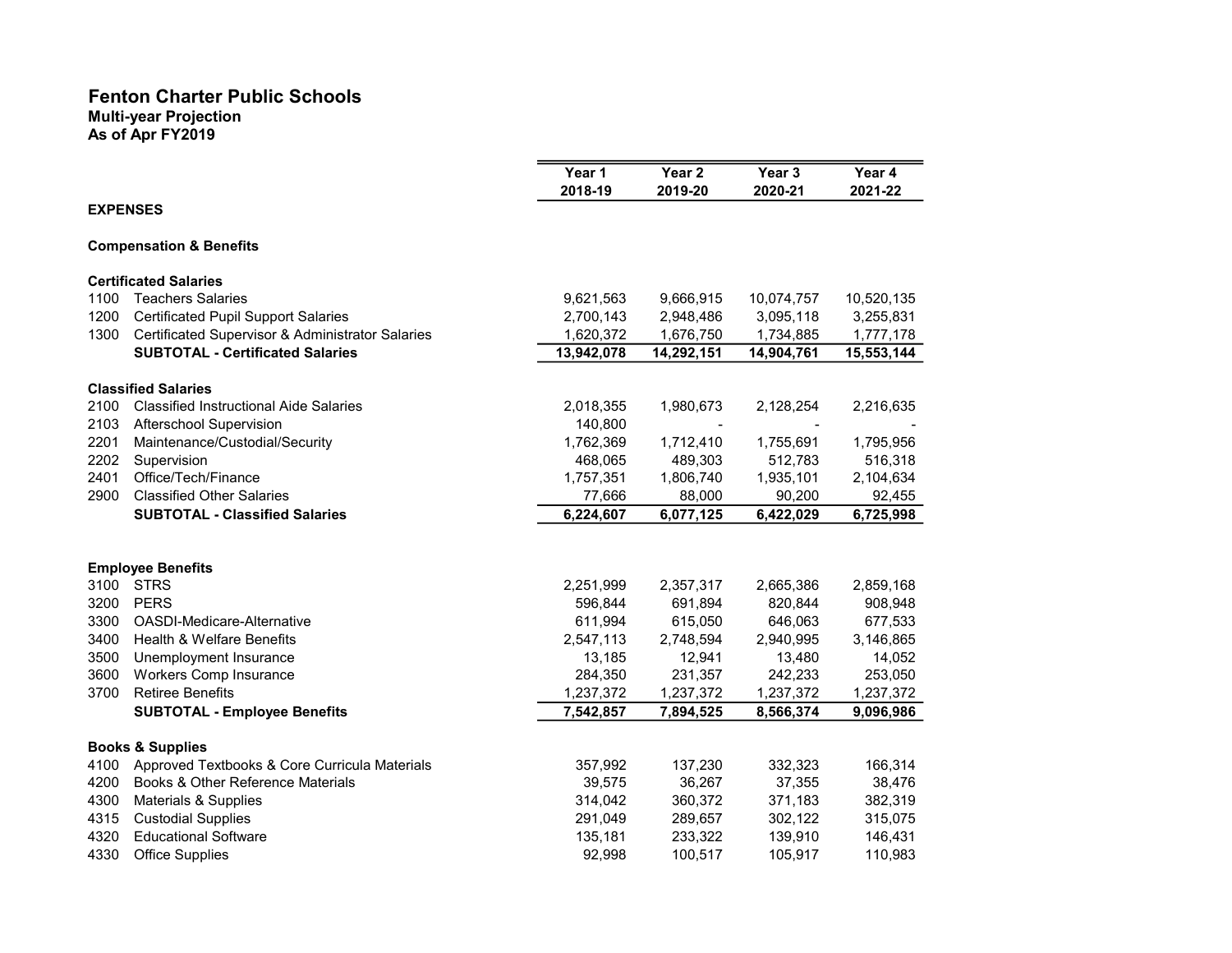| Year 1<br>Year <sub>2</sub><br>Year 3<br>2019-20<br>2018-19<br>2020-21<br>849<br>874<br>824<br>4353<br><b>Parent Meetings</b><br>Noncapitalized Equipment<br>409,741<br>4400<br>540,188<br>277,111<br>4700<br>Food<br>2,615,815<br>2,710,163<br>2,710,163<br>4,276,959<br>4,387,663<br>4,278,118<br><b>SUBTOTAL - Books and Supplies</b><br><b>Services &amp; Other Operating Expenses</b><br><b>Travel &amp; Conferences</b><br>64,856<br>64,950<br>67,343<br>5200<br>Dues & Memberships<br>39,682<br>38,259<br>40,066<br>5300<br>203,977<br>224,393<br>5450<br>Insurance - Other<br>232,886<br>5520<br>Security<br>179,365<br>200,178<br>206,183<br>5535<br><b>Utilities - All Utilities</b><br>663,747<br>679,369<br>699,751<br>212,319<br>120,313<br>723,781<br>5605<br><b>Equipment Leases</b><br>2,071,200<br>2,249,700<br>5610<br>Rent<br>1,894,424<br>5615<br>Repairs and Maintenance - Building<br>416,306<br>351,250<br>397,895<br>5803<br><b>Accounting Fees</b><br>70,655<br>66,600<br>68,598<br>5805<br>State Pre-K Admin Fees<br>13,970<br>14,389<br>14,821<br>5808<br>245,700<br>245,700<br>245,700<br>Afterschool Contracted Expenses<br>5809<br>15,246<br>15,704<br>16,175<br><b>Banking Fees</b><br>5812<br><b>Business Services</b><br>265,000<br>265,000<br>265,000<br>2,306<br>5815<br>Consultants - Instructional<br>2,136<br>2,559<br>121,299<br>92,989<br>5820<br>Consultants - Non-Instructional<br>97,173<br>5824<br>345,522<br><b>District Oversight Fees</b><br>307,456<br>321,441<br>27,773<br>5836<br>Fingerprinting<br>23,952<br>25,462<br>5845<br><b>Legal Fees</b><br>166,051<br>80,708<br>83,130<br>5851<br>Marketing and Student Recruiting<br>21,895<br>33,033<br>34,336<br>5858<br>3,496,791<br>3,522,203<br>3,648,882<br><b>CMO Fees Expense</b><br>Prior Yr Exp (not accrued)<br>60,629<br>5861<br>Professional Development - Other<br>135,277<br>105,223<br>109,374<br>5864<br>5869<br><b>Special Education Contract Instructors</b><br>1,045,654<br>974,511<br>913,258<br>5872<br><b>Special Education Encroachment</b><br>454,411<br>460,216<br>480,463<br><b>Student Activities</b><br>81,896<br>81,183<br>84,292<br>466,350<br>5884<br>Substitutes<br>610,000<br>477,341<br>200,412<br>5887<br>180,492<br>210,451<br><b>Technology Services</b><br>5898<br><b>Bad Debt Expense</b><br>4,185<br>$\blacksquare$<br><b>Miscellaneous Operating Expenses</b><br>203,733<br>204,847<br>212,027<br>5899 |      |                |         |         |         |                   |
|-----------------------------------------------------------------------------------------------------------------------------------------------------------------------------------------------------------------------------------------------------------------------------------------------------------------------------------------------------------------------------------------------------------------------------------------------------------------------------------------------------------------------------------------------------------------------------------------------------------------------------------------------------------------------------------------------------------------------------------------------------------------------------------------------------------------------------------------------------------------------------------------------------------------------------------------------------------------------------------------------------------------------------------------------------------------------------------------------------------------------------------------------------------------------------------------------------------------------------------------------------------------------------------------------------------------------------------------------------------------------------------------------------------------------------------------------------------------------------------------------------------------------------------------------------------------------------------------------------------------------------------------------------------------------------------------------------------------------------------------------------------------------------------------------------------------------------------------------------------------------------------------------------------------------------------------------------------------------------------------------------------------------------------------------------------------------------------------------------------------------------------------------------------------------------------------------------------------------------------------------------------------------------------------------------------------------------------------------------------------------------------------------------------------------------------------------|------|----------------|---------|---------|---------|-------------------|
|                                                                                                                                                                                                                                                                                                                                                                                                                                                                                                                                                                                                                                                                                                                                                                                                                                                                                                                                                                                                                                                                                                                                                                                                                                                                                                                                                                                                                                                                                                                                                                                                                                                                                                                                                                                                                                                                                                                                                                                                                                                                                                                                                                                                                                                                                                                                                                                                                                               |      |                |         |         |         | Year 4<br>2021-22 |
|                                                                                                                                                                                                                                                                                                                                                                                                                                                                                                                                                                                                                                                                                                                                                                                                                                                                                                                                                                                                                                                                                                                                                                                                                                                                                                                                                                                                                                                                                                                                                                                                                                                                                                                                                                                                                                                                                                                                                                                                                                                                                                                                                                                                                                                                                                                                                                                                                                               |      |                |         |         |         | 900               |
|                                                                                                                                                                                                                                                                                                                                                                                                                                                                                                                                                                                                                                                                                                                                                                                                                                                                                                                                                                                                                                                                                                                                                                                                                                                                                                                                                                                                                                                                                                                                                                                                                                                                                                                                                                                                                                                                                                                                                                                                                                                                                                                                                                                                                                                                                                                                                                                                                                               |      |                |         |         |         | 285,424           |
|                                                                                                                                                                                                                                                                                                                                                                                                                                                                                                                                                                                                                                                                                                                                                                                                                                                                                                                                                                                                                                                                                                                                                                                                                                                                                                                                                                                                                                                                                                                                                                                                                                                                                                                                                                                                                                                                                                                                                                                                                                                                                                                                                                                                                                                                                                                                                                                                                                               |      |                |         |         |         | 2,710,163         |
|                                                                                                                                                                                                                                                                                                                                                                                                                                                                                                                                                                                                                                                                                                                                                                                                                                                                                                                                                                                                                                                                                                                                                                                                                                                                                                                                                                                                                                                                                                                                                                                                                                                                                                                                                                                                                                                                                                                                                                                                                                                                                                                                                                                                                                                                                                                                                                                                                                               |      |                |         |         |         | 4,156,085         |
|                                                                                                                                                                                                                                                                                                                                                                                                                                                                                                                                                                                                                                                                                                                                                                                                                                                                                                                                                                                                                                                                                                                                                                                                                                                                                                                                                                                                                                                                                                                                                                                                                                                                                                                                                                                                                                                                                                                                                                                                                                                                                                                                                                                                                                                                                                                                                                                                                                               |      |                |         |         |         |                   |
|                                                                                                                                                                                                                                                                                                                                                                                                                                                                                                                                                                                                                                                                                                                                                                                                                                                                                                                                                                                                                                                                                                                                                                                                                                                                                                                                                                                                                                                                                                                                                                                                                                                                                                                                                                                                                                                                                                                                                                                                                                                                                                                                                                                                                                                                                                                                                                                                                                               |      |                |         |         |         | 69,738            |
|                                                                                                                                                                                                                                                                                                                                                                                                                                                                                                                                                                                                                                                                                                                                                                                                                                                                                                                                                                                                                                                                                                                                                                                                                                                                                                                                                                                                                                                                                                                                                                                                                                                                                                                                                                                                                                                                                                                                                                                                                                                                                                                                                                                                                                                                                                                                                                                                                                               |      |                |         |         |         | 41,798            |
|                                                                                                                                                                                                                                                                                                                                                                                                                                                                                                                                                                                                                                                                                                                                                                                                                                                                                                                                                                                                                                                                                                                                                                                                                                                                                                                                                                                                                                                                                                                                                                                                                                                                                                                                                                                                                                                                                                                                                                                                                                                                                                                                                                                                                                                                                                                                                                                                                                               |      |                |         |         |         | 241,462           |
|                                                                                                                                                                                                                                                                                                                                                                                                                                                                                                                                                                                                                                                                                                                                                                                                                                                                                                                                                                                                                                                                                                                                                                                                                                                                                                                                                                                                                                                                                                                                                                                                                                                                                                                                                                                                                                                                                                                                                                                                                                                                                                                                                                                                                                                                                                                                                                                                                                               |      |                |         |         |         | 212,368           |
|                                                                                                                                                                                                                                                                                                                                                                                                                                                                                                                                                                                                                                                                                                                                                                                                                                                                                                                                                                                                                                                                                                                                                                                                                                                                                                                                                                                                                                                                                                                                                                                                                                                                                                                                                                                                                                                                                                                                                                                                                                                                                                                                                                                                                                                                                                                                                                                                                                               |      |                |         |         |         | 720,743           |
|                                                                                                                                                                                                                                                                                                                                                                                                                                                                                                                                                                                                                                                                                                                                                                                                                                                                                                                                                                                                                                                                                                                                                                                                                                                                                                                                                                                                                                                                                                                                                                                                                                                                                                                                                                                                                                                                                                                                                                                                                                                                                                                                                                                                                                                                                                                                                                                                                                               |      |                |         |         |         | 722,436           |
|                                                                                                                                                                                                                                                                                                                                                                                                                                                                                                                                                                                                                                                                                                                                                                                                                                                                                                                                                                                                                                                                                                                                                                                                                                                                                                                                                                                                                                                                                                                                                                                                                                                                                                                                                                                                                                                                                                                                                                                                                                                                                                                                                                                                                                                                                                                                                                                                                                               |      |                |         |         |         | 2,256,210         |
|                                                                                                                                                                                                                                                                                                                                                                                                                                                                                                                                                                                                                                                                                                                                                                                                                                                                                                                                                                                                                                                                                                                                                                                                                                                                                                                                                                                                                                                                                                                                                                                                                                                                                                                                                                                                                                                                                                                                                                                                                                                                                                                                                                                                                                                                                                                                                                                                                                               |      |                |         |         |         | 415,137           |
|                                                                                                                                                                                                                                                                                                                                                                                                                                                                                                                                                                                                                                                                                                                                                                                                                                                                                                                                                                                                                                                                                                                                                                                                                                                                                                                                                                                                                                                                                                                                                                                                                                                                                                                                                                                                                                                                                                                                                                                                                                                                                                                                                                                                                                                                                                                                                                                                                                               |      |                |         |         |         | 72,775            |
|                                                                                                                                                                                                                                                                                                                                                                                                                                                                                                                                                                                                                                                                                                                                                                                                                                                                                                                                                                                                                                                                                                                                                                                                                                                                                                                                                                                                                                                                                                                                                                                                                                                                                                                                                                                                                                                                                                                                                                                                                                                                                                                                                                                                                                                                                                                                                                                                                                               |      |                |         |         |         | 15,265            |
|                                                                                                                                                                                                                                                                                                                                                                                                                                                                                                                                                                                                                                                                                                                                                                                                                                                                                                                                                                                                                                                                                                                                                                                                                                                                                                                                                                                                                                                                                                                                                                                                                                                                                                                                                                                                                                                                                                                                                                                                                                                                                                                                                                                                                                                                                                                                                                                                                                               |      |                |         |         |         | 245,700           |
|                                                                                                                                                                                                                                                                                                                                                                                                                                                                                                                                                                                                                                                                                                                                                                                                                                                                                                                                                                                                                                                                                                                                                                                                                                                                                                                                                                                                                                                                                                                                                                                                                                                                                                                                                                                                                                                                                                                                                                                                                                                                                                                                                                                                                                                                                                                                                                                                                                               |      |                |         |         |         | 16,660            |
|                                                                                                                                                                                                                                                                                                                                                                                                                                                                                                                                                                                                                                                                                                                                                                                                                                                                                                                                                                                                                                                                                                                                                                                                                                                                                                                                                                                                                                                                                                                                                                                                                                                                                                                                                                                                                                                                                                                                                                                                                                                                                                                                                                                                                                                                                                                                                                                                                                               |      |                |         |         |         | 265,000           |
|                                                                                                                                                                                                                                                                                                                                                                                                                                                                                                                                                                                                                                                                                                                                                                                                                                                                                                                                                                                                                                                                                                                                                                                                                                                                                                                                                                                                                                                                                                                                                                                                                                                                                                                                                                                                                                                                                                                                                                                                                                                                                                                                                                                                                                                                                                                                                                                                                                               |      |                |         |         |         | 2,824             |
|                                                                                                                                                                                                                                                                                                                                                                                                                                                                                                                                                                                                                                                                                                                                                                                                                                                                                                                                                                                                                                                                                                                                                                                                                                                                                                                                                                                                                                                                                                                                                                                                                                                                                                                                                                                                                                                                                                                                                                                                                                                                                                                                                                                                                                                                                                                                                                                                                                               |      |                |         |         |         | 101,407           |
|                                                                                                                                                                                                                                                                                                                                                                                                                                                                                                                                                                                                                                                                                                                                                                                                                                                                                                                                                                                                                                                                                                                                                                                                                                                                                                                                                                                                                                                                                                                                                                                                                                                                                                                                                                                                                                                                                                                                                                                                                                                                                                                                                                                                                                                                                                                                                                                                                                               |      |                |         |         |         | 366,396           |
|                                                                                                                                                                                                                                                                                                                                                                                                                                                                                                                                                                                                                                                                                                                                                                                                                                                                                                                                                                                                                                                                                                                                                                                                                                                                                                                                                                                                                                                                                                                                                                                                                                                                                                                                                                                                                                                                                                                                                                                                                                                                                                                                                                                                                                                                                                                                                                                                                                               |      |                |         |         |         | 30,005            |
|                                                                                                                                                                                                                                                                                                                                                                                                                                                                                                                                                                                                                                                                                                                                                                                                                                                                                                                                                                                                                                                                                                                                                                                                                                                                                                                                                                                                                                                                                                                                                                                                                                                                                                                                                                                                                                                                                                                                                                                                                                                                                                                                                                                                                                                                                                                                                                                                                                               |      |                |         |         |         | 85,623            |
|                                                                                                                                                                                                                                                                                                                                                                                                                                                                                                                                                                                                                                                                                                                                                                                                                                                                                                                                                                                                                                                                                                                                                                                                                                                                                                                                                                                                                                                                                                                                                                                                                                                                                                                                                                                                                                                                                                                                                                                                                                                                                                                                                                                                                                                                                                                                                                                                                                               |      |                |         |         |         | 35,687            |
|                                                                                                                                                                                                                                                                                                                                                                                                                                                                                                                                                                                                                                                                                                                                                                                                                                                                                                                                                                                                                                                                                                                                                                                                                                                                                                                                                                                                                                                                                                                                                                                                                                                                                                                                                                                                                                                                                                                                                                                                                                                                                                                                                                                                                                                                                                                                                                                                                                               |      |                |         |         |         | 3,753,935         |
|                                                                                                                                                                                                                                                                                                                                                                                                                                                                                                                                                                                                                                                                                                                                                                                                                                                                                                                                                                                                                                                                                                                                                                                                                                                                                                                                                                                                                                                                                                                                                                                                                                                                                                                                                                                                                                                                                                                                                                                                                                                                                                                                                                                                                                                                                                                                                                                                                                               |      |                |         |         |         |                   |
|                                                                                                                                                                                                                                                                                                                                                                                                                                                                                                                                                                                                                                                                                                                                                                                                                                                                                                                                                                                                                                                                                                                                                                                                                                                                                                                                                                                                                                                                                                                                                                                                                                                                                                                                                                                                                                                                                                                                                                                                                                                                                                                                                                                                                                                                                                                                                                                                                                               |      |                |         |         |         | 113,680           |
|                                                                                                                                                                                                                                                                                                                                                                                                                                                                                                                                                                                                                                                                                                                                                                                                                                                                                                                                                                                                                                                                                                                                                                                                                                                                                                                                                                                                                                                                                                                                                                                                                                                                                                                                                                                                                                                                                                                                                                                                                                                                                                                                                                                                                                                                                                                                                                                                                                               |      |                |         |         |         | 937,717           |
|                                                                                                                                                                                                                                                                                                                                                                                                                                                                                                                                                                                                                                                                                                                                                                                                                                                                                                                                                                                                                                                                                                                                                                                                                                                                                                                                                                                                                                                                                                                                                                                                                                                                                                                                                                                                                                                                                                                                                                                                                                                                                                                                                                                                                                                                                                                                                                                                                                               |      |                |         |         |         | 495,793           |
|                                                                                                                                                                                                                                                                                                                                                                                                                                                                                                                                                                                                                                                                                                                                                                                                                                                                                                                                                                                                                                                                                                                                                                                                                                                                                                                                                                                                                                                                                                                                                                                                                                                                                                                                                                                                                                                                                                                                                                                                                                                                                                                                                                                                                                                                                                                                                                                                                                               | 5877 |                |         |         |         | 87,450            |
|                                                                                                                                                                                                                                                                                                                                                                                                                                                                                                                                                                                                                                                                                                                                                                                                                                                                                                                                                                                                                                                                                                                                                                                                                                                                                                                                                                                                                                                                                                                                                                                                                                                                                                                                                                                                                                                                                                                                                                                                                                                                                                                                                                                                                                                                                                                                                                                                                                               |      |                |         |         |         | 488,661           |
|                                                                                                                                                                                                                                                                                                                                                                                                                                                                                                                                                                                                                                                                                                                                                                                                                                                                                                                                                                                                                                                                                                                                                                                                                                                                                                                                                                                                                                                                                                                                                                                                                                                                                                                                                                                                                                                                                                                                                                                                                                                                                                                                                                                                                                                                                                                                                                                                                                               |      |                |         |         |         | 220,912           |
|                                                                                                                                                                                                                                                                                                                                                                                                                                                                                                                                                                                                                                                                                                                                                                                                                                                                                                                                                                                                                                                                                                                                                                                                                                                                                                                                                                                                                                                                                                                                                                                                                                                                                                                                                                                                                                                                                                                                                                                                                                                                                                                                                                                                                                                                                                                                                                                                                                               |      |                |         |         |         |                   |
|                                                                                                                                                                                                                                                                                                                                                                                                                                                                                                                                                                                                                                                                                                                                                                                                                                                                                                                                                                                                                                                                                                                                                                                                                                                                                                                                                                                                                                                                                                                                                                                                                                                                                                                                                                                                                                                                                                                                                                                                                                                                                                                                                                                                                                                                                                                                                                                                                                               |      |                |         |         |         | 217,533           |
|                                                                                                                                                                                                                                                                                                                                                                                                                                                                                                                                                                                                                                                                                                                                                                                                                                                                                                                                                                                                                                                                                                                                                                                                                                                                                                                                                                                                                                                                                                                                                                                                                                                                                                                                                                                                                                                                                                                                                                                                                                                                                                                                                                                                                                                                                                                                                                                                                                               | 5900 | Communications | 116,184 | 120,861 | 126,183 | 131,832           |
| <b>SUBTOTAL - Services &amp; Other Operating Exp.</b><br>11,248,177<br>11,116,106<br>12,082,719                                                                                                                                                                                                                                                                                                                                                                                                                                                                                                                                                                                                                                                                                                                                                                                                                                                                                                                                                                                                                                                                                                                                                                                                                                                                                                                                                                                                                                                                                                                                                                                                                                                                                                                                                                                                                                                                                                                                                                                                                                                                                                                                                                                                                                                                                                                                               |      |                |         |         |         | 12,364,748        |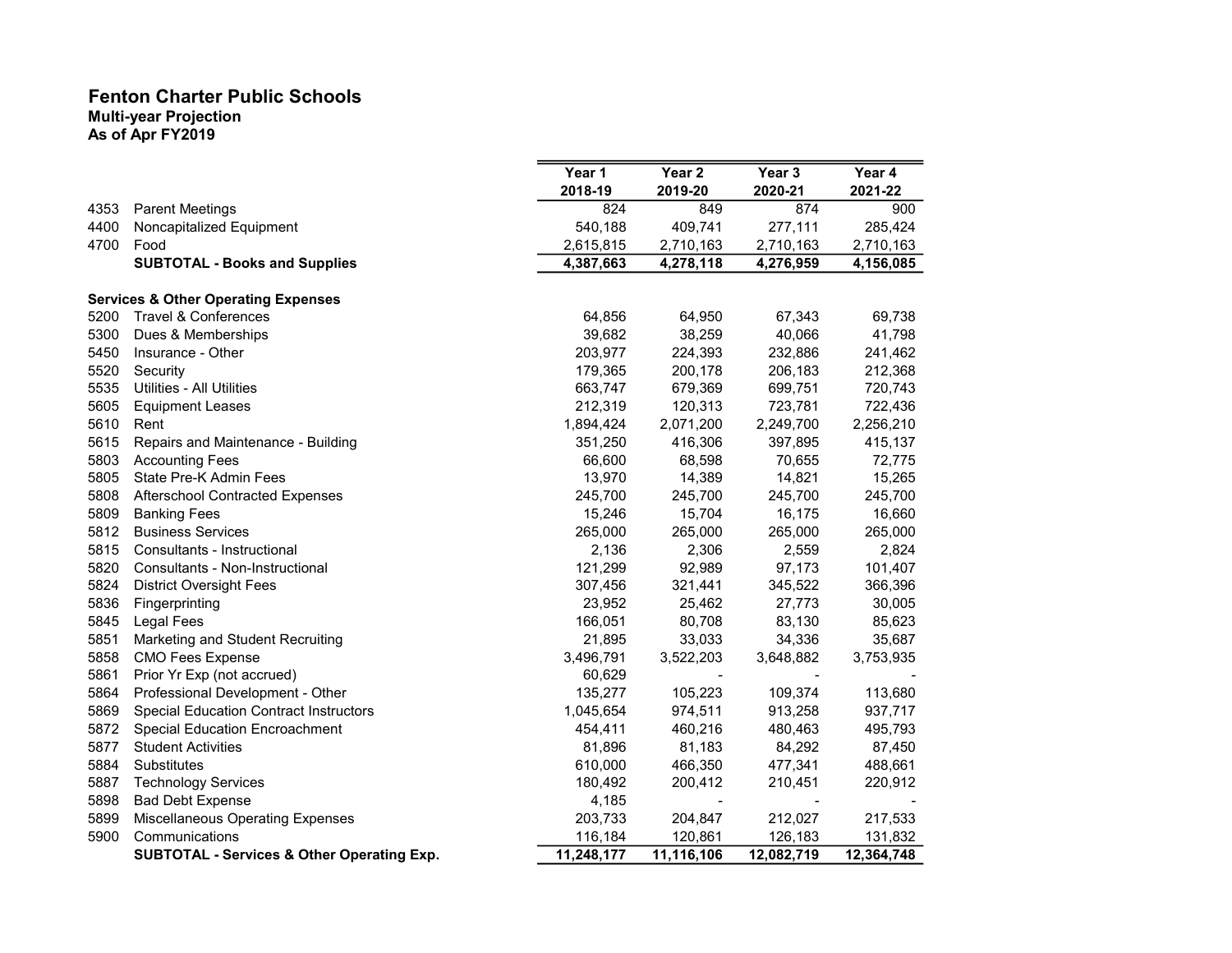#### Fenton Charter Public Schools Multi-year Projection

As of Apr FY2019

|                                        | Year 1<br>2018-19 | Year <sub>2</sub><br>2019-20 | Year <sub>3</sub><br>2020-21 | Year 4<br>2021-22        |
|----------------------------------------|-------------------|------------------------------|------------------------------|--------------------------|
| <b>Depreciation Expense</b>            |                   |                              |                              |                          |
| 6900<br>Depreciation                   | 1,188,024         | 1,195,749                    | 1,079,354                    | 889,647                  |
| <b>SUBTOTAL - Depreciation Expense</b> | 1,188,024         | 1,195,749                    | 1,079,354                    | 889,647                  |
| <b>Other Outflows</b>                  |                   |                              |                              |                          |
| 7438<br>Long term debt - Interest      | 7.627             | 190                          | $\overline{\phantom{0}}$     | $\overline{\phantom{0}}$ |
| <b>SUBTOTAL - Other Outflows</b>       | 7,627             | 190                          | ٠                            |                          |
| <b>TOTAL EXPENSES</b>                  | 44,541,034        | 44,853,965                   | 47,332,196                   | 48,786,609               |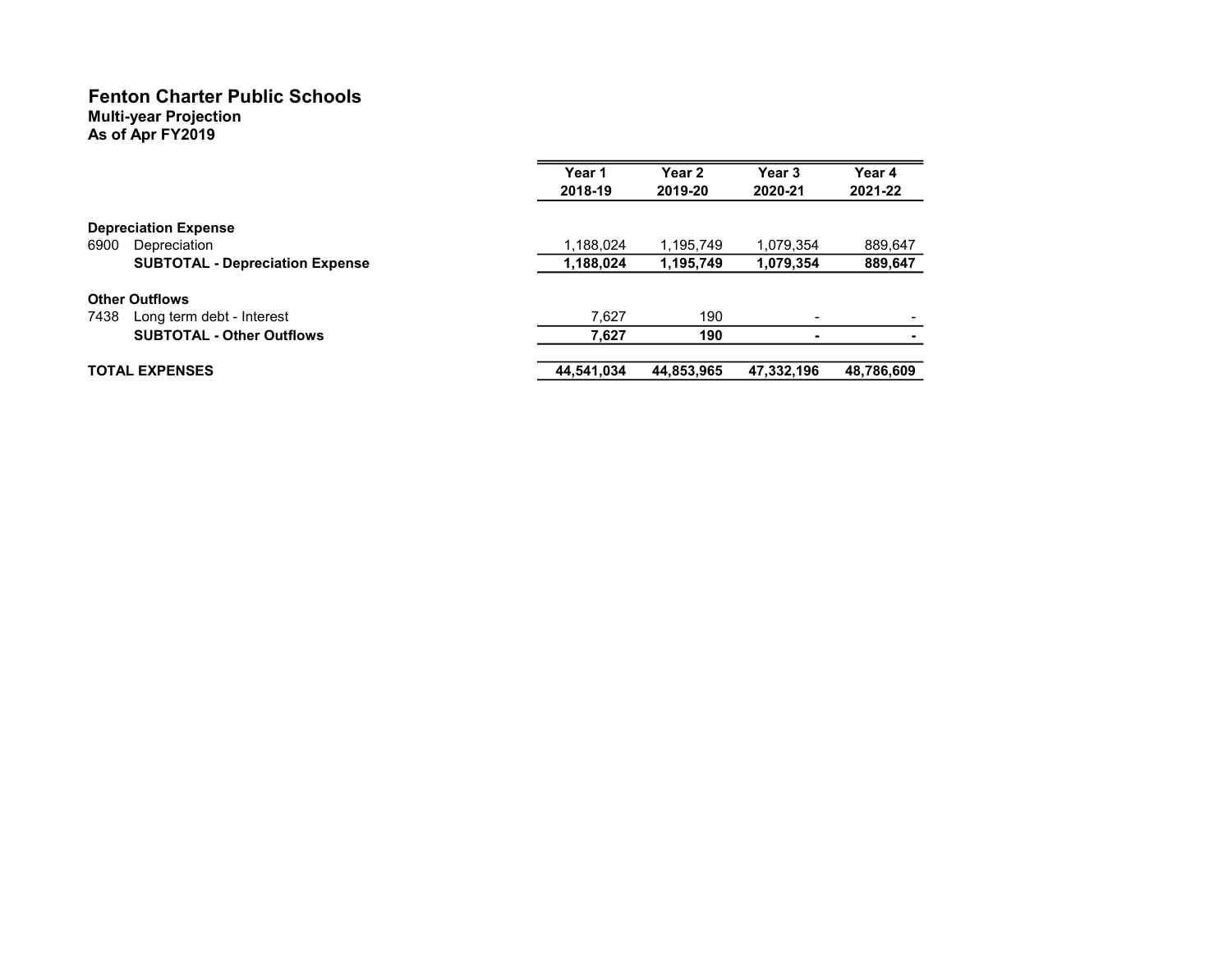### FACS

|                                           | Year 1<br>2018-19 | Year <sub>2</sub><br>2019-20 | Year 3<br>2020-21 | Year 4<br>2021-22 |
|-------------------------------------------|-------------------|------------------------------|-------------------|-------------------|
| <b>SUMMARY</b>                            |                   |                              |                   |                   |
| <b>Revenue</b>                            |                   |                              |                   |                   |
| <b>LCFF Entitlement</b>                   | 7,297,387         | 7,155,925                    | 7,374,590         | 7,580,729         |
| <b>Federal Revenue</b>                    | 1,298,475         | 1,305,098                    | 1,305,098         | 1,305,098         |
| <b>Other State Revenues</b>               | 953,608           | 562,157                      | 561,556           | 561,556           |
| <b>Local Revenues</b>                     | 132,110           | 57,765                       | 27,765            | 27,765            |
| <b>Fundraising and Grants</b>             |                   |                              |                   |                   |
| <b>Total Revenue</b>                      | 9,681,581         | 9,080,945                    | 9,269,009         | 9,475,148         |
| <b>Expenses</b>                           |                   |                              |                   |                   |
| <b>Compensation and Benefits</b>          | 6,408,578         | 5,858,194                    | 6,055,740         | 6,199,384         |
| <b>Books and Supplies</b>                 | 1,085,702         | 939,847                      | 911,745           | 918,850           |
| Services and Other Operating Expenditures | 2,025,905         | 1,737,454                    | 1,947,041         | 1,973,836         |
| Depreciation                              | 348,498           | 393,433                      | 366,932           | 276,636           |
| <b>Other Outflows</b>                     |                   |                              |                   |                   |
| <b>Total Expenses</b>                     | 9,868,683         | 8,928,928                    | 9,281,458         | 9,368,706         |
| <b>Operating Income</b>                   | (187, 103)        | 152,017                      | (12, 449)         | 106,442           |
| <b>Fund Balance</b>                       |                   |                              |                   |                   |
| Beginning Balance (Unaudited)             | 8,314,124         | 5,482,885                    | 5,634,902         | 5,622,453         |
| Audit Adjustment                          | (2,644,136)       |                              |                   |                   |
| Beginning Balance (Audited)               | 5,669,988         | 5,482,885                    | 5,634,902         | 5,622,453         |
| Operating Income                          | (187, 103)        | 152,017                      | (12, 449)         | 106,442           |
| <b>Ending Fund Balance</b>                | 5,482,885         | 5,634,902                    | 5,622,453         | 5,728,895         |
|                                           |                   |                              |                   |                   |
| <b>Total Revenue Per ADA</b>              | 13,807            | 13,667                       | 13,950            | 14,260            |
| <b>Total Expenses Per ADA</b>             | 14,073            | 13,438                       | 13,969            | 14,100            |
| <b>Operating Income Per ADA</b>           | (267)             | 229                          | (19)              | 160               |
| Fund Balance as a % of Expenses           | 56%               | 63%                          | 61%               | 61%               |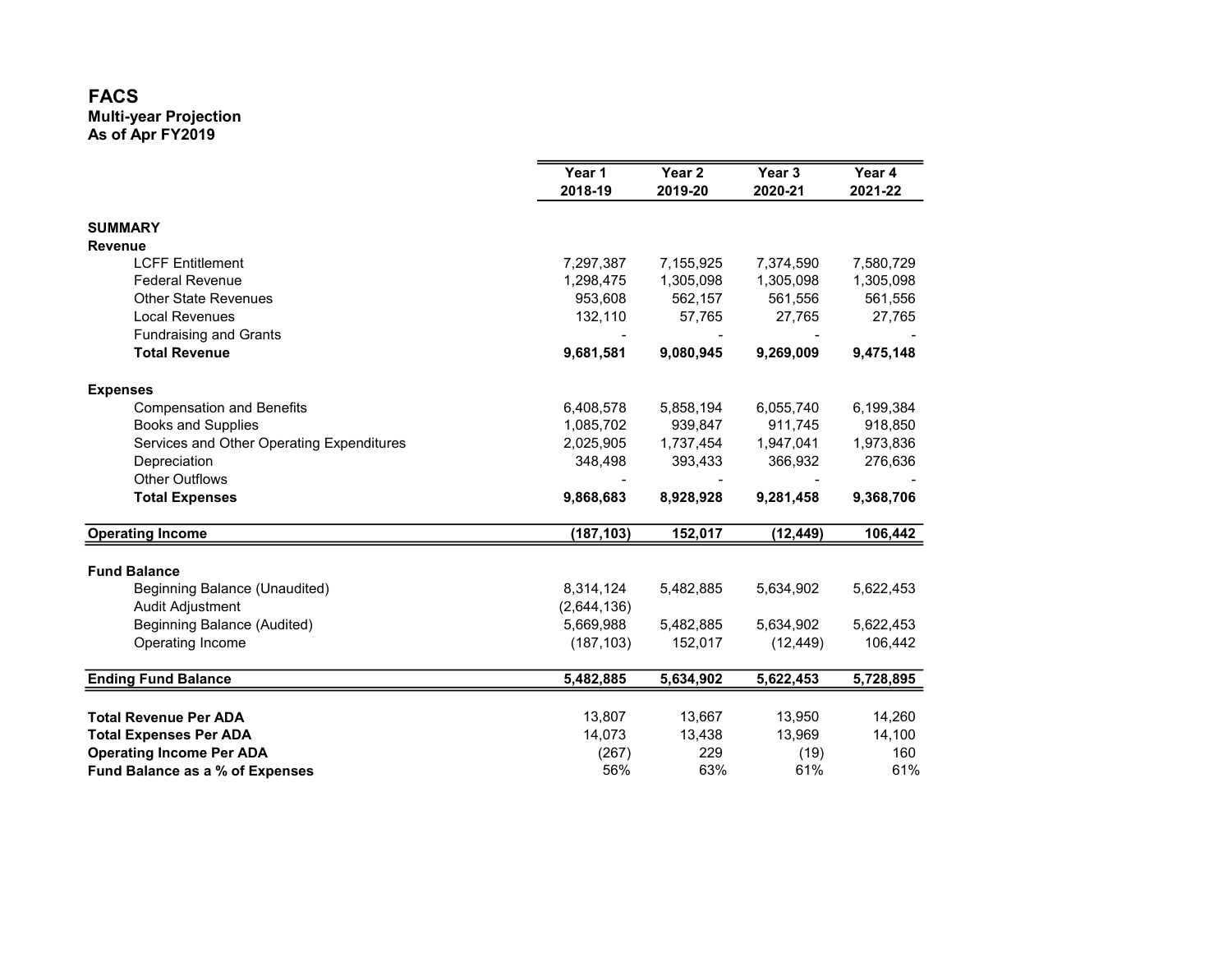#### FACS

#### Multi-year Projection

As of Apr FY2019

|                                              | Year 1<br>2018-19 | Year 2<br>2019-20 | Year 3<br>2020-21 | Year 4<br>2021-22 |
|----------------------------------------------|-------------------|-------------------|-------------------|-------------------|
| <b>Key Assumptions</b>                       |                   |                   |                   |                   |
| <b>Enrollment Breakdown</b>                  |                   |                   |                   |                   |
| Κ                                            | 23                | 13                | 13                | 13                |
| 3                                            | 231               | 224               | 224               | 224               |
| 4                                            | 226               | 224               | 224               | 224               |
| 5                                            | 242               | 224               | 224               | 224               |
| <b>Total Enrolled</b>                        | 722               | 685               | 685               | 685               |
| ADA %                                        |                   |                   |                   |                   |
| $K-3$                                        | 92.7%             | 97.0%             | 97.0%             | 97.0%             |
| $4 - 6$                                      | 99.5%             | 97.0%             | 97.0%             | 97.0%             |
| Average ADA %                                | 97.1%             | 97.0%             | 97.0%             | 97.0%             |
| <b>ADA</b>                                   |                   |                   |                   |                   |
| $K-3$                                        | 235.5             | 229.9             | 229.9             | 229.9             |
| $4-6$                                        | 465.7             | 434.6             | 434.6             | 434.6             |
| <b>Total ADA</b>                             | 701.2             | 664.5             | 664.5             | 664.5             |
| <b>Demographic Information</b>               |                   |                   |                   |                   |
| CALPADS Enrollment (for unduplicated % calc) | 725               | 685               | 685               | 685               |
| # Unduplicated (CALPADS)                     | 672               | 635               | 635               | 635               |
| # Free & Reduced Lunch (CALPADS)             | 666               | 629               | 629               | 629               |
| # ELL (CALPADS)                              | 148               | 140               | 140               | 140               |
| <b>New Students</b>                          |                   |                   |                   |                   |
| <b>School Information</b>                    |                   |                   |                   |                   |
| FTE's                                        | 72                | 54                | 54                | 54                |
| <b>Teachers</b>                              | 32                | 26                | 26                | 26                |
| <b>Certificated Pay Increases</b>            |                   |                   |                   |                   |
| <b>Classified Pay Increases</b>              |                   |                   |                   |                   |
| # of school days                             |                   |                   |                   |                   |
| Default Expense Inflation Rate               |                   | 3%                | 3%                | 3%                |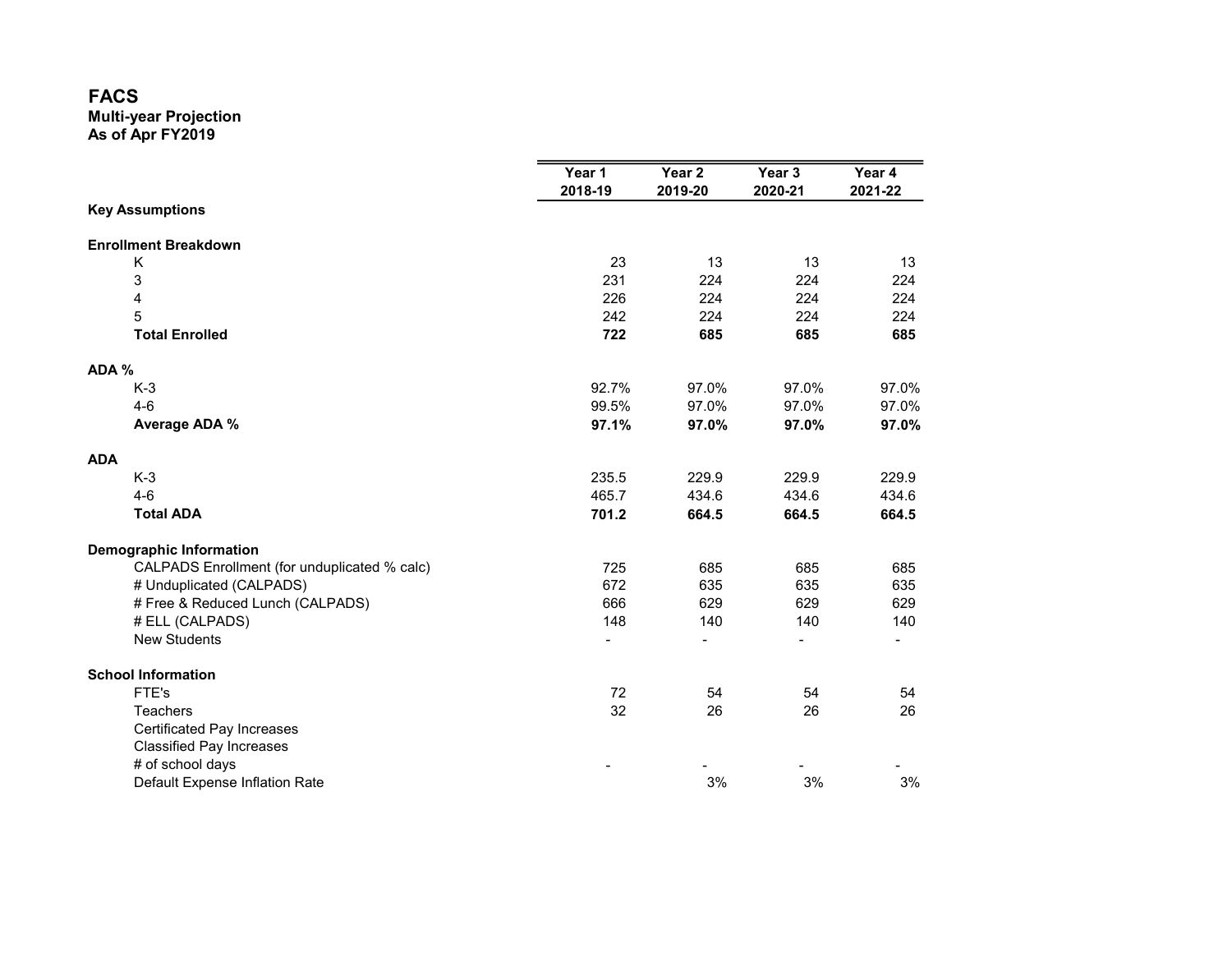|                |                                                         | Year 1    | Year 2    | Year 3    | Year 4    |
|----------------|---------------------------------------------------------|-----------|-----------|-----------|-----------|
|                |                                                         | 2018-19   | 2019-20   | 2020-21   | 2021-22   |
| <b>REVENUE</b> |                                                         |           |           |           |           |
|                | <b>LCFF Entitlement</b>                                 |           |           |           |           |
| 8011           | Charter Schools General Purpose Entitlement - State Aid | 4,645,614 | 4,645,308 | 4,863,973 | 5,070,112 |
| 8012           | <b>Education Protection Account Entitlement</b>         | 1,033,570 | 979,359   | 979,359   | 979,359   |
| 8019           | State Aid - Prior Years                                 | 2,183     |           |           |           |
| 8096           | Charter Schools in Lieu of Property Taxes               | 1,616,020 | 1,531,258 | 1,531,258 | 1,531,258 |
|                | <b>SUBTOTAL - LCFF Entitlement</b>                      | 7,297,387 | 7,155,925 | 7,374,590 | 7,580,729 |
|                | <b>Federal Revenue</b>                                  |           |           |           |           |
| 8181           | Special Education - Entitlement                         | 139,601   | 132,279   | 132,279   | 132,279   |
| 8220           | <b>Child Nutrition Programs</b>                         | 678,847   | 699,230   | 699,230   | 699,230   |
| 8291           | Title I                                                 | 381,864   | 381,864   | 381,864   | 381,864   |
| 8292           | Title II                                                | 36,328    | 36,328    | 36,328    | 36,328    |
| 8293           | Title III                                               | 22,385    | 15,947    | 15,947    | 15,947    |
| 8294           | Title IV                                                | 27,149    | 27,149    | 27,149    | 27,149    |
| 8296           | <b>Other Federal Revenue</b>                            | 12,301    | 12,301    | 12,301    | 12,301    |
|                | <b>SUBTOTAL - Federal Revenue</b>                       | 1,298,475 | 1,305,098 | 1,305,098 | 1,305,098 |
|                | <b>Other State Revenue</b>                              |           |           |           |           |
| 8319           | Other State Apportionments - Prior Years                | 68,556    |           |           |           |
| 8381           | Special Education - Entitlement (State)                 | 414,231   | 392,504   | 392,504   | 392,504   |
| 8520           | <b>Child Nutrition - State</b>                          | 33,349    | 22,654    | 22,654    | 22,654    |
| 8550           | Mandated Cost Reimbursements                            | 150,312   | 11,451    | 10,850    | 10,850    |
| 8560           | <b>State Lottery Revenue</b>                            | 143,051   | 135,548   | 135,548   | 135,548   |
| 8590           | All Other State Revenue                                 | 43,391    |           |           |           |
| 8596           | LA's Best / ASES                                        | 100,719   |           |           |           |
|                | <b>SUBTOTAL - Other State Revenue</b>                   | 953,608   | 562,157   | 561,556   | 561,556   |
|                | <b>Local Revenue</b>                                    |           |           |           |           |
| 8660           | Interest                                                | 27,765    | 27,765    | 27,765    | 27,765    |
| 8690           | <b>Other Local Revenue</b>                              | 1,900     |           |           |           |
| 8699           | All Other Local Revenue                                 | 53,375    |           |           |           |
| 8715           | <b>LAUSD Option 3</b>                                   | 49,070    | 30,000    |           |           |
|                | <b>SUBTOTAL - Local Revenue</b>                         | 132,110   | 57,765    | 27,765    | 27,765    |

Fundraising and Grants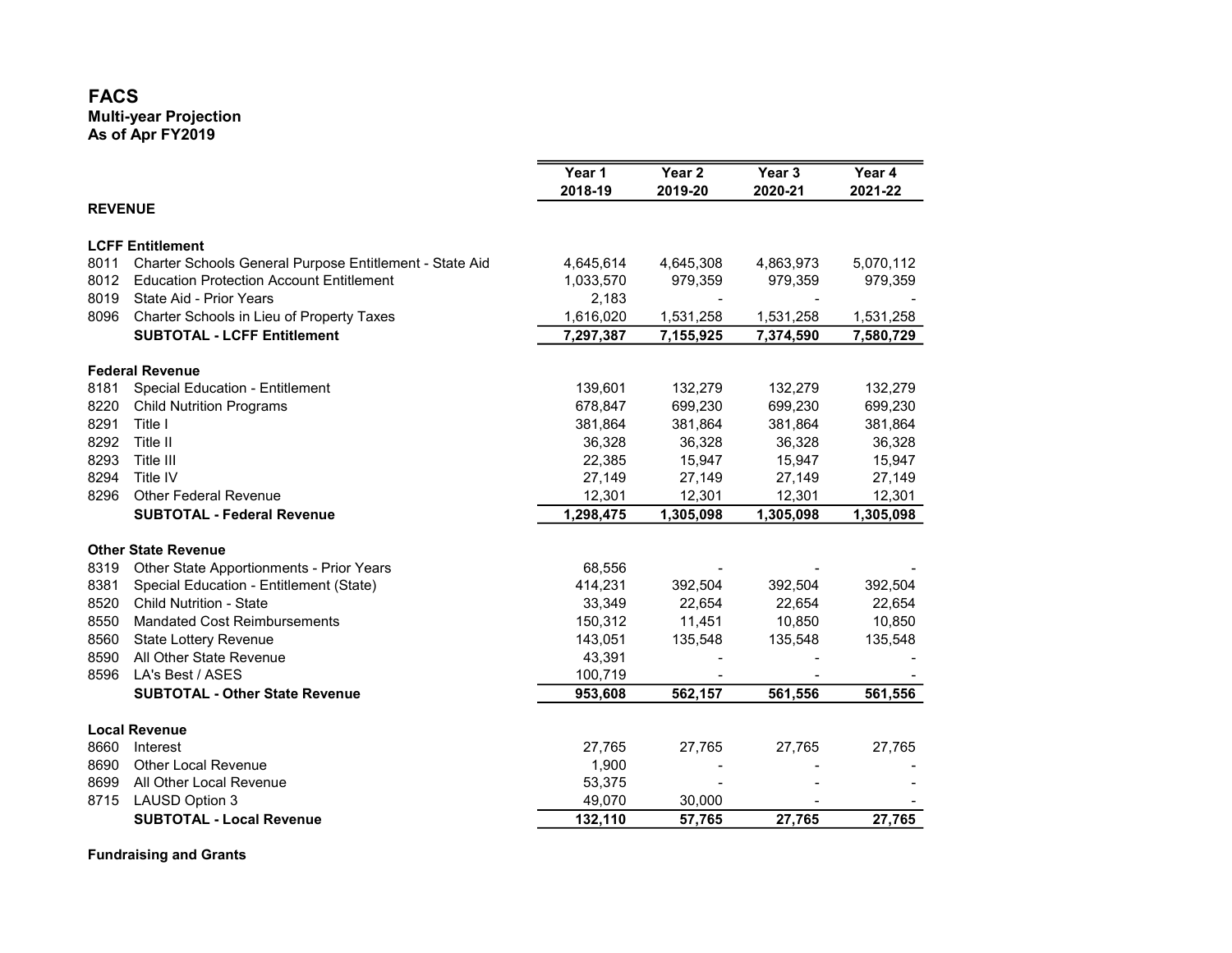|                                          | Year 1<br>2018-19        | Year 2<br>2019-20 | Year 3<br>2020-21 | Year 4<br>2021-22 |
|------------------------------------------|--------------------------|-------------------|-------------------|-------------------|
| <b>SUBTOTAL - Fundraising and Grants</b> | $\overline{\phantom{0}}$ |                   | ۰                 |                   |
| <b>TOTAL REVENUE</b>                     | 9.681.581                | 9.080.945         | 9.269.009         | 9,475,148         |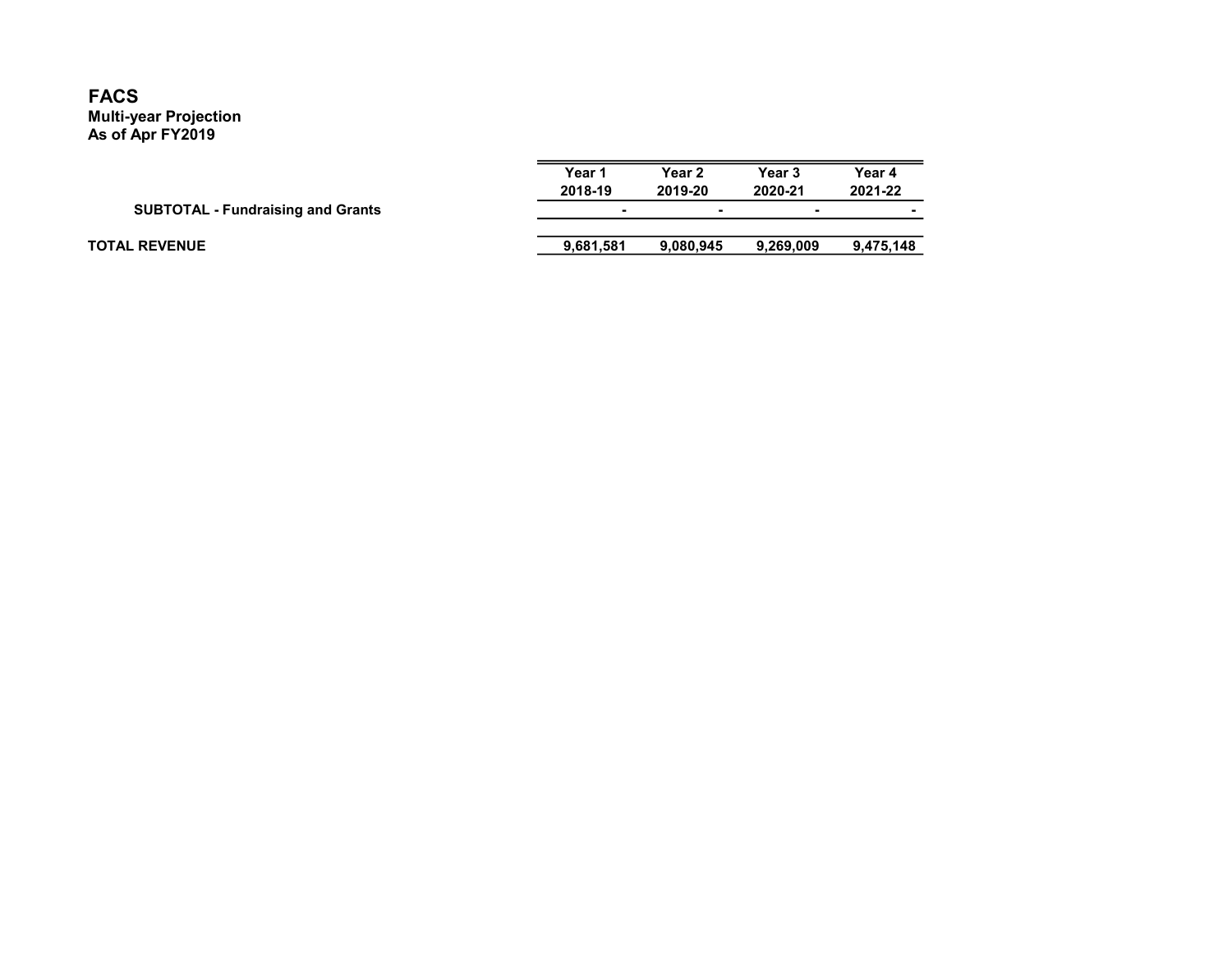|      |                                                  | Year 1    | Year 2                   | Year 3    | Year 4    |
|------|--------------------------------------------------|-----------|--------------------------|-----------|-----------|
|      |                                                  | 2018-19   | 2019-20                  | 2020-21   | 2021-22   |
|      | <b>EXPENSES</b>                                  |           |                          |           |           |
|      | <b>Compensation &amp; Benefits</b>               |           |                          |           |           |
|      | <b>Certificated Salaries</b>                     |           |                          |           |           |
| 1100 | <b>Teachers Salaries</b>                         | 2,392,200 | 2,042,194                | 2,073,577 | 2,103,457 |
| 1200 | <b>Certificated Pupil Support Salaries</b>       | 545,346   | 651,897                  | 668,712   | 688,338   |
| 1300 | Certificated Supervisor & Administrator Salaries | 351,739   | 362,369                  | 373,002   | 378,394   |
|      | <b>SUBTOTAL - Certificated Salaries</b>          | 3,289,285 | 3,056,459                | 3,115,291 | 3,170,188 |
|      | <b>Classified Salaries</b>                       |           |                          |           |           |
| 2100 | <b>Classified Instructional Aide Salaries</b>    | 563,247   | 398,285                  | 416,260   | 418,335   |
| 2103 | Afterschool Supervision                          | 100,800   | $\overline{\phantom{a}}$ |           |           |
| 2201 | Maintenance/Custodial/Security                   | 249,832   | 229,616                  | 235,367   | 241,126   |
| 2202 | Supervision                                      | 60,328    | 74,721                   | 78,437    | 80,103    |
| 2401 | Office/Tech/Finance                              | 280,569   | 281,376                  | 285,119   | 289,369   |
| 2900 | <b>Classified Other Salaries</b>                 | 30,667    | 39,000                   | 39,975    | 40,974    |
|      | <b>SUBTOTAL - Classified Salaries</b>            | 1,285,442 | 1,022,998                | 1,055,157 | 1,069,907 |
|      |                                                  |           |                          |           |           |
|      | <b>Employee Benefits</b>                         |           |                          |           |           |
| 3100 | <b>STRS</b>                                      | 531,039   | 500,677                  | 552,865   | 577,902   |
| 3200 | <b>PERS</b>                                      | 75,894    | 90,043                   | 103,615   | 110,411   |
| 3300 | OASDI-Medicare-Alternative                       | 125,859   | 111,317                  | 114,147   | 116,017   |
| 3400 | <b>Health &amp; Welfare Benefits</b>             | 532,682   | 526,969                  | 563,857   | 603,327   |
| 3500 | Unemployment Insurance                           | 3,057     | 2,579                    | 2,623     | 2,655     |
| 3600 | <b>Workers Comp Insurance</b>                    | 64,504    | 46,335                   | 47,369    | 48,160    |
| 3700 | <b>Retiree Benefits</b>                          | 500,816   | 500,816                  | 500,816   | 500,816   |
|      | <b>SUBTOTAL - Employee Benefits</b>              | 1,833,850 | 1,778,737                | 1,885,292 | 1,959,288 |
|      | <b>Books &amp; Supplies</b>                      |           |                          |           |           |
| 4100 | Approved Textbooks & Core Curricula Materials    | 38,694    | 31,614                   | 32,563    | 33,540    |
| 4200 | Books & Other Reference Materials                | 6,000     |                          |           |           |
| 4300 | Materials & Supplies                             | 70,000    | 72,100                   | 74,263    | 76,491    |
| 4315 | <b>Custodial Supplies</b>                        | 72,100    | 64,000                   | 65,920    | 67,898    |
| 4320 | <b>Educational Software</b>                      | 28,091    | 9,860                    | 10,156    | 10,461    |
| 4330 | <b>Office Supplies</b>                           | 14,570    | 11,000                   | 11,330    | 11,670    |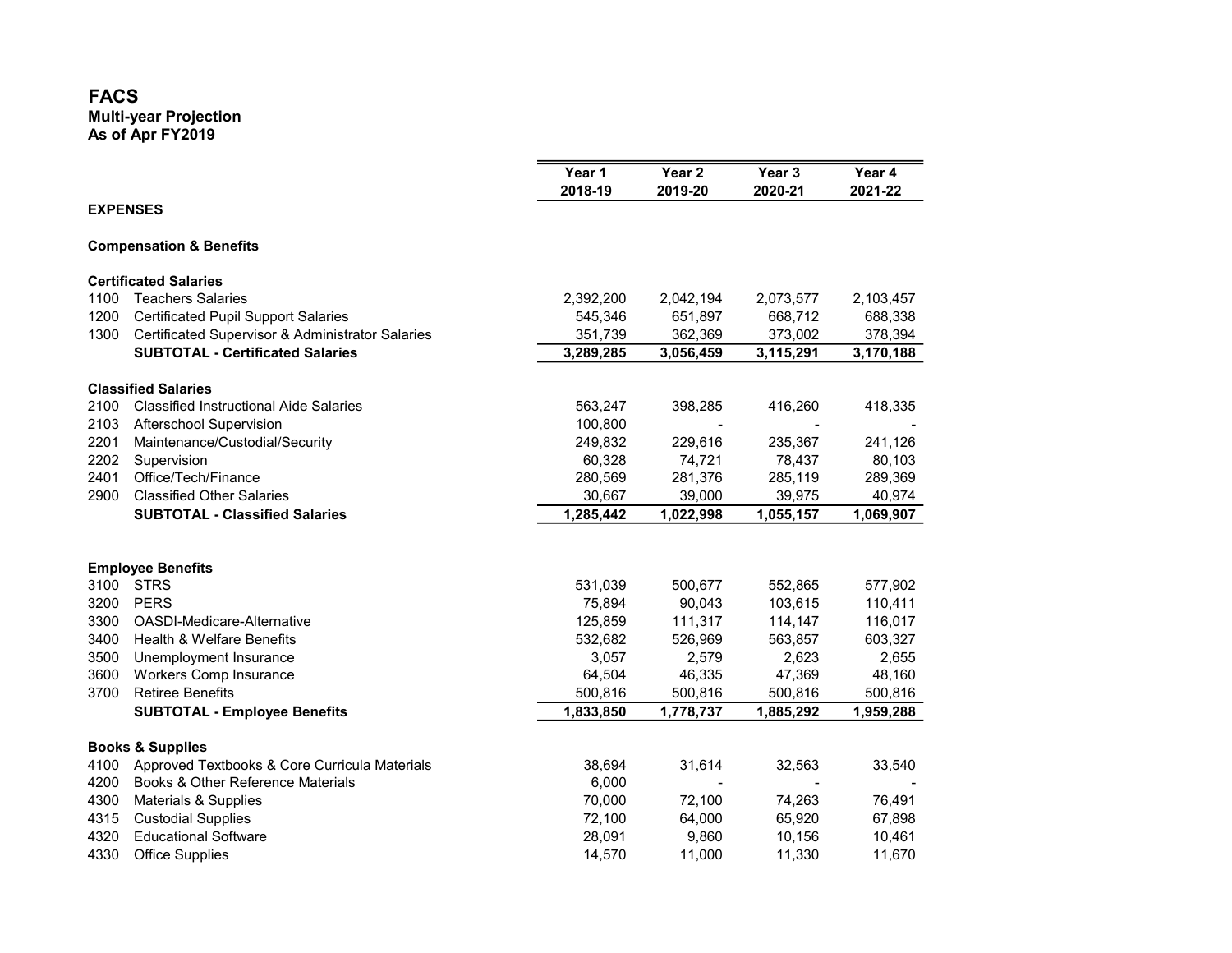#### FACS

|      |                                                       | Year 1    | Year 2         | Year 3         | Year 4    |
|------|-------------------------------------------------------|-----------|----------------|----------------|-----------|
|      |                                                       | 2018-19   | 2019-20        | 2020-21        | 2021-22   |
| 4353 | <b>Parent Meetings</b>                                | 824       | 849            | 874            | 900       |
| 4400 | Noncapitalized Equipment                              | 219,748   | 75,512         | 41,727         | 42,979    |
| 4700 | Food                                                  | 635,675   | 674,912        | 674,912        | 674,912   |
|      | <b>SUBTOTAL - Books and Supplies</b>                  | 1,085,702 | 939,847        | 911,745        | 918,850   |
|      | <b>Services &amp; Other Operating Expenses</b>        |           |                |                |           |
| 5200 | <b>Travel &amp; Conferences</b>                       | 5,446     | 5,150          | 5,305          | 5,464     |
| 5300 | Dues & Memberships                                    | 8,510     | 8,451          | 8,705          | 8,966     |
| 5450 | Insurance - Other                                     | 9,216     | 9,493          | 9,778          | 10,071    |
| 5520 | Security                                              | 40,644    | 41,863         | 43,119         | 44,413    |
| 5535 | <b>Utilities - All Utilities</b>                      | 195,684   | 201,554        | 207,601        | 213,829   |
| 5605 | <b>Equipment Leases</b>                               | 36,358    | 20,917         | 206,210        | 206,210   |
| 5615 | Repairs and Maintenance - Building                    | 65,000    | 77,230         | 79,547         | 81,933    |
| 5820 | Consultants - Non-Instructional                       | 15,450    | 10,900         | 11,227         | 11,564    |
| 5824 | <b>District Oversight Fees</b>                        | 72,974    | 71,559         | 73,746         | 75,807    |
| 5836 | Fingerprinting                                        | 4,120     | 4,244          | 4,371          | 4,502     |
| 5845 | <b>Legal Fees</b>                                     | 116,200   | 25,000         | 25,750         | 26,523    |
| 5851 | Marketing and Student Recruiting                      | 5,150     | 5,305          | 5,464          | 5,628     |
| 5858 | <b>CMO Fees Expense</b>                               | 814,279   | 761,795        | 760,556        | 761,242   |
| 5861 | Prior Yr Exp (not accrued)                            | 7,027     |                |                |           |
| 5864 | Professional Development - Other                      | 23,823    | 15,000         | 15,450         | 15,914    |
| 5869 | <b>Special Education Contract Instructors</b>         | 300,000   | 207,000        | 213,210        | 219,606   |
| 5872 | Special Education Encroachment                        | 110,766   | 104,957        | 104,957        | 104,957   |
| 5877 | <b>Student Activities</b>                             | 6,695     | 6,896          | 7,103          | 7,316     |
| 5884 | Substitutes                                           | 120,000   | 100,000        | 103,000        | 106,090   |
| 5887 | <b>Technology Services</b>                            | 35,551    | 26,191         | 26,977         | 27,786    |
| 5898 | <b>Bad Debt Expense</b>                               | 51        |                |                |           |
| 5899 | <b>Miscellaneous Operating Expenses</b>               | 9,786     | 10,079         | 10,382         | 10,693    |
| 5900 | Communications                                        | 23,175    | 23,870         | 24,586         | 25,324    |
|      | <b>SUBTOTAL - Services &amp; Other Operating Exp.</b> | 2,025,905 | 1,737,454      | 1,947,041      | 1,973,836 |
|      | <b>Depreciation Expense</b>                           |           |                |                |           |
| 6900 | Depreciation                                          | 348,498   | 393,433        | 366,932        | 276,636   |
|      | <b>SUBTOTAL - Depreciation Expense</b>                | 348,498   | 393,433        | 366,932        | 276,636   |
|      | <b>Other Outflows</b>                                 |           |                |                |           |
|      | <b>SUBTOTAL - Other Outflows</b>                      |           | $\blacksquare$ | $\blacksquare$ |           |
|      |                                                       |           |                |                |           |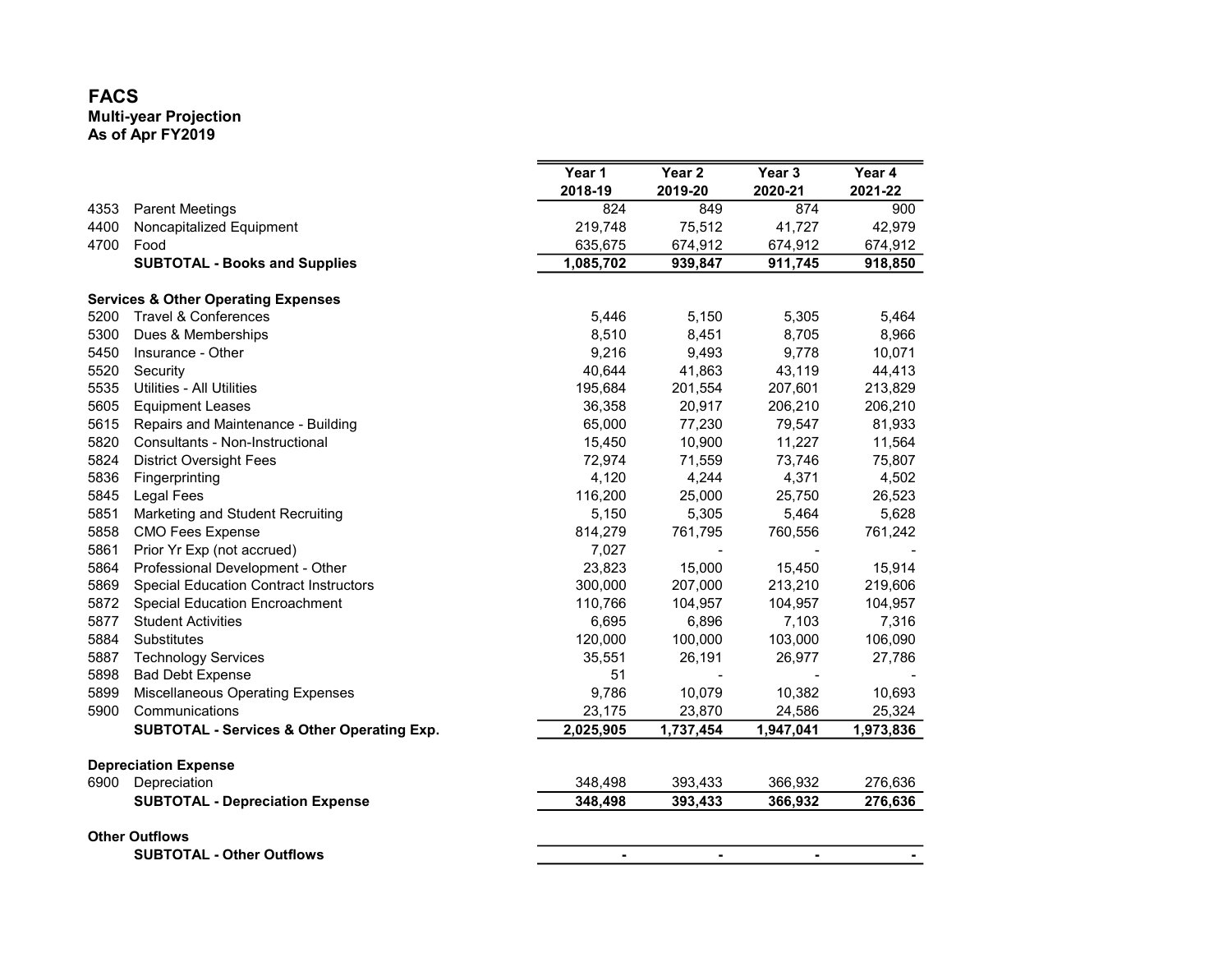| Year 1<br>2018-19 | Year 2<br>2019-20 | Year 3<br>2020-21 | Year 4<br>2021-22 |
|-------------------|-------------------|-------------------|-------------------|
|                   |                   |                   |                   |
| 9,868,683         | 8,928,928         | 9,281,458         | 9,368,706         |

TOTAL EXPENSES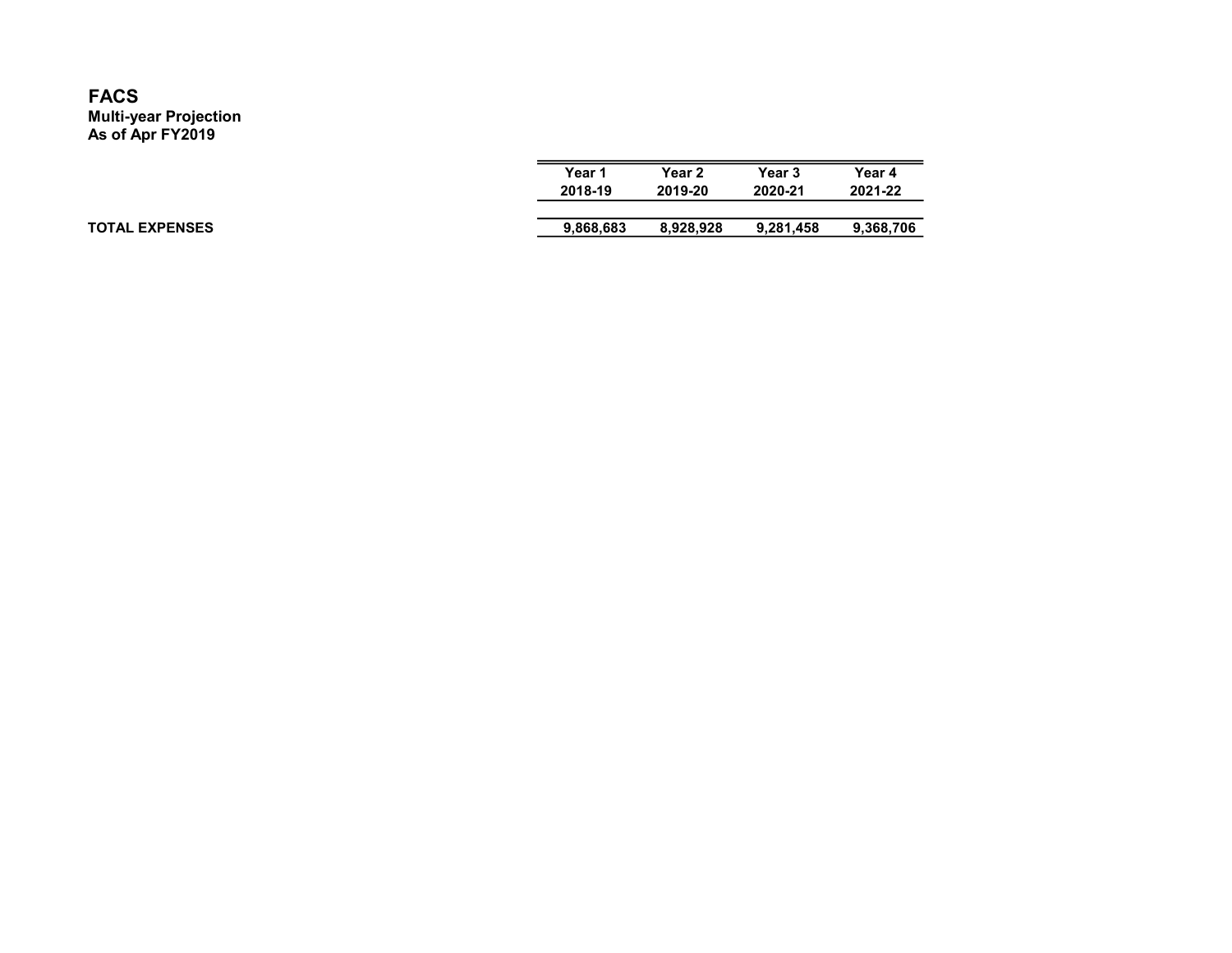|                                                      | Year 1<br>2018-19  | Year 2<br>2019-20 | Year 3<br>2020-21 | Year 4<br>2021-22 |
|------------------------------------------------------|--------------------|-------------------|-------------------|-------------------|
|                                                      |                    |                   |                   |                   |
| <b>SUMMARY</b>                                       |                    |                   |                   |                   |
| <b>Revenue</b>                                       |                    |                   |                   |                   |
| <b>LCFF Entitlement</b>                              | 7,518,206          | 8,088,825         | 8,321,029         | 8,553,934         |
| <b>Federal Revenue</b>                               | 1,225,620          | 1,258,079         | 1,258,079         | 1,258,079         |
| <b>Other State Revenues</b>                          | 1,551,537          | 1,356,210         | 1,373,331         | 1,398,644         |
| <b>Local Revenues</b>                                | 76,372             | 75,585            | 50,585            | 50,585            |
| <b>Fundraising and Grants</b>                        |                    |                   |                   |                   |
| <b>Total Revenue</b>                                 | 10,371,735         | 10,778,699        | 11,003,024        | 11,261,242        |
| <b>Expenses</b>                                      |                    |                   |                   |                   |
| <b>Compensation and Benefits</b>                     | 6,042,044          | 6,586,441         | 6,857,875         | 7,011,439         |
| <b>Books and Supplies</b>                            | 1,121,425          | 985,104           | 938,203           | 945,979           |
| Services and Other Operating Expenditures            | 2,836,168          | 2,888,566         | 3,229,336         | 3,247,974         |
| Depreciation                                         | 116,970            | 155,338           | 110,543           | 76,500            |
| <b>Other Outflows</b>                                |                    |                   |                   |                   |
| <b>Total Expenses</b>                                | 10,116,607         | 10,615,449        | 11,135,958        | 11,281,892        |
| <b>Operating Income</b>                              | 255,127            | 163,250           | (132, 934)        | (20, 651)         |
|                                                      |                    |                   |                   |                   |
| <b>Fund Balance</b><br>Beginning Balance (Unaudited) | 5,047,493          | 4,301,595         | 4,464,845         | 4,331,911         |
| Audit Adjustment                                     | (1,001,026)        |                   |                   |                   |
| <b>Beginning Balance (Audited)</b>                   | 4,046,467          | 4,301,595         | 4,464,845         | 4,331,911         |
| Operating Income                                     | 255,127            | 163,250           | (132, 934)        | (20, 651)         |
| <b>Ending Fund Balance</b>                           | $\sqrt{4,301,595}$ | 4,464,845         | 4,331,911         | 4,311,260         |
|                                                      |                    |                   |                   |                   |
| <b>Total Revenue Per ADA</b>                         | 15,180             | 15,103            | 15,417            | 15,779            |
| <b>Total Expenses Per ADA</b>                        | 14,807             | 14,874            | 15,603            | 15,808            |
| <b>Operating Income Per ADA</b>                      | 373                | 229               | (186)             | (29)              |
| Fund Balance as a % of Expenses                      | 43%                | 42%               | 39%               | 38%               |
|                                                      |                    |                   |                   |                   |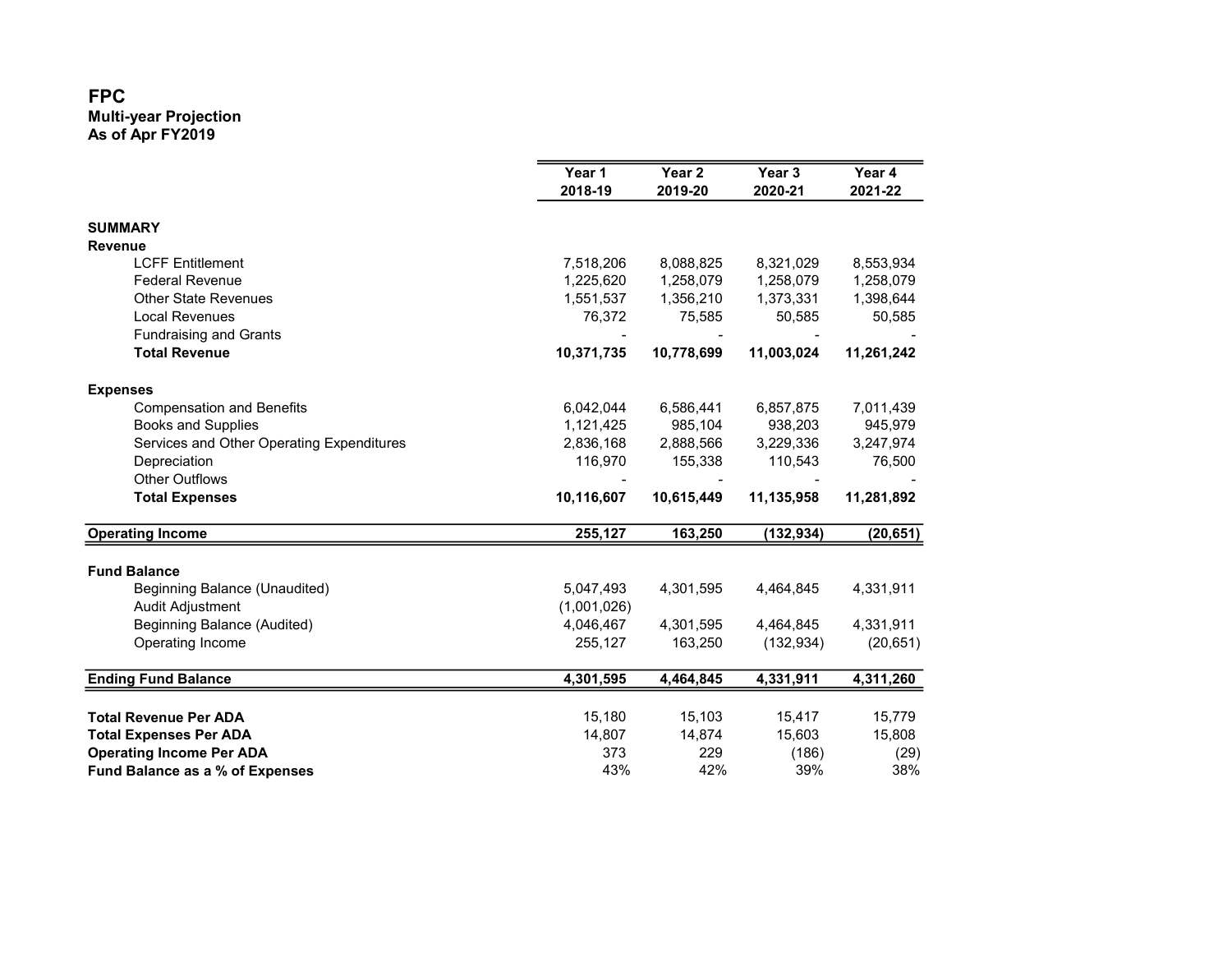|                                   |                                              | Year 1<br>2018-19            | Year 2<br>2019-20 | Year <sub>3</sub><br>2020-21 | Year 4<br>2021-22 |
|-----------------------------------|----------------------------------------------|------------------------------|-------------------|------------------------------|-------------------|
| <b>Key Assumptions</b>            |                                              |                              |                   |                              |                   |
| <b>Enrollment Breakdown</b>       |                                              |                              |                   |                              |                   |
| Κ                                 |                                              | 240                          | 276               | 276                          | 276               |
| 1                                 |                                              | 240                          | 216               | 216                          | 216               |
| $\overline{2}$                    |                                              | 230                          | 240               | 240                          | 240               |
| <b>Total Enrolled</b>             |                                              | 710                          | 732               | 732                          | 732               |
| ADA %                             |                                              |                              |                   |                              |                   |
| $K-3$                             |                                              | 96.2%                        | 97.5%             | 97.5%                        | 97.5%             |
| Average ADA %                     |                                              | 96.2%                        | 97.5%             | 97.5%                        | 97.5%             |
| <b>ADA</b>                        |                                              |                              |                   |                              |                   |
| $K-3$                             |                                              | 683.2                        | 713.7             | 713.7                        | 713.7             |
| <b>Total ADA</b>                  |                                              | 683.2                        | 713.7             | 713.7                        | 713.7             |
| <b>Demographic Information</b>    |                                              |                              |                   |                              |                   |
|                                   | CALPADS Enrollment (for unduplicated % calc) | 701                          | 732               | 732                          | 732               |
| # Unduplicated (CALPADS)          |                                              | 627                          | 655               | 655                          | 655               |
|                                   | # Free & Reduced Lunch (CALPADS)             | 613                          | 640               | 640                          | 640               |
| # ELL (CALPADS)                   |                                              | 282                          | 294               | 294                          | 294               |
| <b>New Students</b>               |                                              | $\qquad \qquad \blacksquare$ | 31                |                              |                   |
| <b>School Information</b>         |                                              |                              |                   |                              |                   |
| FTE's                             |                                              | 78                           | 77                | 77                           | 77                |
| <b>Teachers</b>                   |                                              | 30                           | 33                | 33                           | 33                |
| <b>Certificated Pay Increases</b> |                                              |                              |                   |                              |                   |
| <b>Classified Pay Increases</b>   |                                              |                              |                   |                              |                   |
| # of school days                  |                                              |                              |                   |                              |                   |
|                                   | Default Expense Inflation Rate               |                              | 3%                | 3%                           | 3%                |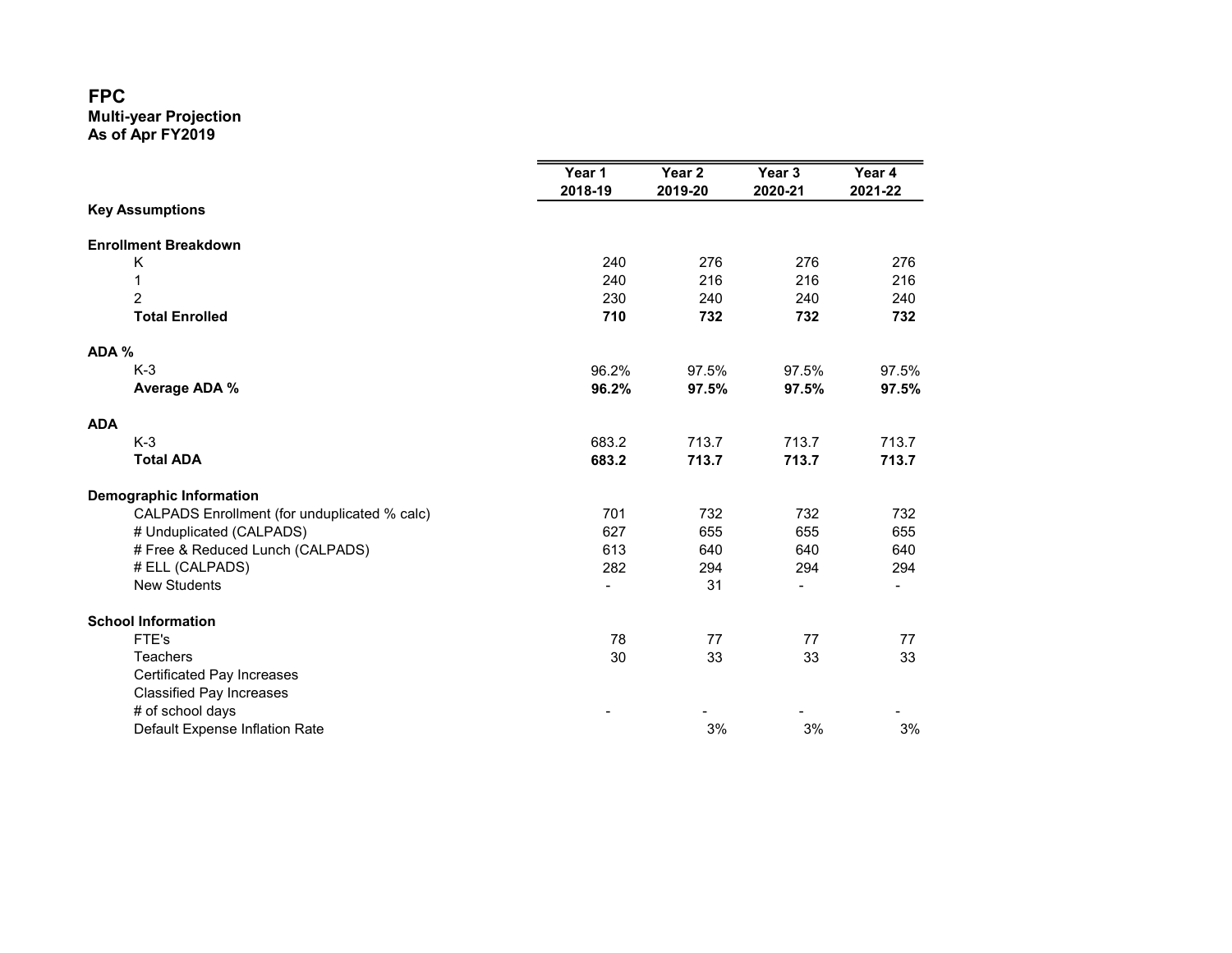|                |                                                         | Year 1<br>2018-19 | Year 2<br>2019-20 | Year 3<br>2020-21 | Year 4<br>2021-22 |
|----------------|---------------------------------------------------------|-------------------|-------------------|-------------------|-------------------|
| <b>REVENUE</b> |                                                         |                   |                   |                   |                   |
|                | <b>LCFF Entitlement</b>                                 |                   |                   |                   |                   |
| 8011           | Charter Schools General Purpose Entitlement - State Aid | 4,944,581         | 5,402,686         | 5,634,890         | 5,867,795         |
| 8012           | <b>Education Protection Account Entitlement</b>         | 996,936           | 1,041,381         | 1,041,381         | 1,041,381         |
| 8019           | State Aid - Prior Years                                 | 2,128             |                   |                   |                   |
| 8096           | Charter Schools in Lieu of Property Taxes               | 1,574,561         | 1,644,757         | 1,644,757         | 1,644,757         |
|                | <b>SUBTOTAL - LCFF Entitlement</b>                      | 7,518,206         | 8,088,825         | 8,321,029         | 8,553,934         |
|                | <b>Federal Revenue</b>                                  |                   |                   |                   |                   |
| 8181           | Special Education - Entitlement                         | 136,019           | 142,083           | 142,083           | 142,083           |
| 8220           | <b>Child Nutrition Programs</b>                         | 669,257           | 686,326           | 686,326           | 686,326           |
| 8291           | Title I                                                 | 317,211           | 331,183           | 331,183           | 331,183           |
| 8292           | Title II                                                | 34,432            | 35,949            | 35,949            | 35,949            |
| 8293           | Title III                                               | 36,549            | 30,386            | 30,386            | 30,386            |
| 8294           | Title IV                                                | 22,553            | 22,553            | 22,553            | 22,553            |
| 8296           | <b>Other Federal Revenue</b>                            | 9,599             | 9,599             | 9,599             | 9,599             |
|                | <b>SUBTOTAL - Federal Revenue</b>                       | 1,225,620         | 1,258,079         | 1,258,079         | 1,258,079         |
|                | <b>Other State Revenue</b>                              |                   |                   |                   |                   |
| 8319           | Other State Apportionments - Prior Years                | 28,273            |                   |                   |                   |
| 8381           | Special Education - Entitlement (State)                 | 403,604           | 421,597           | 421,597           | 421,597           |
| 8520           | <b>Child Nutrition - State</b>                          | 46,083            | 38,822            | 38,822            | 38,822            |
| 8545           | <b>School Facilities Apportionments</b>                 | 653,690           | 616,189           | 632,813           | 658,125           |
| 8550           | <b>Mandated Cost Reimbursements</b>                     | 149,082           | 11,157            | 11,655            | 11,655            |
| 8560           | <b>State Lottery Revenue</b>                            | 139,381           | 145,595           | 145,595           | 145,595           |
| 8590           | All Other State Revenue                                 | 8,576             |                   |                   |                   |
| 8596           | LA's Best / ASES                                        | 122,850           | 122,850           | 122,850           | 122,850           |
|                | <b>SUBTOTAL - Other State Revenue</b>                   | 1,551,537         | 1,356,210         | 1,373,331         | 1,398,644         |
|                | <b>Local Revenue</b>                                    |                   |                   |                   |                   |
| 8660           | Interest                                                | 28,303            | 28,303            | 28,303            | 28,303            |
| 8690           | <b>Other Local Revenue</b>                              | 4,203             | 4,203             | 4,203             | 4,203             |
| 8699           | All Other Local Revenue                                 | 18,079            | 18,079            | 18,079            | 18,079            |
| 8715           | <b>LAUSD Option 3</b>                                   | 25,786            | 25,000            |                   |                   |
|                | <b>SUBTOTAL - Local Revenue</b>                         | 76,372            | 75,585            | 50,585            | 50,585            |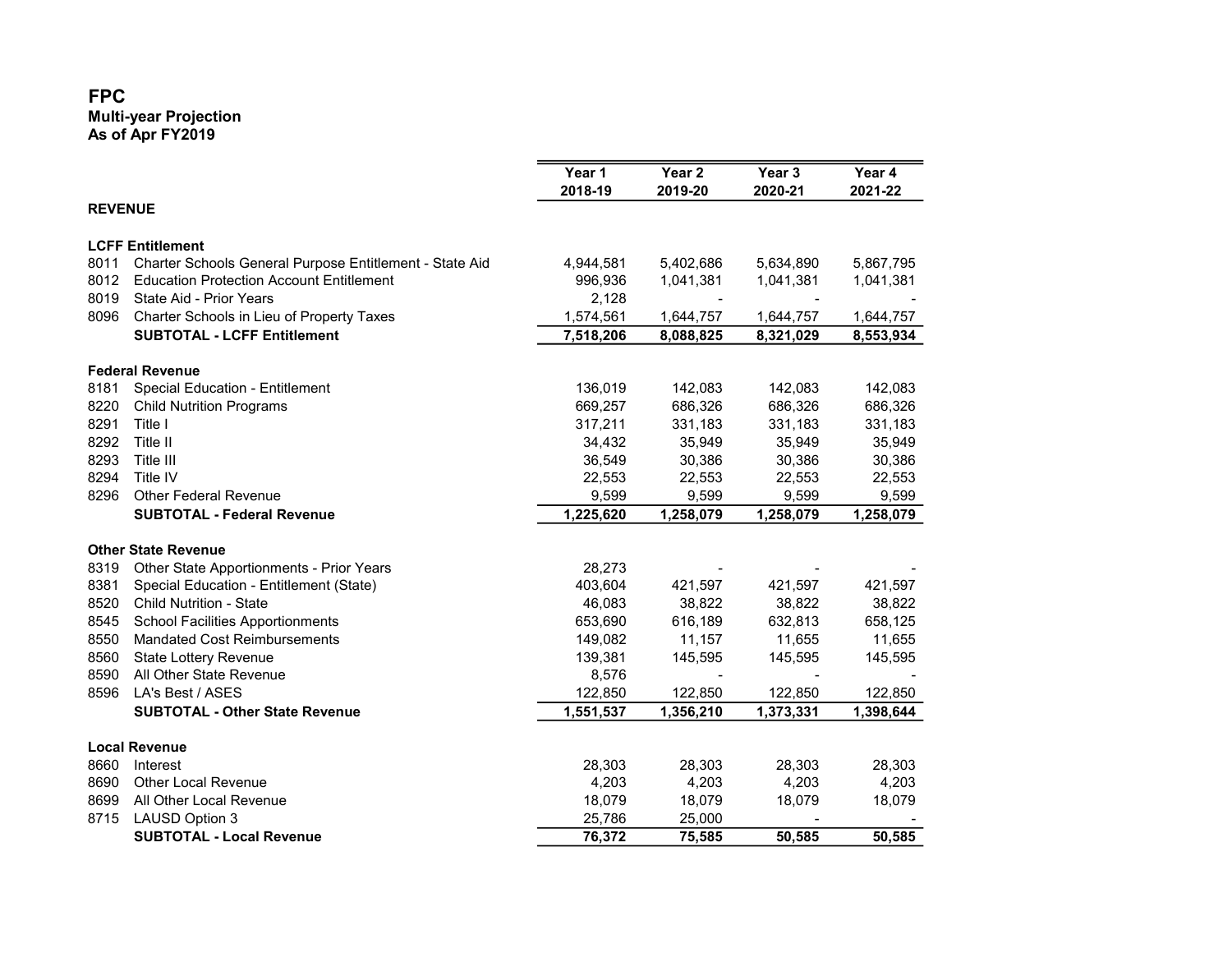|                                          | Year 1     | Year 2                   | Year 3                   | Year 4     |
|------------------------------------------|------------|--------------------------|--------------------------|------------|
|                                          | 2018-19    | 2019-20                  | 2020-21                  | 2021-22    |
| <b>Fundraising and Grants</b>            |            |                          |                          |            |
| <b>SUBTOTAL - Fundraising and Grants</b> | -          | $\overline{\phantom{a}}$ | $\overline{\phantom{a}}$ |            |
|                                          |            |                          |                          |            |
| <b>TOTAL REVENUE</b>                     | 10,371,735 | 10.778.699               | 11.003.024               | 11,261,242 |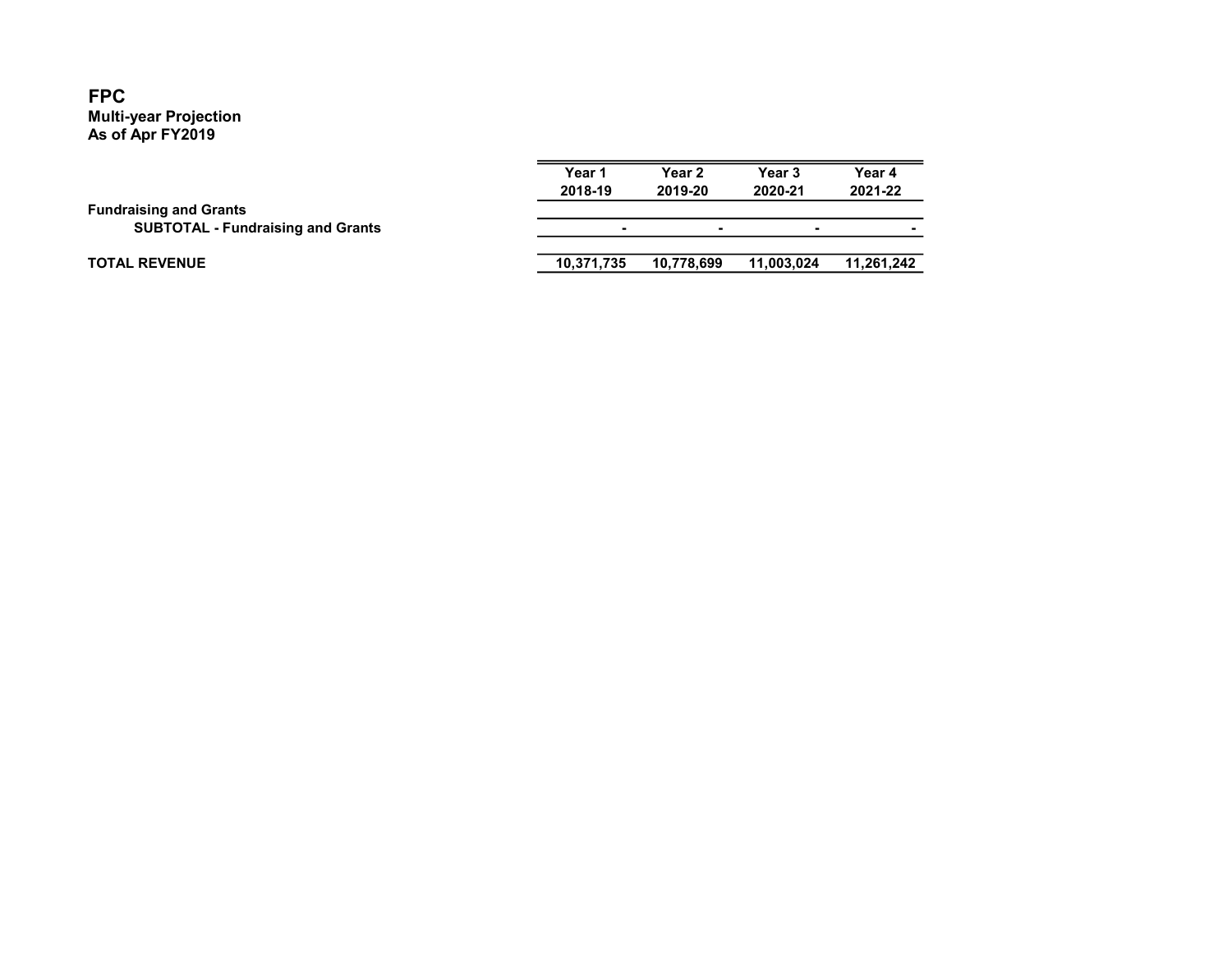|                 |                                                  | Year 1    | Year <sub>2</sub> | Year 3    | Year 4    |
|-----------------|--------------------------------------------------|-----------|-------------------|-----------|-----------|
|                 |                                                  | 2018-19   | 2019-20           | 2020-21   | 2021-22   |
| <b>EXPENSES</b> |                                                  |           |                   |           |           |
|                 | <b>Compensation &amp; Benefits</b>               |           |                   |           |           |
|                 | <b>Certificated Salaries</b>                     |           |                   |           |           |
| 1100            | <b>Teachers Salaries</b>                         | 2,268,959 | 2,521,744         | 2,580,800 | 2,616,433 |
| 1200            | <b>Certificated Pupil Support Salaries</b>       | 474,959   | 557,313           | 569,852   | 582,045   |
| 1300            | Certificated Supervisor & Administrator Salaries | 349,635   | 363,418           | 374,209   | 379,761   |
|                 | <b>SUBTOTAL - Certificated Salaries</b>          | 3,093,553 | 3,442,475         | 3,524,860 | 3,578,238 |
|                 | <b>Classified Salaries</b>                       |           |                   |           |           |
| 2100            | <b>Classified Instructional Aide Salaries</b>    | 593,878   | 632,693           | 671,515   | 671,872   |
| 2201            | Maintenance/Custodial/Security                   | 245,954   | 252,111           | 259,075   | 265,976   |
| 2202            | Supervision                                      | 86,688    | 89,865            | 95,856    | 95,856    |
| 2401            | Office/Tech/Finance                              | 381,289   | 389,525           | 392,396   | 395,782   |
| 2900            | <b>Classified Other Salaries</b>                 | 20,333    | 23,500            | 24,088    | 24,690    |
|                 | <b>SUBTOTAL - Classified Salaries</b>            | 1,328,143 | 1,387,694         | 1,442,930 | 1,454,175 |
|                 |                                                  |           |                   |           |           |
|                 | <b>Employee Benefits</b>                         |           |                   |           |           |
| 3100            | <b>STRS</b>                                      | 505,910   | 574,893           | 638,000   | 665,552   |
| 3200            | <b>PERS</b>                                      | 99,478    | 119,490           | 136,871   | 145,188   |
| 3300            | OASDI-Medicare-Alternative                       | 126,889   | 136,794           | 141,063   | 142,625   |
| 3400            | Health & Welfare Benefits                        | 633,171   | 677,493           | 724,917   | 775,662   |
| 3500            | Unemployment Insurance                           | 2,955     | 3,140             | 3,208     | 3,238     |
| 3600            | <b>Workers Comp Insurance</b>                    | 62,346    | 54,862            | 56,425    | 57,159    |
| 3700            | <b>Retiree Benefits</b>                          | 189,601   | 189,601           | 189,601   | 189,601   |
|                 | <b>SUBTOTAL - Employee Benefits</b>              | 1,620,349 | 1,756,273         | 1,890,085 | 1,979,025 |
|                 | <b>Books &amp; Supplies</b>                      |           |                   |           |           |
| 4100            | Approved Textbooks & Core Curricula Materials    | 233,720   | 17,500            | 18,025    | 18,566    |
| 4200            | Books & Other Reference Materials                | 15,100    | 15,553            | 16,020    | 16,500    |
| 4300            | Materials & Supplies                             | 74,847    | 82,490            | 84,965    | 87,514    |
| 4315            | <b>Custodial Supplies</b>                        | 64,375    | 66,306            | 68,295    | 70,344    |
| 4320            | <b>Educational Software</b>                      | 16,088    | 28,416            | 29,269    | 30,147    |
| 4330            | <b>Office Supplies</b>                           | 19,570    | 20,157            | 20,762    | 21,385    |
| 4400            | Noncapitalized Equipment                         | 60,101    | 75,668            | 21,855    | 22,510    |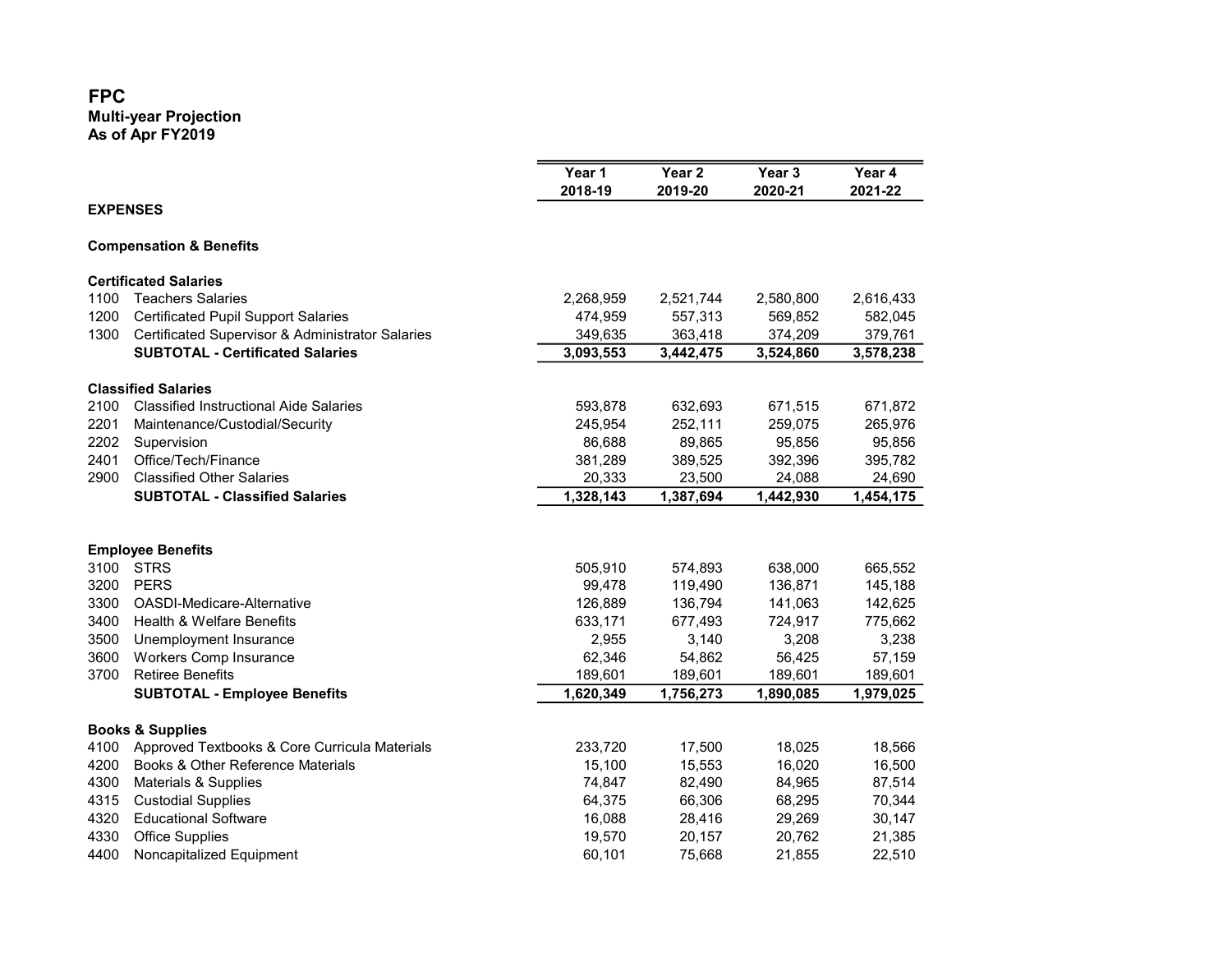|      |                                                       | Year 1<br>2018-19 | Year 2<br>2019-20 | Year 3<br>2020-21 | Year 4<br>2021-22 |
|------|-------------------------------------------------------|-------------------|-------------------|-------------------|-------------------|
| 4700 | Food                                                  | 637,624           | 679,014           | 679,014           | 679,014           |
|      | <b>SUBTOTAL - Books and Supplies</b>                  | 1,121,425         | 985,104           | 938,203           | 945,979           |
|      | <b>Services &amp; Other Operating Expenses</b>        |                   |                   |                   |                   |
| 5200 | <b>Travel &amp; Conferences</b>                       | 10,000            | 10,300            | 10,609            | 10,927            |
| 5300 | Dues & Memberships                                    | 8,751             | 9,235             | 9,512             | 9,797             |
| 5450 | Insurance - Other                                     | 9,216             | 9,493             | 9,778             | 10,071            |
| 5520 | Security                                              | 42,094            | 55,536            | 57,202            | 58,918            |
| 5535 | <b>Utilities - All Utilities</b>                      | 123,000           | 122,400           | 126,072           | 129,854           |
| 5605 | <b>Equipment Leases</b>                               | 120,390           | 40,624            | 204,463           | 204,463           |
| 5610 | Rent                                                  | 801,000           | 963,000           | 1,125,000         | 1,125,000         |
| 5615 | Repairs and Maintenance - Building                    | 87,000            | 87,550            | 90,177            | 92,882            |
| 5808 | <b>Afterschool Contracted Expenses</b>                | 122,850           | 122,850           | 122,850           | 122,850           |
| 5820 | Consultants - Non-Instructional                       | 8,050             | 8,548             | 8,805             | 9,069             |
| 5824 | <b>District Oversight Fees</b>                        | 75,182            | 80,888            | 83,210            | 85,539            |
| 5836 | Fingerprinting                                        | 7,153             | 7,368             | 7,589             | 7,817             |
| 5845 | Legal Fees                                            | 7,581             | 8,050             | 8,292             | 8,540             |
| 5851 | Marketing and Student Recruiting                      | 3,235             | 3,332             | 3,432             | 3,535             |
| 5858 | <b>CMO Fees Expense</b>                               | 872,325           | 904,218           | 902,838           | 904,738           |
| 5861 | Prior Yr Exp (not accrued)                            | 1,006             |                   |                   |                   |
| 5864 | Professional Development - Other                      | 20,000            | 21,238            | 21,875            | 22,532            |
| 5869 | <b>Special Education Contract Instructors</b>         | 140,000           | 97,944            | 97,944            | 97,944            |
| 5872 | <b>Special Education Encroachment</b>                 | 107,925           | 112,736           | 112,736           | 112,736           |
| 5877 | <b>Student Activities</b>                             | 10,000            | 10,619            | 10,938            | 11,266            |
| 5884 | Substitutes                                           | 150,000           | 100,000           | 100,000           | 100,000           |
| 5887 | <b>Technology Services</b>                            | 28,226            | 29,073            | 29,945            | 30,843            |
| 5898 | <b>Bad Debt Expense</b>                               | 55                |                   |                   |                   |
| 5899 | <b>Miscellaneous Operating Expenses</b>               | 61,059            | 62,891            | 64,778            | 66,721            |
| 5900 | Communications                                        | 20,070            | 20,672            | 21,292            | 21,930            |
|      | <b>SUBTOTAL - Services &amp; Other Operating Exp.</b> | 2,836,168         | 2,888,566         | 3,229,336         | 3,247,974         |
|      |                                                       |                   |                   |                   |                   |
|      | <b>Depreciation Expense</b>                           |                   |                   |                   |                   |
| 6900 | Depreciation                                          | 116,970           | 155,338           | 110,543           | 76,500            |
|      | <b>SUBTOTAL - Depreciation Expense</b>                | 116,970           | 155,338           | 110,543           | 76,500            |
|      | <b>Other Outflows</b>                                 |                   |                   |                   |                   |
|      | <b>SUBTOTAL - Other Outflows</b>                      | $\blacksquare$    | $\blacksquare$    | $\blacksquare$    |                   |
|      |                                                       |                   |                   |                   |                   |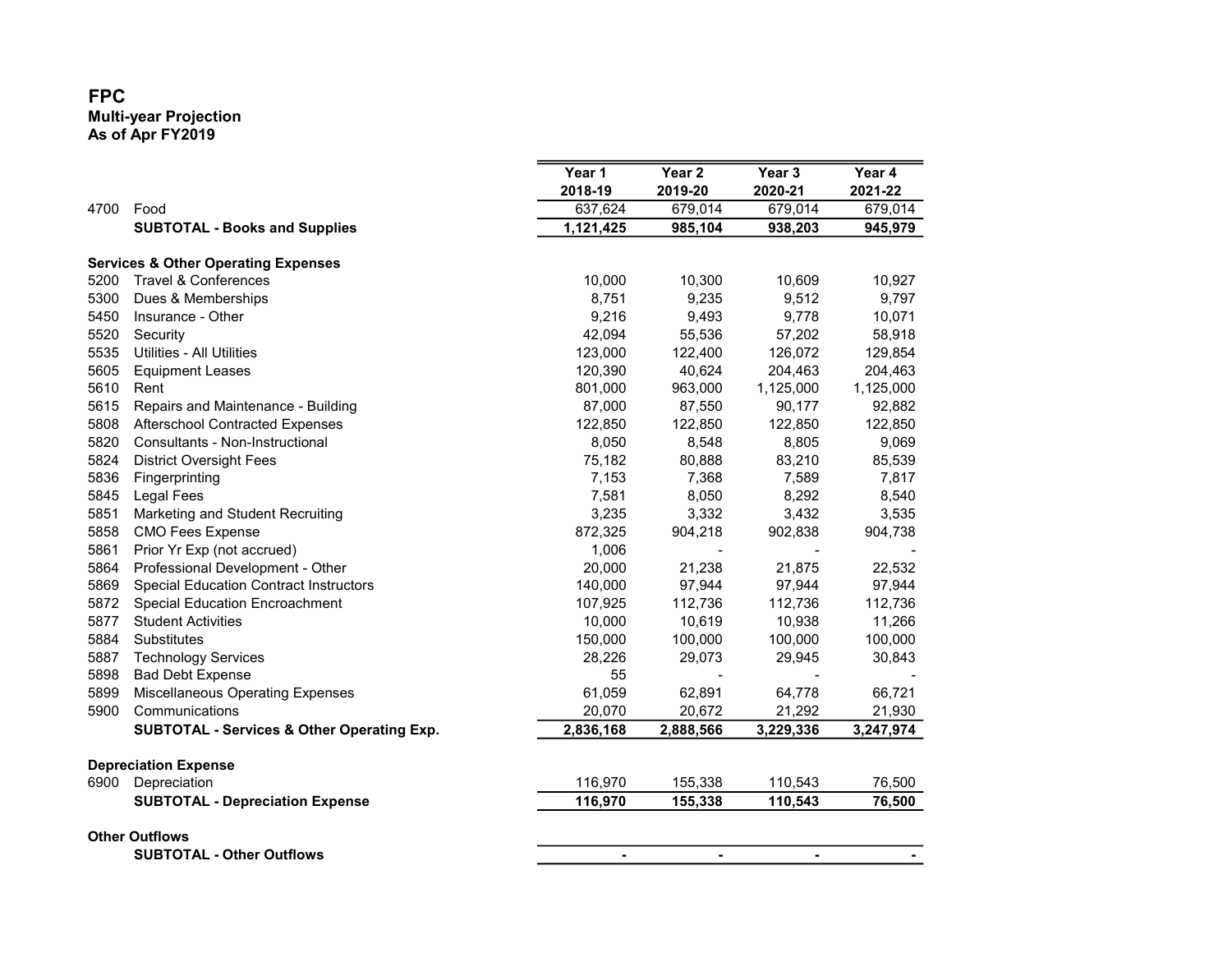| Year 1     | Year 2     | Year 3     | Year 4     |
|------------|------------|------------|------------|
| 2018-19    | 2019-20    | 2020-21    | 2021-22    |
|            |            |            |            |
| 10,116,607 | 10,615,449 | 11,135,958 | 11,281,892 |
|            |            |            |            |

TOTAL EXPENSES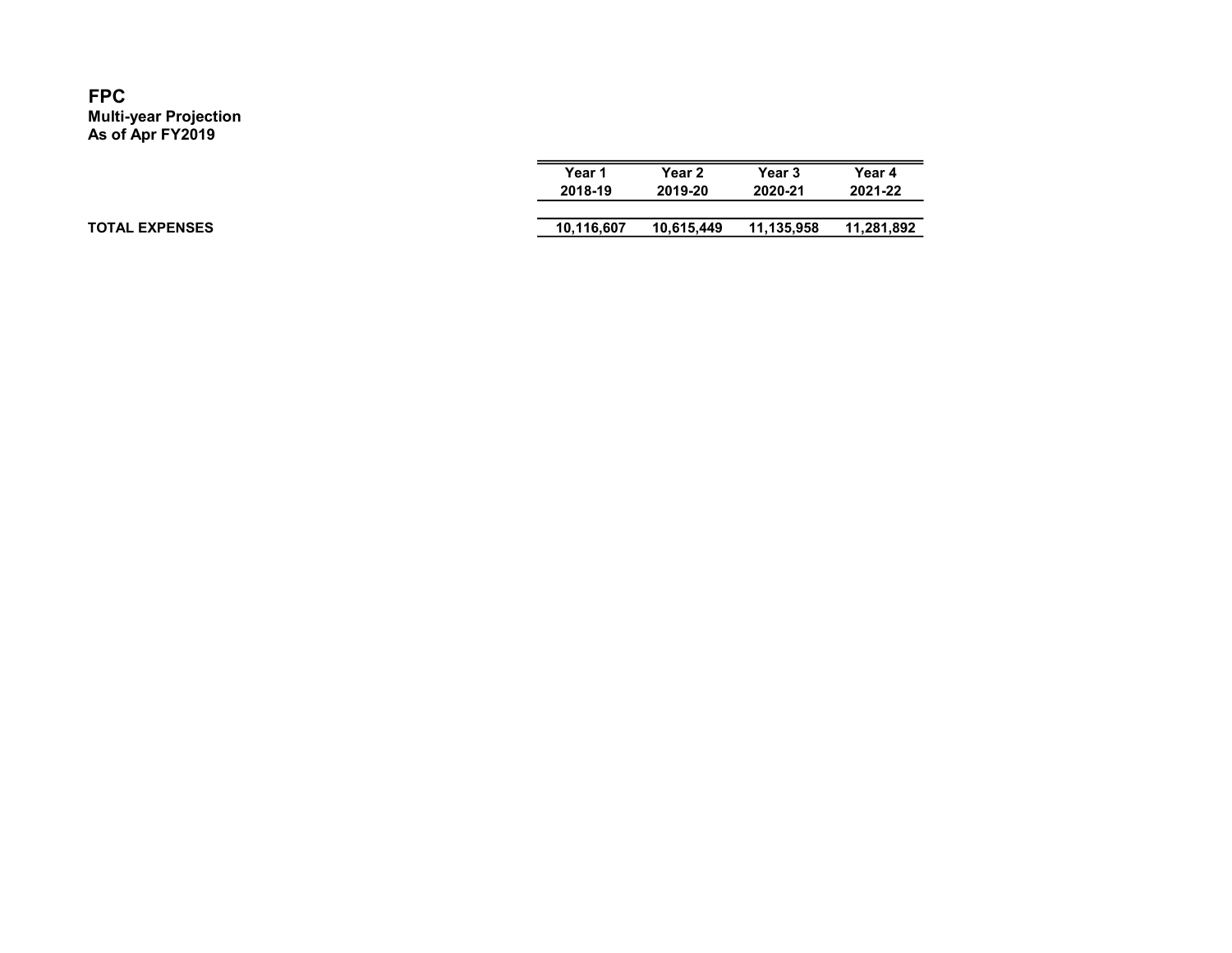|                                           | Year 1<br>2018-19 | Year 2<br>2019-20 | Year 3<br>2020-21 | Year 4<br>2021-22      |
|-------------------------------------------|-------------------|-------------------|-------------------|------------------------|
| <b>SUMMARY</b>                            |                   |                   |                   |                        |
| <b>Revenue</b>                            |                   |                   |                   |                        |
| <b>LCFF Entitlement</b>                   | 9,336,597         | 9,389,263         | 9,853,446         | 10,128,959             |
| <b>Federal Revenue</b>                    | 1,568,690         | 1,554,891         | 1,558,191         | 1,558,191<br>1,106,814 |
| <b>Other State Revenues</b>               | 1,374,935         | 1,093,738         | 1,106,544         |                        |
| <b>Local Revenues</b>                     | 138,067           | 81,183            | 51,183            | 51,183                 |
| <b>Fundraising and Grants</b>             |                   |                   |                   |                        |
| <b>Total Revenue</b>                      | 12,418,289        | 12,119,075        | 12,569,363        | 12,845,147             |
| <b>Expenses</b>                           |                   |                   |                   |                        |
| <b>Compensation and Benefits</b>          | 7,862,986         | 7,719,204         | 8,025,135         | 8,263,355              |
| <b>Books and Supplies</b>                 | 1,136,281         | 1,143,937         | 1,155,494         | 1,167,398              |
| Services and Other Operating Expenditures | 2,616,310         | 2,535,713         | 2,757,848         | 2,799,337              |
| Depreciation                              | 485,860           | 509,392           | 492,530           | 434,501                |
| <b>Other Outflows</b>                     |                   |                   |                   |                        |
| <b>Total Expenses</b>                     | 12,101,438        | 11,908,246        | 12,431,007        | 12,664,592             |
| <b>Operating Income</b>                   | 316,852           | 210,829           | 138,357           | 180,555                |
| <b>Fund Balance</b>                       |                   |                   |                   |                        |
| <b>Beginning Balance (Unaudited)</b>      | 7,037,933         | 5,386,054         | 5,596,883         | 5,735,240              |
| Audit Adjustment                          | (1,968,731)       |                   |                   |                        |
| <b>Beginning Balance (Audited)</b>        | 5,069,202         | 5,386,054         | 5,596,883         | 5,735,240              |
| Operating Income                          | 316,852           | 210,829           | 138,357           | 180,555                |
| <b>Ending Fund Balance</b>                | 5,386,054         | 5,596,883         | 5,735,240         | 5,915,795              |
| <b>Total Revenue Per ADA</b>              | 14,294            | 14,320            | 14,567            | 14,886                 |
| <b>Total Expenses Per ADA</b>             | 13,929            | 14,071            | 14,406            | 14,677                 |
| <b>Operating Income Per ADA</b>           | 365               | 249               | 160               | 209                    |
| Fund Balance as a % of Expenses           | 45%               | 47%               | 46%               | 47%                    |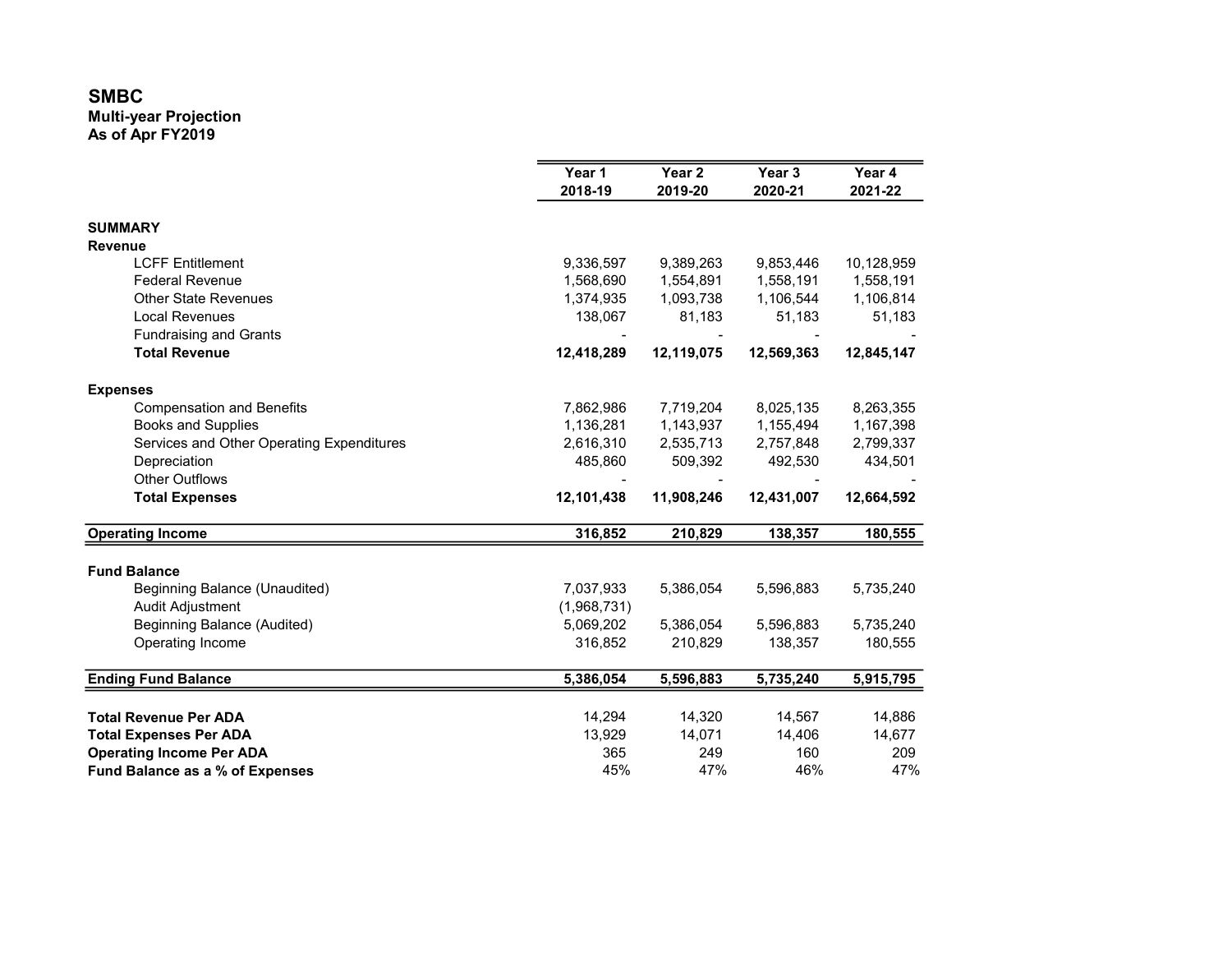|                                              | Year 1<br>2018-19        | Year 2<br>2019-20 | Year <sub>3</sub> | Year 4<br>2021-22        |  |  |
|----------------------------------------------|--------------------------|-------------------|-------------------|--------------------------|--|--|
| <b>Key Assumptions</b>                       |                          |                   | 2020-21           |                          |  |  |
|                                              |                          |                   |                   |                          |  |  |
| <b>Enrollment Breakdown</b>                  |                          |                   |                   |                          |  |  |
| Κ                                            | 141                      | 144               | 147               | 147                      |  |  |
| 1                                            | 110                      | 125               | 127               | 127                      |  |  |
| $\overline{\mathbf{c}}$                      | 138                      | 111               | 113               | 113                      |  |  |
| 3                                            | 136                      | 138               | 140               | 140                      |  |  |
| $\overline{\mathbf{4}}$                      | 128                      | 134               | 137               | 137                      |  |  |
| 5                                            | 158                      | 133               | 135               | 135                      |  |  |
| 6                                            | 79                       | 83                | 86                | 86                       |  |  |
| <b>Total Enrolled</b>                        | 890                      | 868               | 885               | 885                      |  |  |
| ADA %                                        |                          |                   |                   |                          |  |  |
| $K-3$                                        | 97.9%                    | 97.5%             | 97.5%             | 97.5%                    |  |  |
| $4-6$                                        | 97.3%                    | 97.5%             | 97.5%             | 97.5%                    |  |  |
| Average ADA %                                | 97.6%                    | 97.5%             | 97.5%             | 97.5%                    |  |  |
| <b>ADA</b>                                   |                          |                   |                   |                          |  |  |
| $K-3$                                        | 513.8                    | 505.1             | 513.8             | 513.8                    |  |  |
| $4-6$                                        | 355.0                    | 341.3             | 349.1             | 349.1                    |  |  |
| <b>Total ADA</b>                             | 868.8                    | 846.3             | 862.9             | 862.9                    |  |  |
| <b>Demographic Information</b>               |                          |                   |                   |                          |  |  |
| CALPADS Enrollment (for unduplicated % calc) | 889                      | 868               | 885               | 885                      |  |  |
| # Unduplicated (CALPADS)                     | 869                      | 848               | 865               | 865                      |  |  |
| # Free & Reduced Lunch (CALPADS)             | 857                      | 837               | 853               | 853                      |  |  |
| # ELL (CALPADS)                              | 495                      | 483               | 492               | 492                      |  |  |
| <b>New Students</b>                          | $\overline{\phantom{a}}$ | $\overline{a}$    | 17                | $\overline{\phantom{0}}$ |  |  |
| <b>School Information</b>                    |                          |                   |                   |                          |  |  |
| FTE's                                        | 77                       | 70                | 70                | 70                       |  |  |
| Teachers                                     | 44                       | 41                | 41                | 41                       |  |  |
| <b>Certificated Pay Increases</b>            |                          |                   |                   |                          |  |  |
| <b>Classified Pay Increases</b>              |                          |                   |                   |                          |  |  |
| # of school days                             |                          |                   |                   |                          |  |  |
| Default Expense Inflation Rate               |                          | 3%                | 3%                | 3%                       |  |  |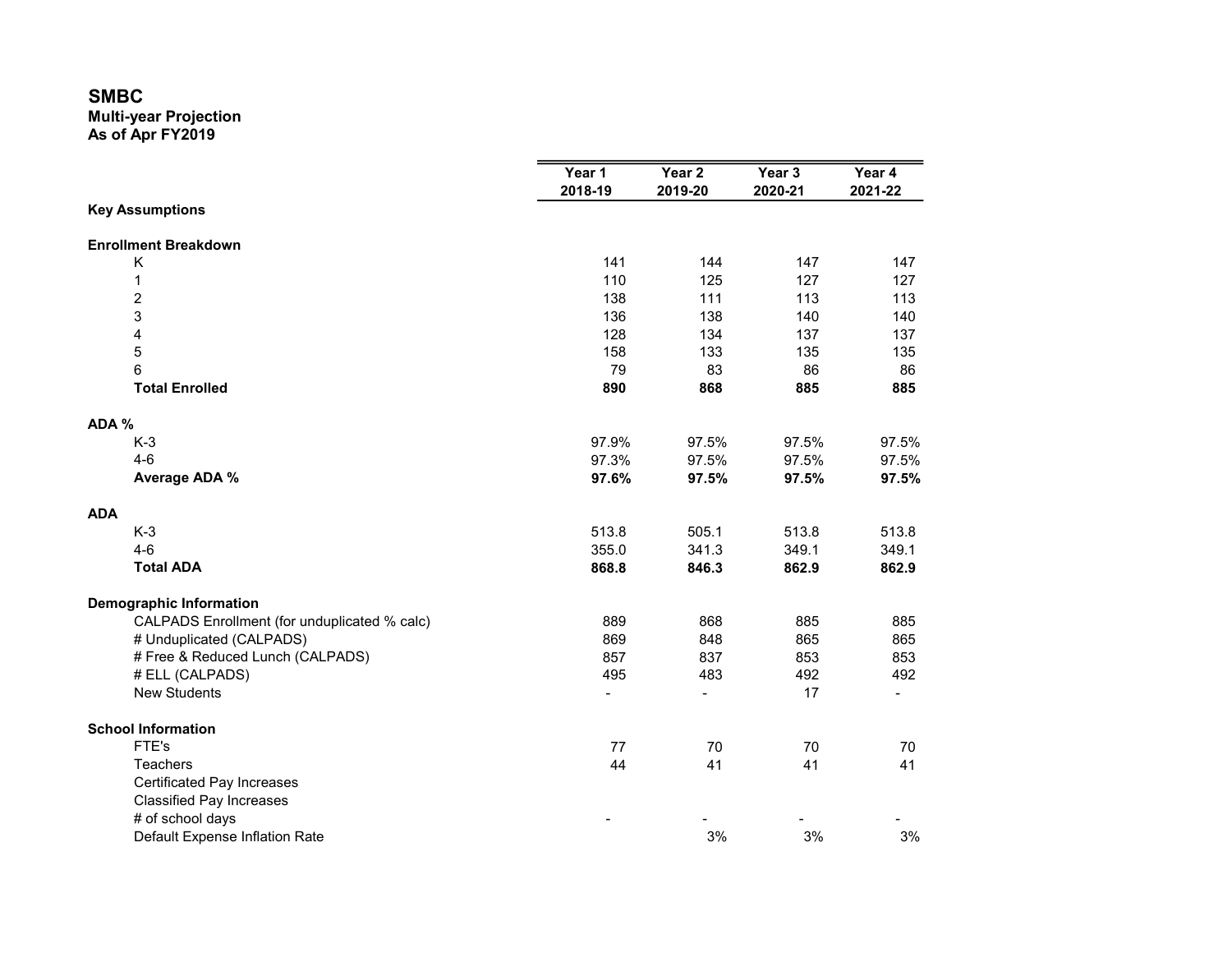| Year 1  | Year 2  | Year 3  | Year 4  |
|---------|---------|---------|---------|
| 2018-19 | 2019-20 | 2020-21 | 2021-22 |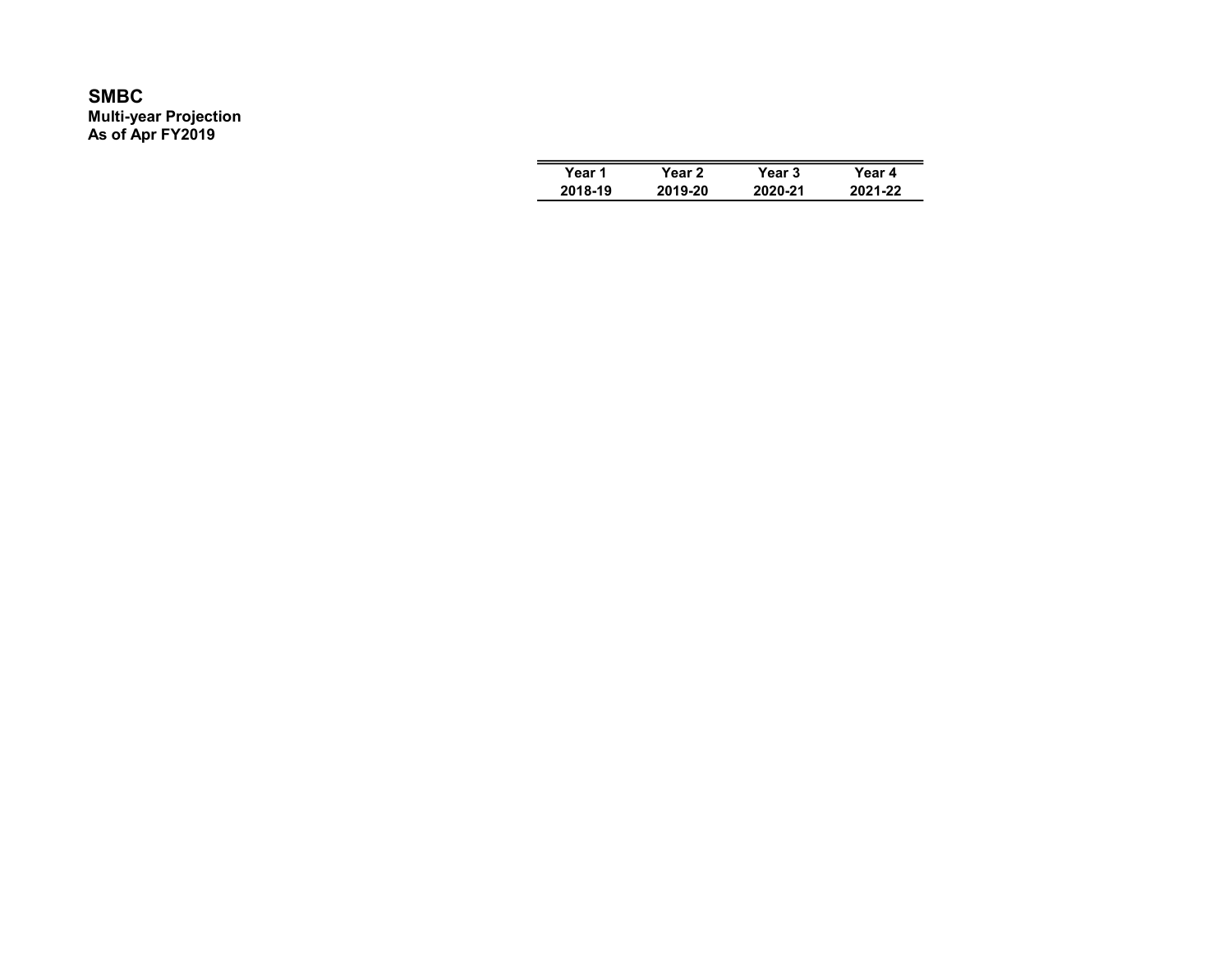|                |                                                         | Year 1<br>2018-19 | Year 2<br>2019-20 | Year 3<br>2020-21 | Year 4<br>2021-22 |
|----------------|---------------------------------------------------------|-------------------|-------------------|-------------------|-------------------|
| <b>REVENUE</b> |                                                         |                   |                   |                   |                   |
|                | <b>LCFF Entitlement</b>                                 |                   |                   |                   |                   |
| 8011           | Charter Schools General Purpose Entitlement - State Aid | 6,056,613         | 6,196,628         | 6,598,282         | 6,873,795         |
| 8012           | <b>Education Protection Account Entitlement</b>         | 1,275,278         | 1,242,294         | 1,266,625         | 1,266,625         |
| 8019           | State Aid - Prior Years                                 | 2,582             |                   |                   |                   |
| 8096           | Charter Schools in Lieu of Property Taxes               | 2,002,124         | 1,950,341         | 1,988,539         | 1,988,539         |
|                | <b>SUBTOTAL - LCFF Entitlement</b>                      | 9,336,597         | 9,389,263         | 9,853,446         | 10,128,959        |
|                | <b>Federal Revenue</b>                                  |                   |                   |                   |                   |
| 8181           | Special Education - Entitlement                         | 172,955           | 168,481           | 171,781           | 171,781           |
| 8220           | <b>Child Nutrition Programs</b>                         | 820,001           | 813,402           | 813,402           | 813,402           |
| 8291           | Title I                                                 | 422,588           | 422,588           | 422,588           | 422,588           |
| 8292           | Title II                                                | 46,083            | 46,083            | 46,083            | 46,083            |
| 8293           | Title III                                               | 60,587            | 57,861            | 57,861            | 57,861            |
| 8294           | Title IV                                                | 30,045            | 30,045            | 30,045            | 30,045            |
| 8296           | <b>Other Federal Revenue</b>                            | 16,431            | 16,431            | 16,431            | 16,431            |
|                | <b>SUBTOTAL - Federal Revenue</b>                       | 1,568,690         | 1,554,891         | 1,558,191         | 1,558,191         |
|                | <b>Other State Revenue</b>                              |                   |                   |                   |                   |
| 8319           | Other State Apportionments - Prior Years                | 36,629            |                   |                   |                   |
| 8381           | Special Education - Entitlement (State)                 | 513,200           | 499,926           | 509,718           | 509,718           |
| 8520           | <b>Child Nutrition - State</b>                          | 52,632            | 43,748            | 43,748            | 43,748            |
| 8550           | <b>Mandated Cost Reimbursements</b>                     | 179,856           | 14,187            | 13,820            | 14,091            |
| 8560           | <b>State Lottery Revenue</b>                            | 177,229           | 172,645           | 176,027           | 176,027           |
| 8590           | All Other State Revenue                                 | 7,158             |                   |                   |                   |
| 8595           | State Pre-K                                             | 363,231           | 363,231           | 363,231           | 363,231           |
| 8596           | LA's Best / ASES                                        | 45,000            |                   |                   |                   |
|                | <b>SUBTOTAL - Other State Revenue</b>                   | 1,374,935         | 1,093,738         | 1,106,544         | 1,106,814         |
|                | <b>Local Revenue</b>                                    |                   |                   |                   |                   |
| 8660           | Interest                                                | 51,183            | 51,183            | 51,183            | 51,183            |
| 8690           | <b>Other Local Revenue</b>                              | 6,027             |                   |                   |                   |
| 8699           | All Other Local Revenue                                 | 47,282            |                   |                   |                   |
| 8715           | <b>LAUSD Option 3</b>                                   | 33,575            | 30,000            |                   |                   |
|                | <b>SUBTOTAL - Local Revenue</b>                         | 138,067           | 81,183            | 51,183            | 51,183            |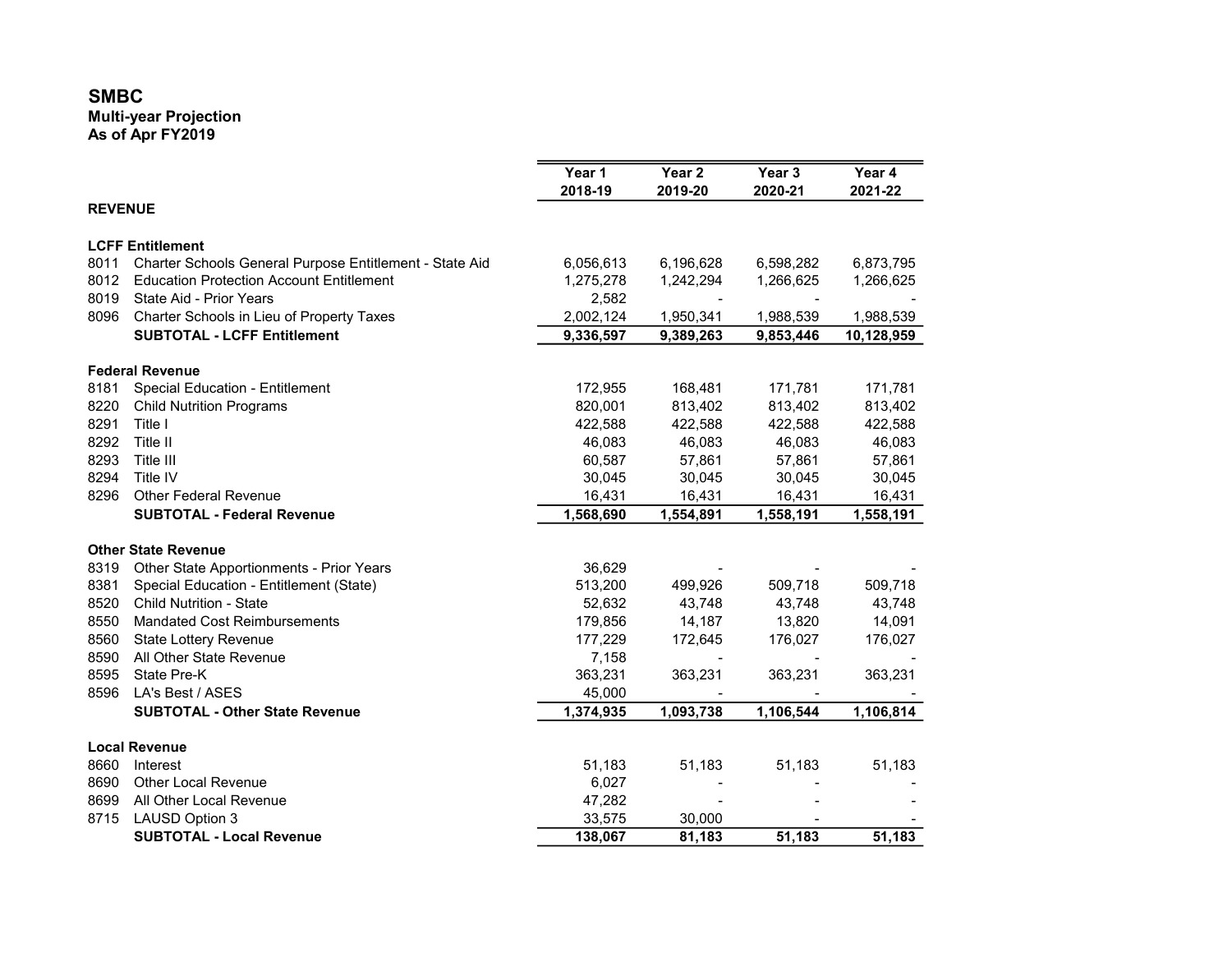|                                                                           | Year 1<br>2018-19 | Year 2<br>2019-20 | <b>Year 3</b><br>2020-21 | Year 4<br>2021-22 |
|---------------------------------------------------------------------------|-------------------|-------------------|--------------------------|-------------------|
| <b>Fundraising and Grants</b><br><b>SUBTOTAL - Fundraising and Grants</b> |                   |                   | $\overline{\phantom{0}}$ |                   |
| <b>TOTAL REVENUE</b>                                                      | 12,418,289        | 12,119,075        | 12,569,363               | 12,845,147        |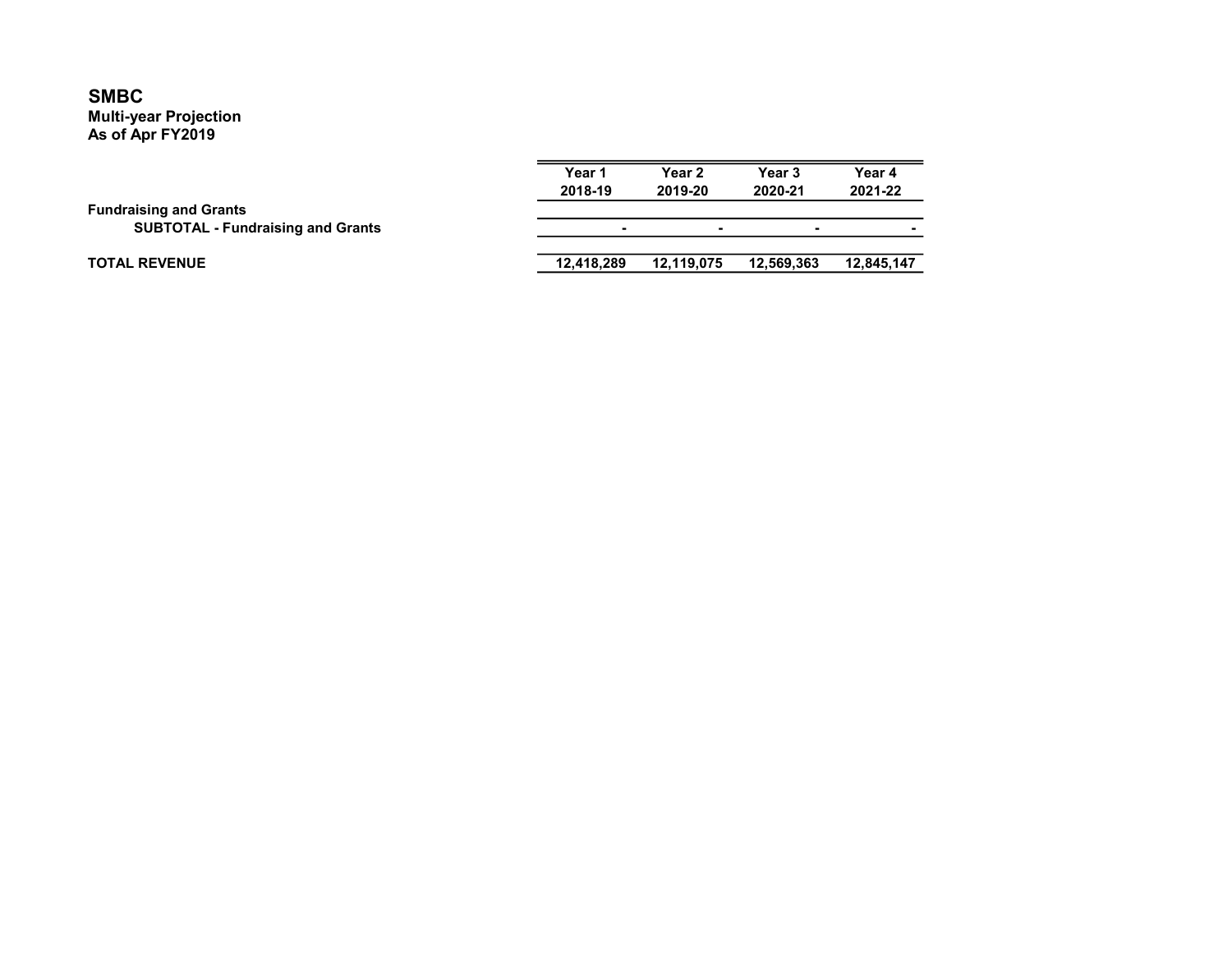|                 |                                                  | Year 1<br>2018-19 | Year 2<br>2019-20 | Year 3<br>2020-21 | Year 4<br>2021-22 |
|-----------------|--------------------------------------------------|-------------------|-------------------|-------------------|-------------------|
| <b>EXPENSES</b> |                                                  |                   |                   |                   |                   |
|                 | <b>Compensation &amp; Benefits</b>               |                   |                   |                   |                   |
|                 | <b>Certificated Salaries</b>                     |                   |                   |                   |                   |
| 1100            | <b>Teachers Salaries</b>                         | 3,014,030         | 2,872,498         | 2,944,854         | 3,020,204         |
| 1200            | <b>Certificated Pupil Support Salaries</b>       | 1,076,235         | 1,050,917         | 1,063,423         | 1,083,614         |
| 1300            | Certificated Supervisor & Administrator Salaries | 398,602           | 419,581           | 440,559           | 461,419           |
|                 | <b>SUBTOTAL - Certificated Salaries</b>          | 4,488,867         | 4,342,996         | 4,448,836         | 4,565,237         |
|                 | <b>Classified Salaries</b>                       |                   |                   |                   |                   |
| 2100            | <b>Classified Instructional Aide Salaries</b>    | 473,461           | 543,406           | 568,811           | 571,732           |
| 2103            | Afterschool Supervision                          | 40,000            |                   |                   |                   |
| 2201            | Maintenance/Custodial/Security                   | 229,789           | 200,154           | 205,480           | 210,806           |
| 2202            | Supervision                                      | 182,321           | 165,740           | 175,447           | 175,447           |
| 2401            | Office/Tech/Finance                              | 340,991           | 326,407           | 332,735           | 336,918           |
| 2900            | <b>Classified Other Salaries</b>                 | 12,333            | 21,000            | 21,525            | 22,063            |
|                 | <b>SUBTOTAL - Classified Salaries</b>            | 1,278,896         | 1,256,707         | 1,303,998         | 1,316,966         |
|                 |                                                  |                   |                   |                   |                   |
|                 | <b>Employee Benefits</b>                         |                   |                   |                   |                   |
| 3100            | <b>STRS</b>                                      | 721,221           | 713,317           | 792,273           | 835,810           |
| 3200            | <b>PERS</b>                                      | 116,074           | 123,955           | 142,961           | 152,006           |
| 3300            | OASDI-Medicare-Alternative                       | 149,539           | 146,194           | 150,498           | 153,106           |
| 3400            | <b>Health &amp; Welfare Benefits</b>             | 650,477           | 696,010           | 744,731           | 796,862           |
| 3500            | Unemployment Insurance                           | 3,697             | 3,532             | 3,606             | 3,668             |
| 3600            | <b>Workers Comp Insurance</b>                    | 81,325            | 63,602            | 65,341            | 66,811            |
| 3700            | <b>Retiree Benefits</b>                          | 372,890           | 372,890           | 372,890           | 372,890           |
|                 | <b>SUBTOTAL - Employee Benefits</b>              | 2,095,224         | 2,119,501         | 2,272,300         | 2,381,152         |
|                 | <b>Books &amp; Supplies</b>                      |                   |                   |                   |                   |
| 4100            | Approved Textbooks & Core Curricula Materials    | 21,678            | 22,328            | 22,998            | 23,688            |
| 4200            | Books & Other Reference Materials                | 12,500            | 12,500            | 12,875            | 13,261            |
| 4300            | Materials & Supplies                             | 100,000           | 131,794           | 135,748           | 139,821           |
| 4315            | <b>Custodial Supplies</b>                        | 88,580            | 91,237            | 93,975            | 96,794            |
| 4320            | <b>Educational Software</b>                      | 54,178            | 55,804            | 57,478            | 59,202            |
| 4330            | <b>Office Supplies</b>                           | 25,000            | 25,000            | 25,750            | 26,523            |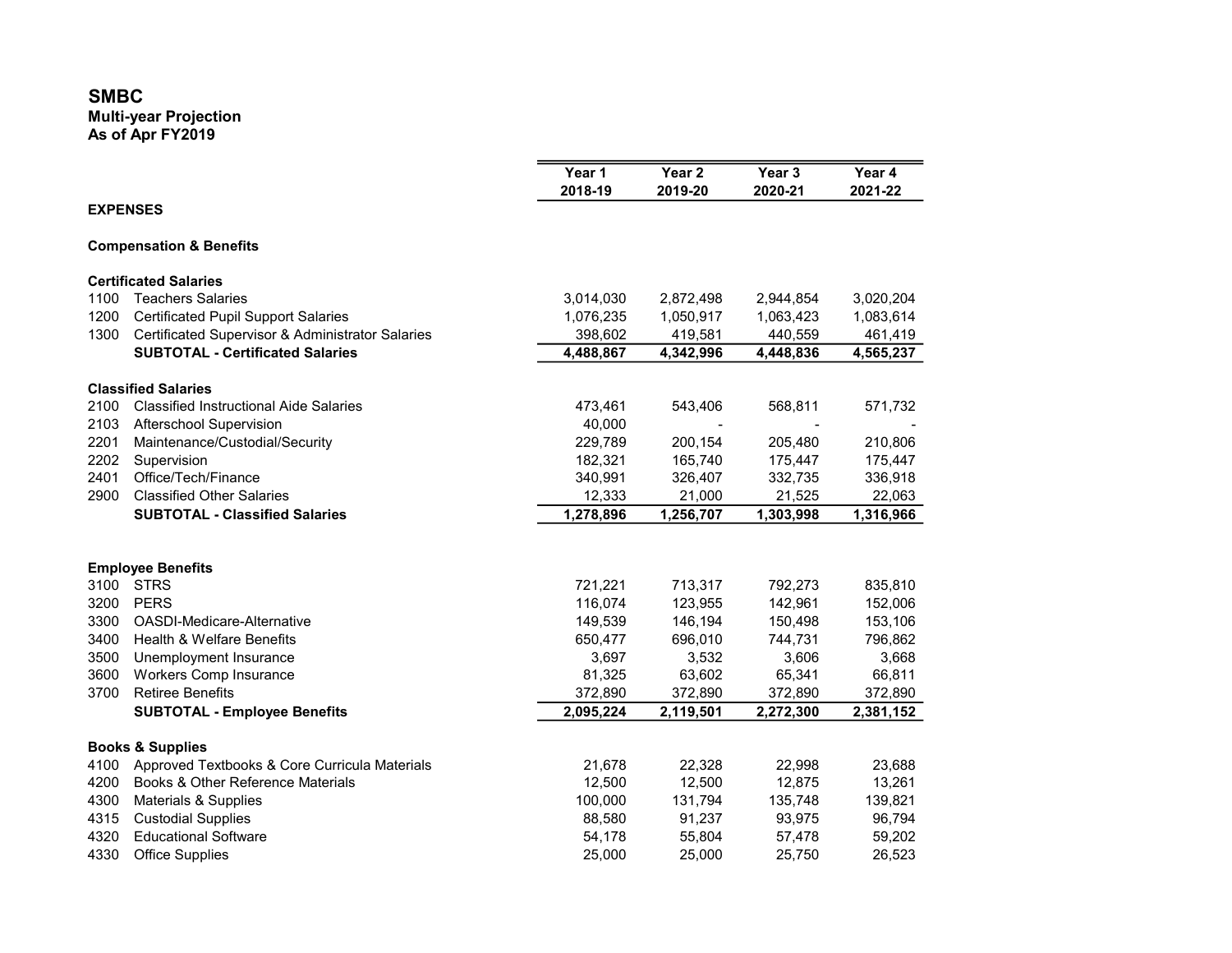#### Multi-year Projection As of Apr FY2019

|      |                                                       | Year 1    | Year 2    | Year 3    | Year 4    |
|------|-------------------------------------------------------|-----------|-----------|-----------|-----------|
|      |                                                       | 2018-19   | 2019-20   | 2020-21   | 2021-22   |
| 4400 | Noncapitalized Equipment                              | 72,100    | 46,576    | 47,973    | 49,412    |
| 4700 | Food                                                  | 762,245   | 758,698   | 758,698   | 758,698   |
|      | <b>SUBTOTAL - Books and Supplies</b>                  | 1,136,281 | 1,143,937 | 1,155,494 | 1,167,398 |
|      | <b>Services &amp; Other Operating Expenses</b>        |           |           |           |           |
| 5200 | <b>Travel &amp; Conferences</b>                       | 16,974    | 15,000    | 15,450    | 15,914    |
| 5300 | Dues & Memberships                                    | 10,810    | 9,130     | 9,548     | 9,835     |
| 5450 | Insurance - Other                                     | 9,492     | 9,777     | 10,071    | 10,373    |
| 5520 | Security                                              | 51,600    | 56,400    | 58,092    | 59,835    |
| 5535 | <b>Utilities - All Utilities</b>                      | 195,855   | 201,730   | 207,782   | 214,016   |
| 5605 | <b>Equipment Leases</b>                               | 26,309    | 28,421    | 221,459   | 221,459   |
| 5615 | Repairs and Maintenance - Building                    | 138,000   | 150,000   | 123,600   | 127,308   |
| 5805 | State Pre-K Admin Fees                                | 13,970    | 14,389    | 14,821    | 15,265    |
| 5809 | <b>Banking Fees</b>                                   | 228       | 235       | 242       | 249       |
| 5820 | Consultants - Non-Instructional                       | 53,400    | 55,002    | 56,652    | 58,352    |
| 5824 | <b>District Oversight Fees</b>                        | 93,366    | 93,893    | 98,534    | 101,290   |
| 5836 | Fingerprinting                                        | 4,120     | 4,244     | 4,371     | 4,502     |
| 5845 | <b>Legal Fees</b>                                     | 6,000     | 10,300    | 10,609    | 10,927    |
| 5851 | Marketing and Student Recruiting                      | 10,600    | 21,218    | 21,855    | 22,510    |
| 5858 | <b>CMO Fees Expense</b>                               | 1,044,452 | 1,016,662 | 1,031,362 | 1,031,991 |
| 5861 | Prior Yr Exp (not accrued)                            | 34,680    |           |           |           |
| 5864 | Professional Development - Other                      | 30,000    | 30,900    | 31,827    | 32,782    |
| 5869 | <b>Special Education Contract Instructors</b>         | 350,000   | 360,500   | 371,315   | 382,454   |
| 5872 | <b>Special Education Encroachment</b>                 | 137,231   | 133,682   | 136,300   | 136,300   |
| 5877 | <b>Student Activities</b>                             | 57,741    | 59,473    | 61,257    | 63,095    |
| 5884 | Substitutes                                           | 220,000   | 150,000   | 154,500   | 159,135   |
| 5887 | <b>Technology Services</b>                            | 28,927    | 29,795    | 30,689    | 31,610    |
| 5898 | <b>Bad Debt Expense</b>                               | 65        |           |           |           |
| 5899 | <b>Miscellaneous Operating Expenses</b>               | 52,349    | 53,919    | 55,537    | 57,203    |
| 5900 | Communications                                        | 30,140    | 31,045    | 31,976    | 32,935    |
|      | <b>SUBTOTAL - Services &amp; Other Operating Exp.</b> | 2,616,310 | 2,535,713 | 2,757,848 | 2,799,337 |
|      | <b>Depreciation Expense</b>                           |           |           |           |           |
| 6900 | Depreciation                                          | 485,860   | 509,392   | 492,530   | 434,501   |
|      | <b>SUBTOTAL - Depreciation Expense</b>                | 485,860   | 509,392   | 492,530   | 434,501   |
|      |                                                       |           |           |           |           |

#### Other Outflows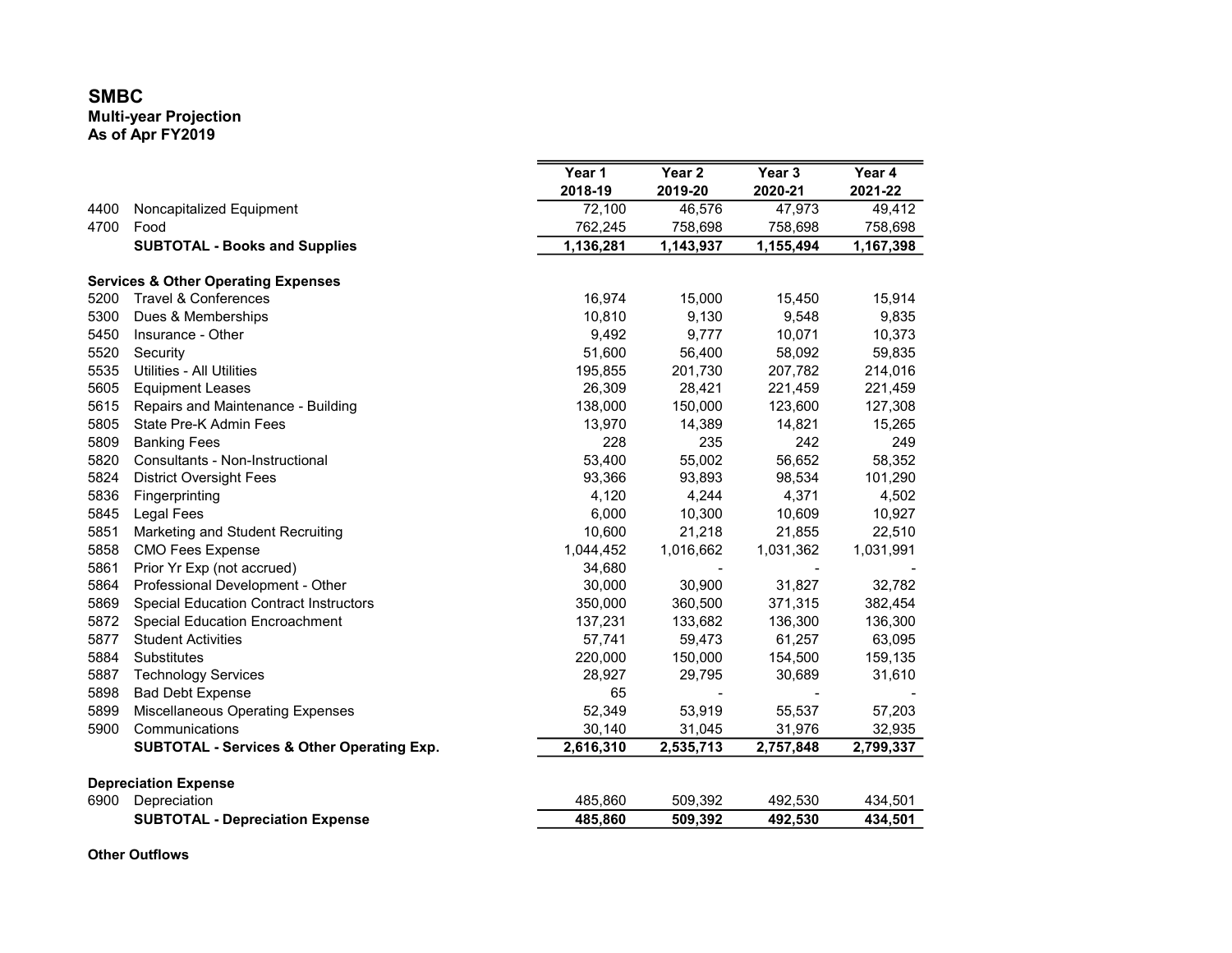|                                  | Year 1     | Year 2     | Year 3     | Year 4     |
|----------------------------------|------------|------------|------------|------------|
|                                  | 2018-19    | 2019-20    | 2020-21    | 2021-22    |
| <b>SUBTOTAL - Other Outflows</b> |            | ۰          |            | -          |
|                                  |            |            |            |            |
| <b>TOTAL EXPENSES</b>            | 12.101.438 | 11.908.246 | 12.431.007 | 12.664.592 |
|                                  |            |            |            |            |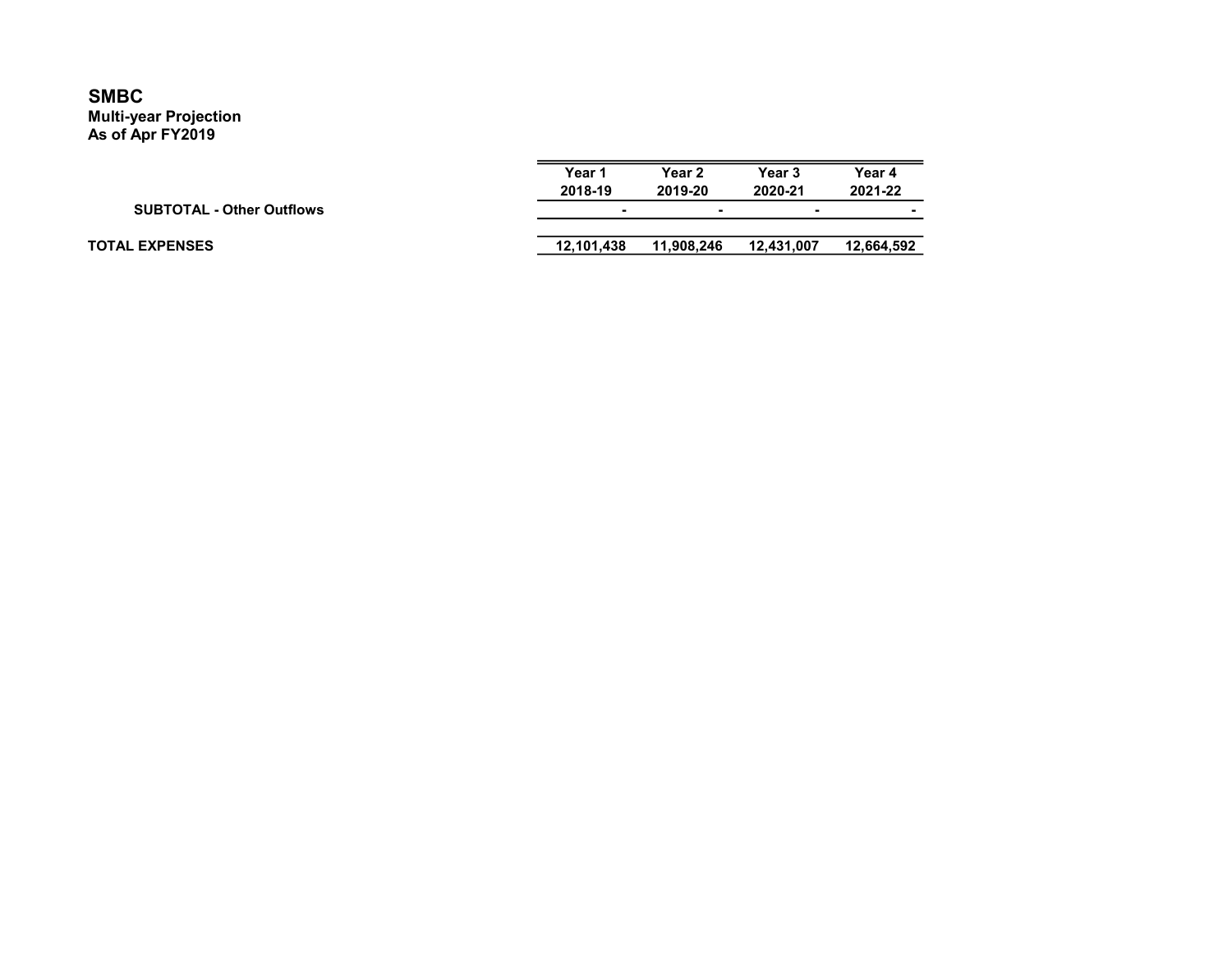|                                           | Year 1<br>2018-19 | Year 2<br>2019-20 | Year <sub>3</sub><br>2020-21 | Year 4<br>2021-22 |
|-------------------------------------------|-------------------|-------------------|------------------------------|-------------------|
| <b>SUMMARY</b>                            |                   |                   |                              |                   |
| <b>Revenue</b>                            |                   |                   |                              |                   |
| <b>LCFF Entitlement</b>                   | 3,232,220         | 3,711,843         | 4,348,431                    | 5,038,922         |
| <b>Federal Revenue</b>                    | 484,556           | 495,931           | 519,668                      | 549,227           |
| <b>Other State Revenues</b>               | 812,622           | 789,001           | 836,768                      | 876,707           |
| <b>Local Revenues</b>                     | 22,886            | 17,159            | 2,159                        | 2,159             |
| <b>Fundraising and Grants</b>             |                   |                   |                              |                   |
| <b>Total Revenue</b>                      | 4,552,284         | 5,013,934         | 5,707,025                    | 6,467,015         |
| <b>Expenses</b>                           |                   |                   |                              |                   |
| <b>Compensation and Benefits</b>          | 2,429,696         | 2,714,356         | 3,110,885                    | 3,534,549         |
| <b>Books and Supplies</b>                 | 476,324           | 564,320           | 579,944                      | 515,669           |
| Services and Other Operating Expenditures | 1,464,162         | 1,577,230         | 1,699,415                    | 1,793,215         |
| Depreciation                              | 104,442           | 49,225            | 35,433                       | 32,457            |
| <b>Other Outflows</b>                     | 3,816             | 150               |                              |                   |
| <b>Total Expenses</b>                     | 4,478,440         | 4,905,280         | 5,425,677                    | 5,875,891         |
| <b>Operating Income</b>                   | 73,844            | 108,654           | 281,349                      | 591,124           |
| <b>Fund Balance</b>                       |                   |                   |                              |                   |
| Beginning Balance (Unaudited)             | 368,837           | (162, 375)        | (53, 722)                    | 227,627           |
| Audit Adjustment                          | (605, 057)        |                   |                              |                   |
| Beginning Balance (Audited)               | (236, 220)        | (162, 375)        | (53, 722)                    | 227,627           |
| Operating Income                          | 73,844            | 108,654           | 281,349                      | 591,124           |
| <b>Ending Fund Balance</b>                | (162, 375)        | (53, 722)         | 227,627                      | 818,751           |
| <b>Total Revenue Per ADA</b>              | 14,842            | 14,753            | 14,694                       | 14,800            |
| <b>Total Expenses Per ADA</b>             | 14,601            | 14,434            | 13,969                       | 13,448            |
| <b>Operating Income Per ADA</b>           | 241               | 320               | 724                          | 1,353             |
| Fund Balance as a % of Expenses           | $-4%$             | $-1%$             | 4%                           | 14%               |
|                                           |                   |                   |                              |                   |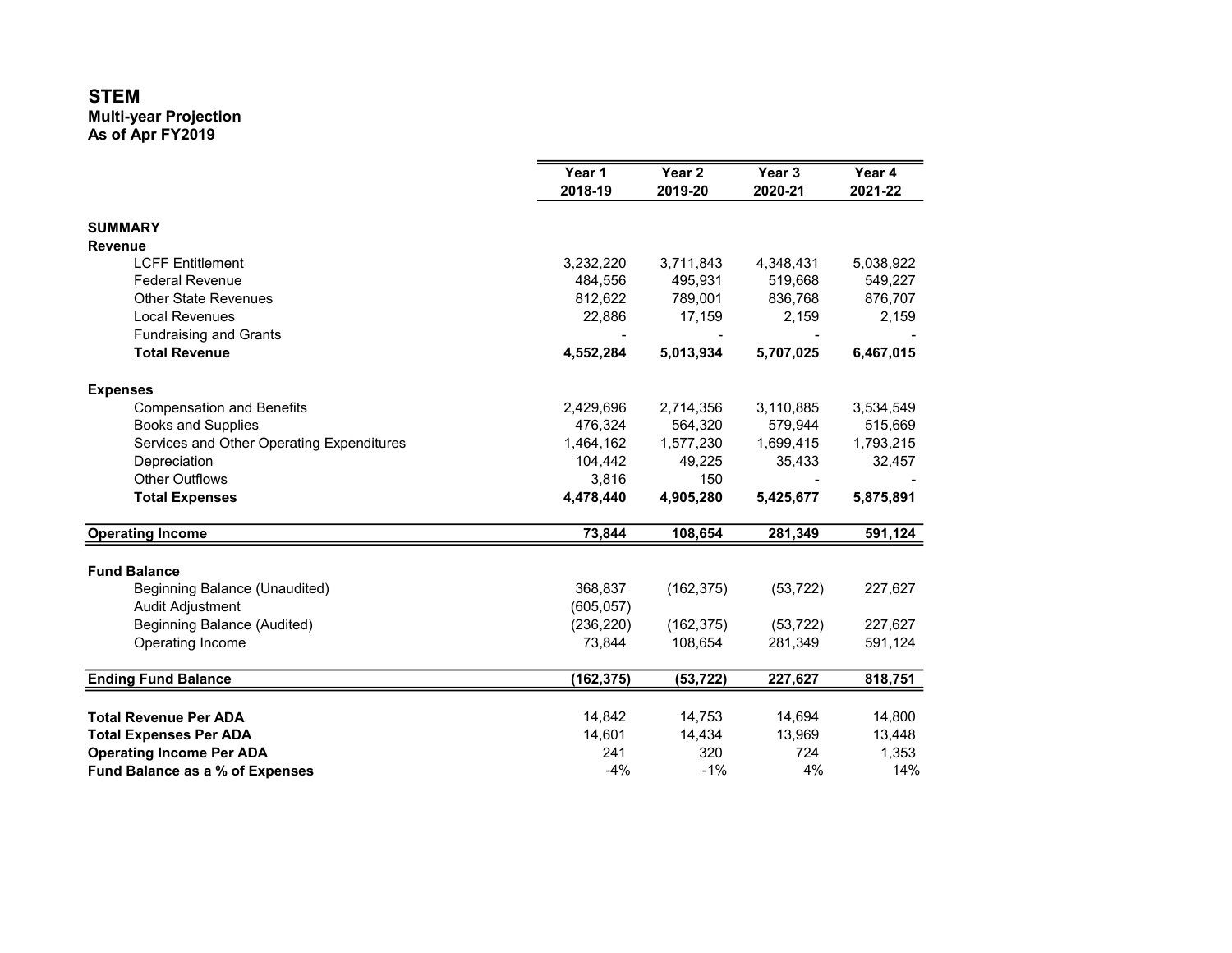|       |                                              | Year 1<br>2018-19 | Year 2<br>2019-20 | Year 3<br>2020-21 | Year 4<br>2021-22 |
|-------|----------------------------------------------|-------------------|-------------------|-------------------|-------------------|
|       | <b>Key Assumptions</b>                       |                   |                   |                   |                   |
|       |                                              |                   |                   |                   |                   |
|       | <b>Enrollment Breakdown</b>                  |                   |                   |                   |                   |
|       | Κ                                            | 50                | 75                | 100               | 100               |
|       | 1                                            | 50                | 65                | 75                | 100               |
|       | $\overline{c}$                               | 50                | 55                | 75                | 75                |
|       | 3                                            | 50                | 55                | 50                | 75                |
|       | 4                                            | 50                | 45                | 50                | 50                |
|       | 5                                            | 70                | 55                | 50                | 50                |
|       | <b>Total Enrolled</b>                        | 320               | 350               | 400               | 450               |
| ADA % |                                              |                   |                   |                   |                   |
|       | $K-3$                                        | 92.4%             | 97.1%             | 97.1%             | 97.1%             |
|       | $4-6$                                        | 101.6%            | 97.1%             | 97.1%             | 97.1%             |
|       | Average ADA %                                | 95.9%             | 97.1%             | 97.1%             | 97.1%             |
| ADA   |                                              |                   |                   |                   |                   |
|       | $K-3$                                        | 184.9             | 242.8             | 291.3             | 339.9             |
|       | $4-6$                                        | 121.9             | 97.1              | 97.1              | 97.1              |
|       | <b>Total ADA</b>                             | 306.7             | 339.9             | 388.4             | 437.0             |
|       | <b>Demographic Information</b>               |                   |                   |                   |                   |
|       | CALPADS Enrollment (for unduplicated % calc) | 314               | 350               | 400               | 450               |
|       | # Unduplicated (CALPADS)                     | 260               | 290               | 331               | 372               |
|       | # Free & Reduced Lunch (CALPADS)             | 255               | 284               | 325               | 366               |
|       | # ELL (CALPADS)                              | 62                | 69                | 79                | 89                |
|       | <b>New Students</b>                          | 19                | 36                | 50                | 50                |
|       | <b>School Information</b>                    |                   |                   |                   |                   |
|       | FTE's                                        | 26                | 29                | 33                | 39                |
|       | <b>Teachers</b>                              | 15                | 16                | 18                | 20                |
|       | <b>Certificated Pay Increases</b>            |                   |                   |                   |                   |
|       | <b>Classified Pay Increases</b>              |                   |                   |                   |                   |
|       | # of school days                             |                   |                   |                   |                   |
|       | Default Expense Inflation Rate               |                   | 3%                | 3%                | 3%                |
|       |                                              |                   |                   |                   |                   |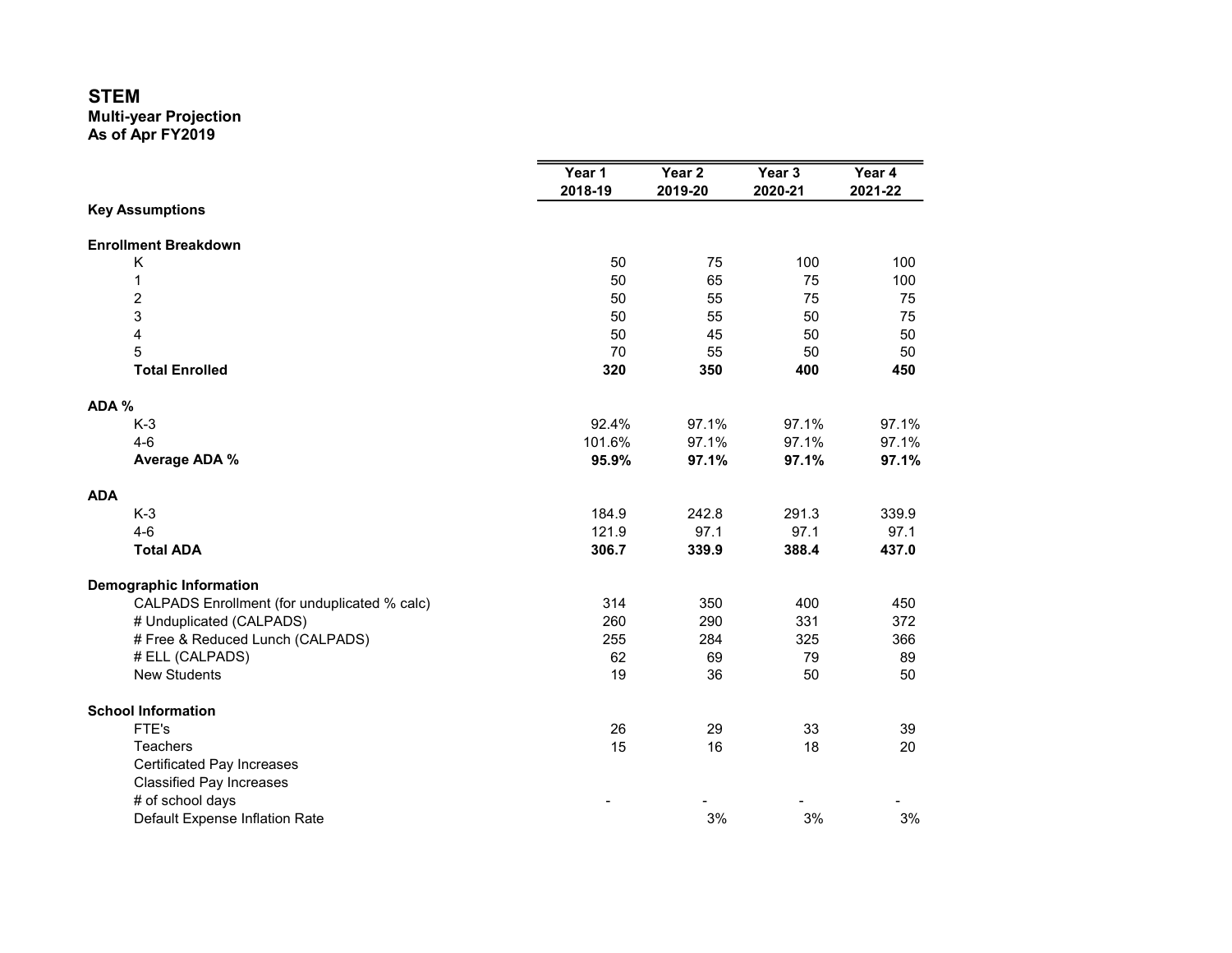|                |                                                         | Year 1         | Year <sub>2</sub> | Year 3         | Year 4    |
|----------------|---------------------------------------------------------|----------------|-------------------|----------------|-----------|
|                |                                                         | 2018-19        | 2019-20           | 2020-21        | 2021-22   |
| <b>REVENUE</b> |                                                         |                |                   |                |           |
|                | <b>LCFF Entitlement</b>                                 |                |                   |                |           |
| 8011           | Charter Schools General Purpose Entitlement - State Aid | 2,463,553      | 2,860,672         | 3,375,664      | 3,944,559 |
| 8012           | <b>Education Protection Account Entitlement</b>         | 61,344         | 67,970            | 77,680         | 87,390    |
| 8019           | State Aid - Prior Years                                 | 471            |                   |                |           |
| 8096           | Charter Schools in Lieu of Property Taxes               | 706,852        | 783,201           | 895,087        | 1,006,973 |
|                | <b>SUBTOTAL - LCFF Entitlement</b>                      | 3,232,220      | 3,711,843         | 4,348,431      | 5,038,922 |
|                | <b>Federal Revenue</b>                                  |                |                   |                |           |
| 8181           | Special Education - Entitlement                         | 61,062         | 67,657            | 77,323         | 86,988    |
| 8220           | <b>Child Nutrition Programs</b>                         | 289,276        | 294,541           | 294,541        | 294,541   |
| 8291           | Title I                                                 | 110,663        | 110,231           | 122,767        | 140,490   |
| 8292           | Title II                                                | 13,555         | 13,502            | 15,038         | 17,208    |
| 8294           | Title IV                                                | 10,000         | 10,000            | 10,000         | 10,000    |
|                | <b>SUBTOTAL - Federal Revenue</b>                       | 484,556        | 495,931           | 519,668        | 549,227   |
|                | <b>Other State Revenue</b>                              |                |                   |                |           |
| 8319           | Other State Apportionments - Prior Years                | 11,250         |                   |                |           |
| 8381           | Special Education - Entitlement (State)                 | 181,186        | 200,756           | 229,436        | 258,115   |
| 8520           | <b>Child Nutrition - State</b>                          | 19,033         | 15,511            | 15,511         | 15,511    |
| 8545           | <b>School Facilities Apportionments</b>                 | 344,559        | 375,546           | 384,188        | 384,750   |
| 8550           | <b>Mandated Cost Reimbursements</b>                     | 58,550         | 5,009             | 5,550          | 6,343     |
| 8560           | <b>State Lottery Revenue</b>                            | 62,571         | 69,329            | 79,234         | 89,138    |
| 8590           | All Other State Revenue                                 | 12,623         |                   |                |           |
| 8596           | LA's Best / ASES                                        | 122,850        | 122,850           | 122,850        | 122,850   |
|                | <b>SUBTOTAL - Other State Revenue</b>                   | 812,622        | 789,001           | 836,768        | 876,707   |
|                | <b>Local Revenue</b>                                    |                |                   |                |           |
| 8660           | Interest                                                | 2,159          | 2,159             | 2,159          | 2,159     |
| 8699           | All Other Local Revenue                                 | 5,609          |                   |                |           |
| 8715           | <b>LAUSD Option 3</b>                                   | 15,118         | 15,000            |                |           |
|                | <b>SUBTOTAL - Local Revenue</b>                         | 22,886         | 17,159            | 2,159          | 2,159     |
|                | <b>Fundraising and Grants</b>                           |                |                   |                |           |
|                | <b>SUBTOTAL - Fundraising and Grants</b>                | $\blacksquare$ | $\blacksquare$    | $\blacksquare$ |           |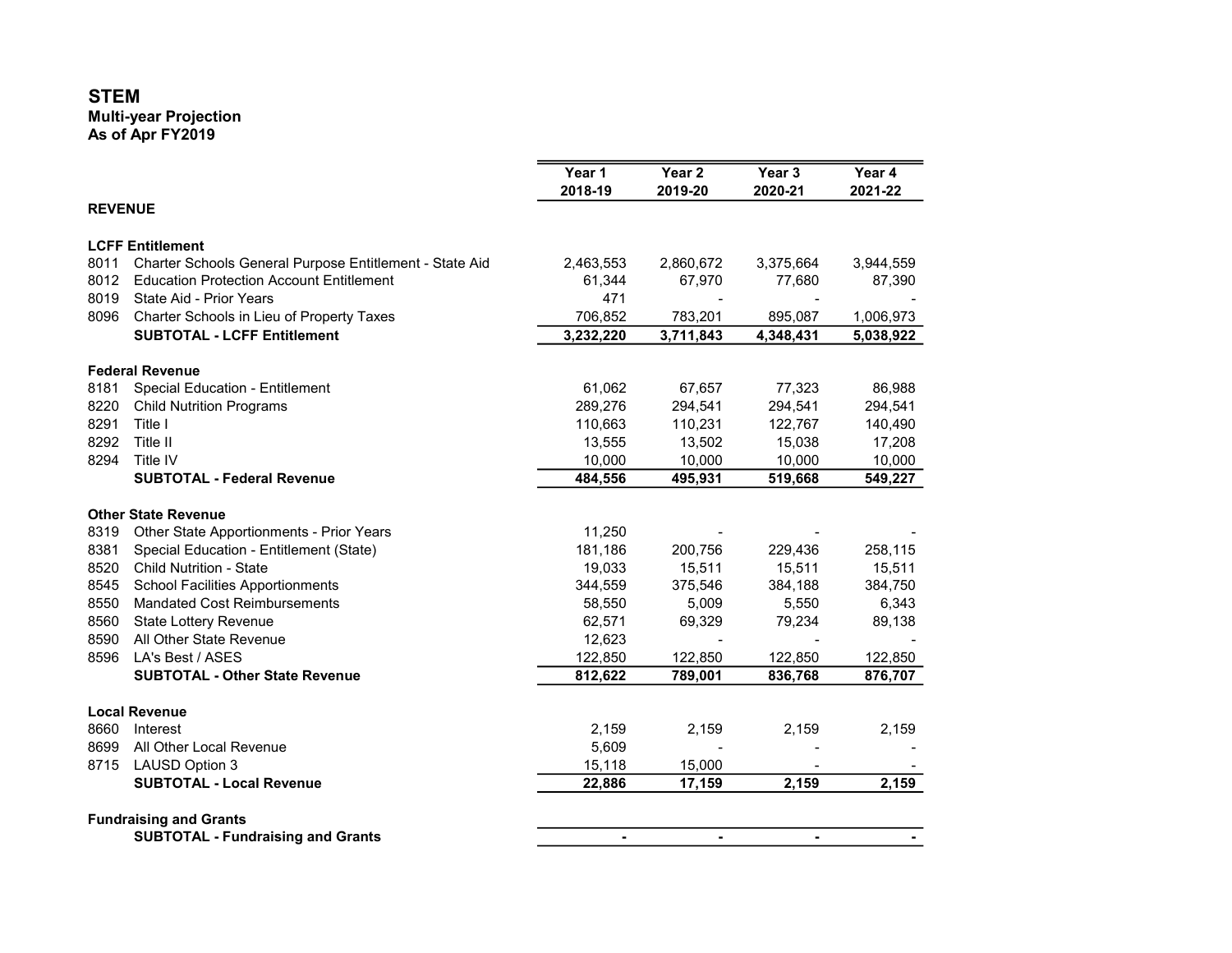| Year 1    | Year 2    | Year 3    | Year 4    |
|-----------|-----------|-----------|-----------|
| 2018-19   | 2019-20   | 2020-21   | 2021-22   |
| 4,552,284 | 5,013,934 | 5,707,025 | 6,467,015 |

TOTAL REVENUE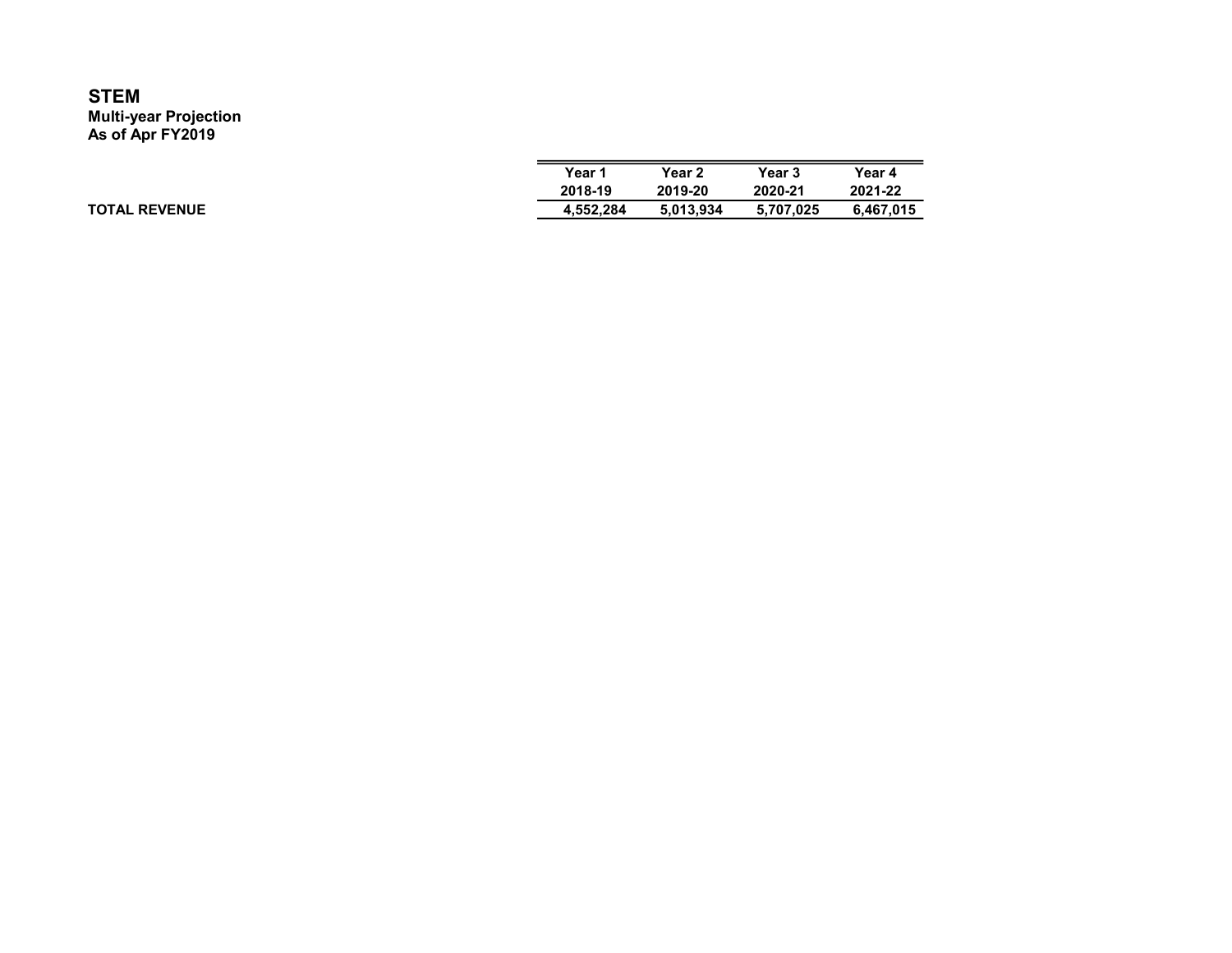|                 |                                                  | Year 1<br>2018-19 | Year 2<br>2019-20        | Year <sub>3</sub><br>2020-21 | Year 4<br>2021-22 |
|-----------------|--------------------------------------------------|-------------------|--------------------------|------------------------------|-------------------|
| <b>EXPENSES</b> |                                                  |                   |                          |                              |                   |
|                 | <b>Compensation &amp; Benefits</b>               |                   |                          |                              |                   |
|                 | <b>Certificated Salaries</b>                     |                   |                          |                              |                   |
| 1100            | <b>Teachers Salaries</b>                         | 962,988           | 1,065,137                | 1,212,077                    | 1,365,371         |
| 1200            | <b>Certificated Pupil Support Salaries</b>       | 201,802           | 220,954                  | 273,340                      | 327,692           |
| 1300            | Certificated Supervisor & Administrator Salaries | 155,187           | 159,966                  | 167,832                      | 173,077           |
|                 | <b>SUBTOTAL - Certificated Salaries</b>          | 1,319,977         | 1,446,057                | 1,653,249                    | 1,866,140         |
|                 | <b>Classified Salaries</b>                       |                   |                          |                              |                   |
| 2100            | <b>Classified Instructional Aide Salaries</b>    | 177,048           | 190,124                  | 221,062                      | 255,955           |
| 2201            | Maintenance/Custodial/Security                   | 119,643           | 131,778                  | 135,151                      | 138,530           |
| 2202            | Supervision                                      | 79,668            | 85,009                   | 85,202                       | 85,400            |
| 2401            | Office/Tech/Finance                              | 83,214            | 130,356                  | 179,630                      | 250,046           |
| 2900            | <b>Classified Other Salaries</b>                 | 4,667             | $\overline{\phantom{a}}$ | $\blacksquare$               |                   |
|                 | <b>SUBTOTAL - Classified Salaries</b>            | 464,240           | 537,267                  | 621,045                      | 729,931           |
|                 |                                                  |                   |                          |                              |                   |
|                 | <b>Employee Benefits</b>                         |                   |                          |                              |                   |
| 3100            | <b>STRS</b>                                      | 215,652           | 241,491                  | 299,238                      | 347,102           |
| 3200            | <b>PERS</b>                                      | 30,013            | 46,703                   | 64,900                       | 85,802            |
| 3300            | OASDI-Medicare-Alternative                       | 47,176            | 54,433                   | 63,062                       | 73,596            |
| 3400            | <b>Health &amp; Welfare Benefits</b>             | 211,691           | 249,990                  | 267,489                      | 286,214           |
| 3500            | Unemployment Insurance                           | 1,189             | 1,286                    | 1,468                        | 1,677             |
| 3600            | <b>Workers Comp Insurance</b>                    | 25,157            | 22,527                   | 25,832                       | 29,487            |
| 3700            | <b>Retiree Benefits</b>                          | 114,602           | 114,602                  | 114,602                      | 114,602           |
|                 | <b>SUBTOTAL - Employee Benefits</b>              | 645,479           | 731,032                  | 836,591                      | 938,478           |
|                 | <b>Books &amp; Supplies</b>                      |                   |                          |                              |                   |
| 4100            | Approved Textbooks & Core Curricula Materials    | 29,618            | 30,507                   | 116,053                      | 41,535            |
| 4200            | Books & Other Reference Materials                | 3,247             | 5,405                    | 5,567                        | 5,734             |
| 4300            | Materials & Supplies                             | 32,180            | 33,145                   | 34,140                       | 35,164            |
| 4315            | <b>Custodial Supplies</b>                        | 24,776            | 25,659                   | 30,204                       | 34,999            |
| 4320            | <b>Educational Software</b>                      | 18,187            | 69,399                   | 21,126                       | 22,940            |
| 4330            | <b>Office Supplies</b>                           | 12,448            | 13,000                   | 13,390                       | 13,792            |
| 4400            | Noncapitalized Equipment                         | 72,186            | 95,822                   | 68,081                       | 70,124            |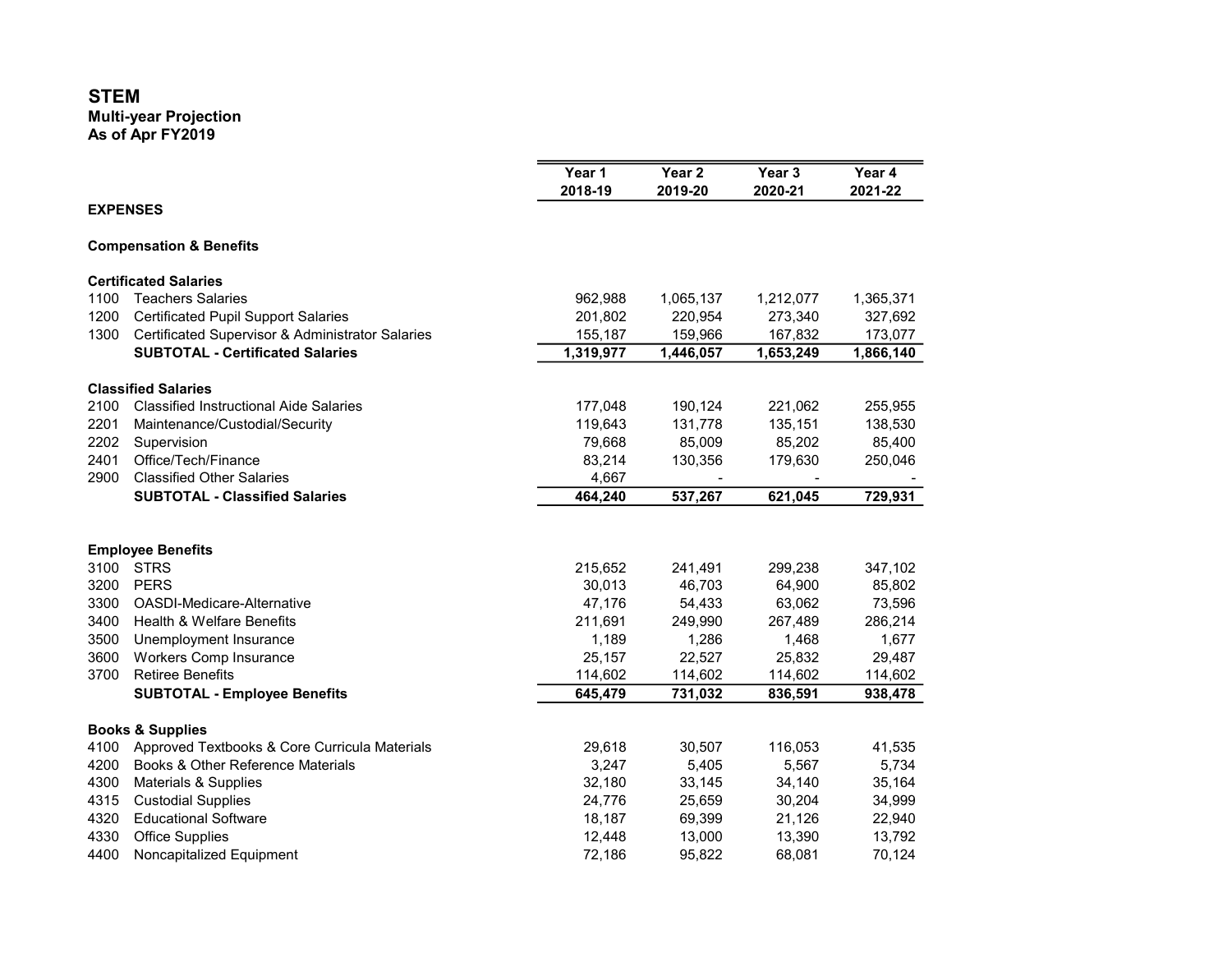### **STEM**

Multi-year Projection

As of Apr FY2019

|      |                                                | Year 1    | Year <sub>2</sub> | Year 3    | Year 4    |
|------|------------------------------------------------|-----------|-------------------|-----------|-----------|
|      |                                                | 2018-19   | 2019-20           | 2020-21   | 2021-22   |
| 4700 | Food                                           | 283,681   | 291,382           | 291,382   | 291,382   |
|      | <b>SUBTOTAL - Books and Supplies</b>           | 476,324   | 564,320           | 579,944   | 515,669   |
|      | <b>Services &amp; Other Operating Expenses</b> |           |                   |           |           |
| 5200 | <b>Travel &amp; Conferences</b>                | 7,193     | 9,372             | 9,745     | 10,132    |
| 5300 | Dues & Memberships                             | 3,544     | 3,520             | 4,140     | 4,795     |
| 5450 | Insurance - Other                              | 4,947     | 5,573             | 6,560     | 7,601     |
| 5520 | Security                                       | 18,512    | 19,067            | 19,639    | 20,229    |
| 5535 | <b>Utilities - All Utilities</b>               | 69,300    | 71,379            | 73,520    | 75,726    |
| 5605 | <b>Equipment Leases</b>                        | 10,617    | 7,818             | 34,261    | 33,588    |
| 5610 | Rent                                           | 502,750   | 504,000           | 512,250   | 513,000   |
| 5615 | Repairs and Maintenance - Building             | 26,250    | 42,650            | 46,505    | 53,204    |
| 5808 | <b>Afterschool Contracted Expenses</b>         | 122,850   | 122,850           | 122,850   | 122,850   |
| 5815 | Consultants - Instructional                    | 1,106     | 1,246             | 1,466     | 1,699     |
| 5820 | Consultants - Non-Instructional                | 5,418     | 6,103             | 7,185     | 8,325     |
| 5824 | <b>District Oversight Fees</b>                 | 32,322    | 37,118            | 43,484    | 50,389    |
| 5836 | Fingerprinting                                 | 4,423     | 4,982             | 5,865     | 6,796     |
| 5845 | Legal Fees                                     | 18,822    | 19,386            | 19,968    | 20,567    |
| 5851 | Marketing and Student Recruiting               | 1,880     | 2,117             | 2,493     | 2,888     |
| 5858 | <b>CMO Fees Expense</b>                        | 382,874   | 420,616           | 468,282   | 519,566   |
| 5861 | Prior Yr Exp (not accrued)                     | 31        |                   |           |           |
| 5864 | Professional Development - Other               | 30,623    | 6,759             | 7,957     | 9,220     |
| 5869 | <b>Special Education Contract Instructors</b>  | 55,000    | 104,944           | 108,092   | 111,335   |
| 5872 | <b>Special Education Encroachment</b>          | 48,449    | 53,683            | 61,352    | 69,021    |
| 5877 | <b>Student Activities</b>                      | 4,052     | 2,740             | 3,226     | 3,738     |
| 5884 | Substitutes                                    | 75,000    | 70,000            | 72,100    | 74,263    |
| 5887 | <b>Technology Services</b>                     | 15,662    | 37,365            | 42,512    | 47,935    |
| 5898 | <b>Bad Debt Expense</b>                        | 11        |                   |           |           |
| 5899 | <b>Miscellaneous Operating Expenses</b>        | 12,270    | 12,800            | 13,498    | 12,489    |
| 5900 | Communications                                 | 10,257    | 11,142            | 12,466    | 13,860    |
|      | SUBTOTAL - Services & Other Operating Exp.     | 1,464,162 | 1,577,230         | 1,699,415 | 1,793,215 |
|      | <b>Depreciation Expense</b>                    |           |                   |           |           |
| 6900 | Depreciation                                   | 104,442   | 49,225            | 35,433    | 32,457    |
|      | <b>SUBTOTAL - Depreciation Expense</b>         | 104,442   | 49,225            | 35,433    | 32,457    |
|      |                                                |           |                   |           |           |

Other Outflows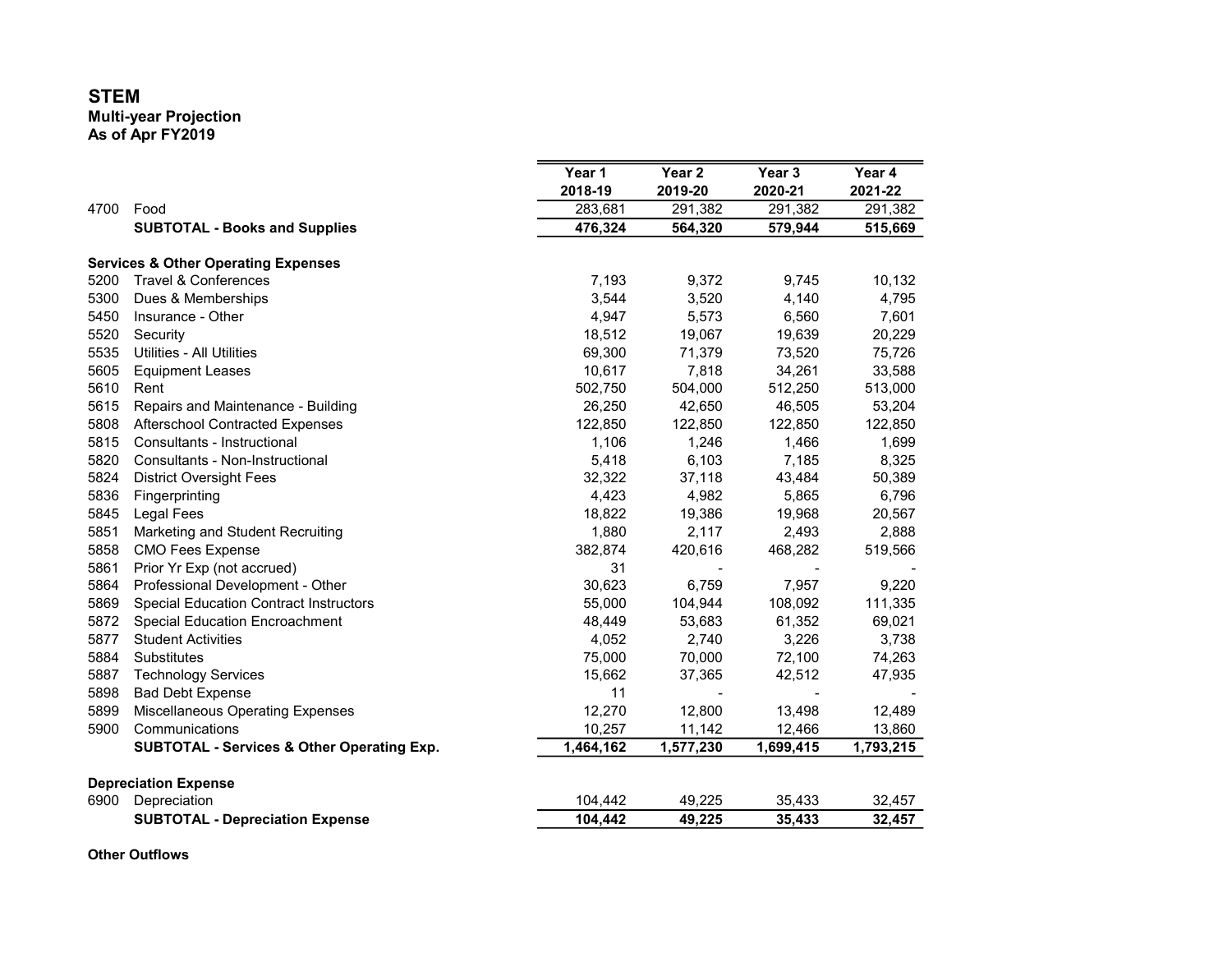|      |                                  | Year 1<br>2018-19 | Year 2<br>2019-20 | Year 3<br>2020-21        | Year 4<br>2021-22 |
|------|----------------------------------|-------------------|-------------------|--------------------------|-------------------|
| 7438 | Long term debt - Interest        | 3.816             | 150               | -                        |                   |
|      | <b>SUBTOTAL - Other Outflows</b> | 3.816             | 150               | $\overline{\phantom{0}}$ |                   |
|      | <b>TOTAL EXPENSES</b>            | 4.478.440         | 4,905,280         | 5.425.677                | 5,875,891         |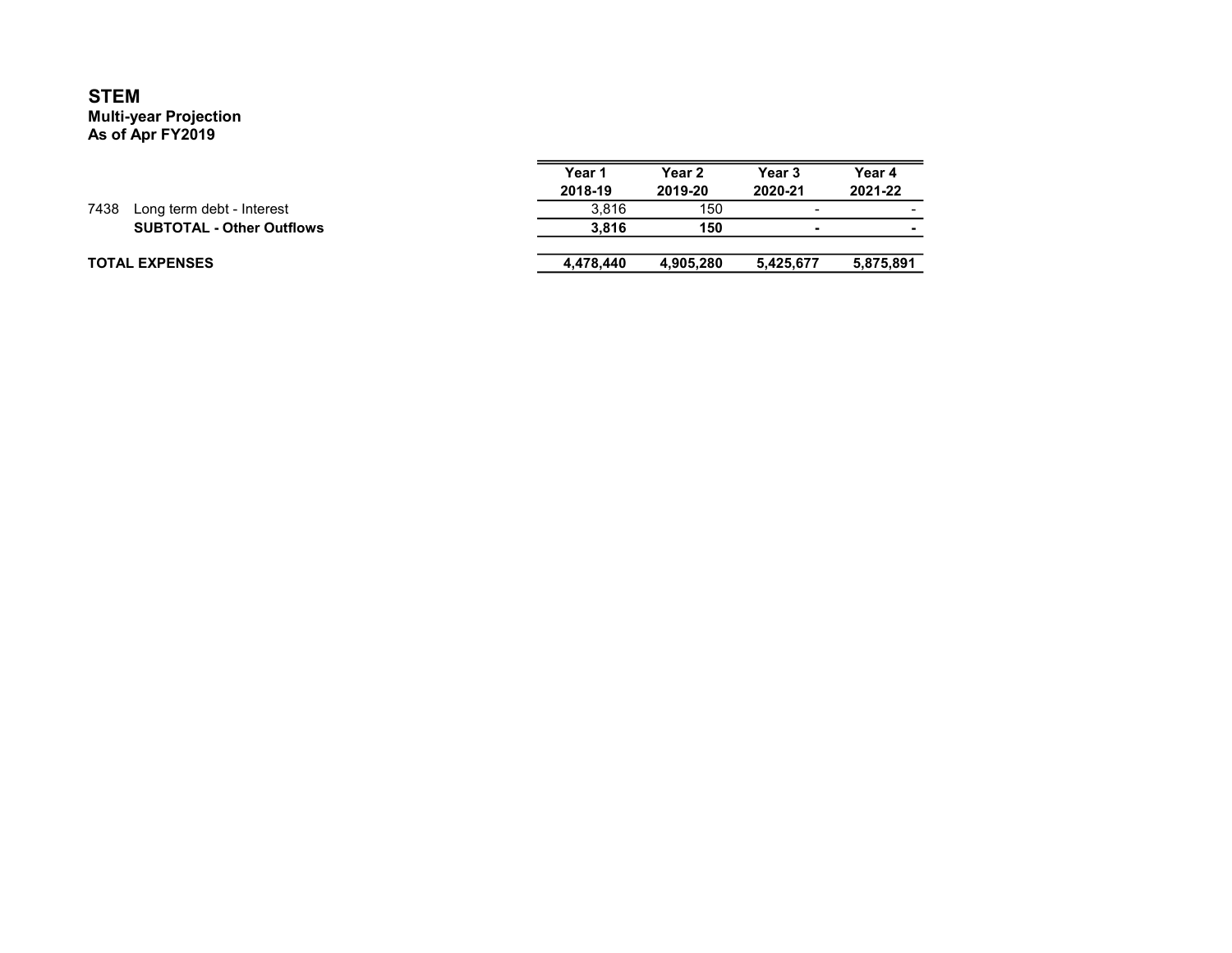|                                           | Year 1<br>2018-19 | Year <sub>2</sub><br>2019-20 | Year <sub>3</sub><br>2020-21 | Year 4<br>2021-22 |
|-------------------------------------------|-------------------|------------------------------|------------------------------|-------------------|
| <b>SUMMARY</b>                            |                   |                              |                              |                   |
| <b>Revenue</b>                            |                   |                              |                              |                   |
| <b>LCFF Entitlement</b>                   | 3,361,204         | 3,798,290                    | 4,654,745                    | 5,337,046         |
| <b>Federal Revenue</b>                    | 476,046           | 505,771                      | 530,461                      | 563,493           |
| <b>Other State Revenues</b>               | 694,397           | 674,835                      | 734,113                      | 774,249           |
| Local Revenues                            | 20,479            | 14,737                       | 1,737                        | 1,737             |
| <b>Fundraising and Grants</b>             |                   |                              |                              |                   |
| <b>Total Revenue</b>                      | 4,552,125         | 4,993,633                    | 5,921,056                    | 6,676,525         |
| <b>Expenses</b>                           |                   |                              |                              |                   |
| <b>Compensation and Benefits</b>          | 2,418,522         | 2,826,698                    | 3,175,320                    | 3,615,701         |
| <b>Books and Supplies</b>                 | 486.766           | 575,215                      | 619,786                      | 534,249           |
| Services and Other Operating Expenditures | 1,436,572         | 1,497,651                    | 1,554,421                    | 1,635,098         |
| Depreciation                              | 102,875           | 50,263                       | 35,818                       | 32,842            |
| <b>Other Outflows</b>                     | 3,811             | 40                           |                              |                   |
| <b>Total Expenses</b>                     | 4,448,546         | 4,949,867                    | 5,385,345                    | 5,817,890         |
| <b>Operating Income</b>                   | 103,579           | 43,766                       | 535,710                      | 858,634           |
| <b>Fund Balance</b>                       |                   |                              |                              |                   |
| Beginning Balance (Unaudited)             | 529,028           | 318,663                      | 362,429                      | 898,139           |
| Audit Adjustment                          | (313, 944)        |                              |                              |                   |
| <b>Beginning Balance (Audited)</b>        | 215,084           | 318,663                      | 362,429                      | 898,139           |
| Operating Income                          | 103,579           | 43,766                       | 535,710                      | 858,634           |
| <b>Ending Fund Balance</b>                | 318,663           | 362,429                      | 898,139                      | 1,756,774         |
| <b>Total Revenue Per ADA</b>              | 14,370            | 14,300                       | 14,363                       | 14,491            |
| <b>Total Expenses Per ADA</b>             | 14,043            | 14,175                       | 13,063                       | 12,627            |
| <b>Operating Income Per ADA</b>           | 327               | 125                          | 1,299                        | 1,864             |
| Fund Balance as a % of Expenses           | 7%                | 7%                           | 17%                          | 30%               |
|                                           |                   |                              |                              |                   |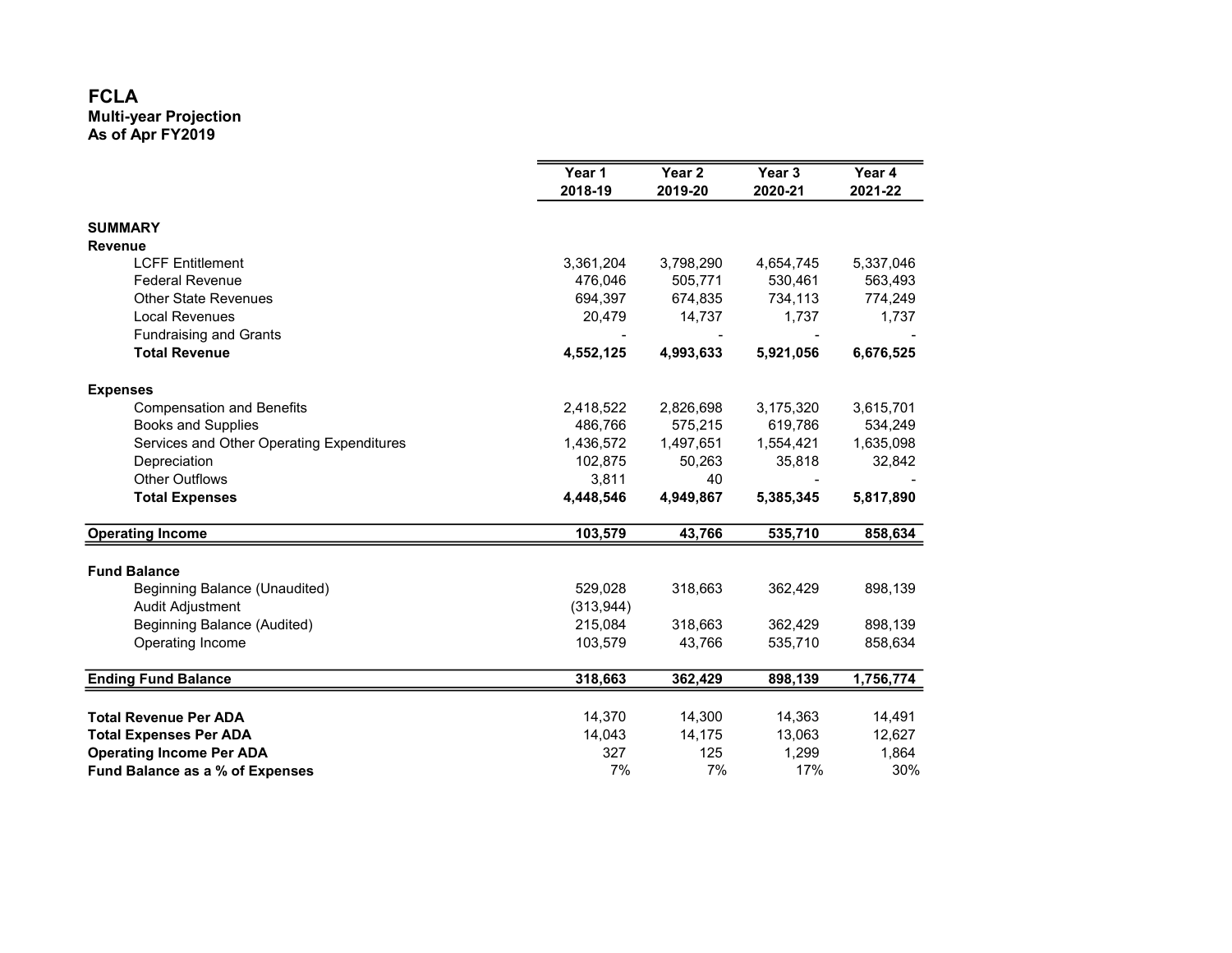|       |                                              | Year 1<br>2018-19 | Year 2<br>2019-20 | Year 3<br>2020-21 | Year 4<br>2021-22 |
|-------|----------------------------------------------|-------------------|-------------------|-------------------|-------------------|
|       | <b>Key Assumptions</b>                       |                   |                   |                   |                   |
|       | <b>Enrollment Breakdown</b>                  |                   |                   |                   |                   |
|       | Κ                                            | 65                | 55                | 100               | 100               |
|       | $\mathbf 1$                                  | 75                | 60                | 75                | 100               |
|       | $\overline{\mathbf{c}}$                      | 75                | 70                | 75                | 75                |
|       | 3                                            | 75                | 70                | 75                | 75                |
|       | 4                                            | 40                | 65                | 50                | 75                |
|       | 5                                            |                   | 40                | 50                | 50                |
|       | <b>Total Enrolled</b>                        | 330               | 360               | 425               | 475               |
| ADA % |                                              |                   |                   |                   |                   |
|       | $K-3$                                        | 95.2%             | 97.0%             | 97.0%             | 97.0%             |
|       | $4-6$                                        | 101.6%            | 97.0%             | 97.0%             | 97.0%             |
|       | Average ADA %                                | 96.0%             | 97.0%             | 97.0%             | 97.0%             |
| ADA   |                                              |                   |                   |                   |                   |
|       | $K-3$                                        | 276.2             | 247.4             | 315.3             | 339.5             |
|       | $4-6$                                        | 40.6              | 101.9             | 97.0              | 121.3             |
|       | <b>Total ADA</b>                             | 316.8             | 349.2             | 412.3             | 460.8             |
|       | <b>Demographic Information</b>               |                   |                   |                   |                   |
|       | CALPADS Enrollment (for unduplicated % calc) | 326               | 360               | 425               | 475               |
|       | # Unduplicated (CALPADS)                     | 274               | 303               | 358               | 400               |
|       | # Free & Reduced Lunch (CALPADS)             | 262               | 289               | 341               | 381               |
|       | # ELL (CALPADS)                              | 82                | 91                | 107               | 120               |
|       | <b>New Students</b>                          | 42                | 34                | 65                | 50                |
|       | <b>School Information</b>                    |                   |                   |                   |                   |
|       | FTE's                                        | 27                | 32                | 35                | 41                |
|       | Teachers                                     | 16                | 18                | 19                | 21                |
|       | <b>Certificated Pay Increases</b>            |                   |                   |                   |                   |
|       | <b>Classified Pay Increases</b>              |                   |                   |                   |                   |
|       | # of school days                             |                   |                   |                   |                   |
|       | Default Expense Inflation Rate               |                   | 3%                | 3%                | 3%                |
|       |                                              |                   |                   |                   |                   |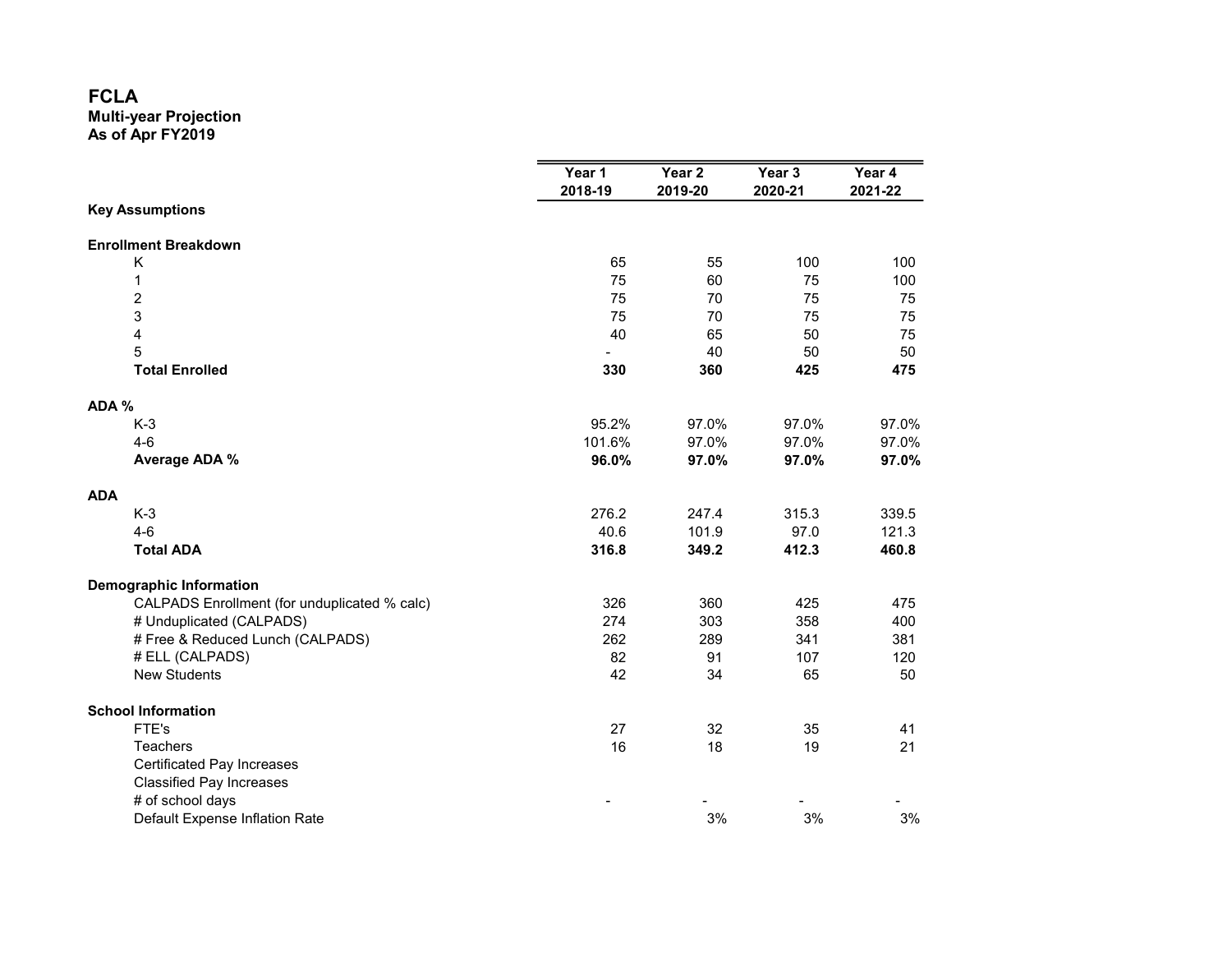|                |                                                         | Year 1<br>2018-19 | Year <sub>2</sub><br>2019-20 | Year 3<br>2020-21 | Year 4<br>2021-22 |
|----------------|---------------------------------------------------------|-------------------|------------------------------|-------------------|-------------------|
| <b>REVENUE</b> |                                                         |                   |                              |                   |                   |
|                | <b>LCFF Entitlement</b>                                 |                   |                              |                   |                   |
| 8011           | Charter Schools General Purpose Entitlement - State Aid | 2,567,374         | 2,923,701                    | 3,622,244         | 4,183,075         |
| 8012           | <b>Education Protection Account Entitlement</b>         | 63,358            | 69,840                       | 82,450            | 92,150            |
| 8019           | State Aid - Prior Years                                 | 414               |                              |                   |                   |
| 8096           | Charter Schools in Lieu of Property Taxes               | 730,058           | 804,749                      | 950,051           | 1,061,821         |
|                | <b>SUBTOTAL - LCFF Entitlement</b>                      | 3,361,204         | 3,798,290                    | 4,654,745         | 5,337,046         |
|                | <b>Federal Revenue</b>                                  |                   |                              |                   |                   |
| 8181           | Special Education - Entitlement                         | 63,067            | 69,519                       | 82,071            | 91,726            |
| 8220           | <b>Child Nutrition Programs</b>                         | 301,831           | 308,470                      | 308,470           | 308,470           |
| 8291           | Title I                                                 | 89,627            | 104,366                      | 115,121           | 135,835           |
| 8292           | Title II                                                | 11,522            | 13,417                       | 14,799            | 17,462            |
| 8294           | Title IV                                                | 10,000            | 10,000                       | 10,000            | 10,000            |
|                | <b>SUBTOTAL - Federal Revenue</b>                       | 476,046           | 505,771                      | 530,461           | 563,493           |
|                | <b>Other State Revenue</b>                              |                   |                              |                   |                   |
| 8319           | Other State Apportionments - Prior Years                | 8,918             |                              |                   |                   |
| 8381           | Special Education - Entitlement (State)                 | 187,134           | 206,279                      | 243,524           | 272,174           |
| 8520           | <b>Child Nutrition - State</b>                          | 20,067            | 16,600                       | 16,600            | 16,600            |
| 8545           | <b>School Facilities Apportionments</b>                 | 355,180           | 375,546                      | 384,188           | 384,750           |
| 8550           | <b>Mandated Cost Reimbursements</b>                     | 55,463            | 5,173                        | 5,702             | 6,732             |
| 8560           | State Lottery Revenue                                   | 64,625            | 71,237                       | 84,099            | 93,993            |
| 8590           | All Other State Revenue                                 | 3,009             |                              |                   |                   |
|                | <b>SUBTOTAL - Other State Revenue</b>                   | 694,397           | 674,835                      | 734,113           | 774,249           |
|                | <b>Local Revenue</b>                                    |                   |                              |                   |                   |
| 8660           | Interest                                                | 1,737             | 1,737                        | 1,737             | 1,737             |
| 8699           | All Other Local Revenue                                 | 5,511             |                              |                   |                   |
| 8715           | <b>LAUSD Option 3</b>                                   | 13,231            | 13,000                       |                   |                   |
|                | <b>SUBTOTAL - Local Revenue</b>                         | 20,479            | 14,737                       | 1,737             | 1,737             |
|                | <b>Fundraising and Grants</b>                           |                   |                              |                   |                   |
|                | <b>SUBTOTAL - Fundraising and Grants</b>                | $\blacksquare$    | $\blacksquare$               | $\blacksquare$    |                   |
|                | <b>TOTAL REVENUE</b>                                    | 4,552,125         | 4,993,633                    | 5,921,056         | 6,676,525         |
|                |                                                         |                   |                              |                   |                   |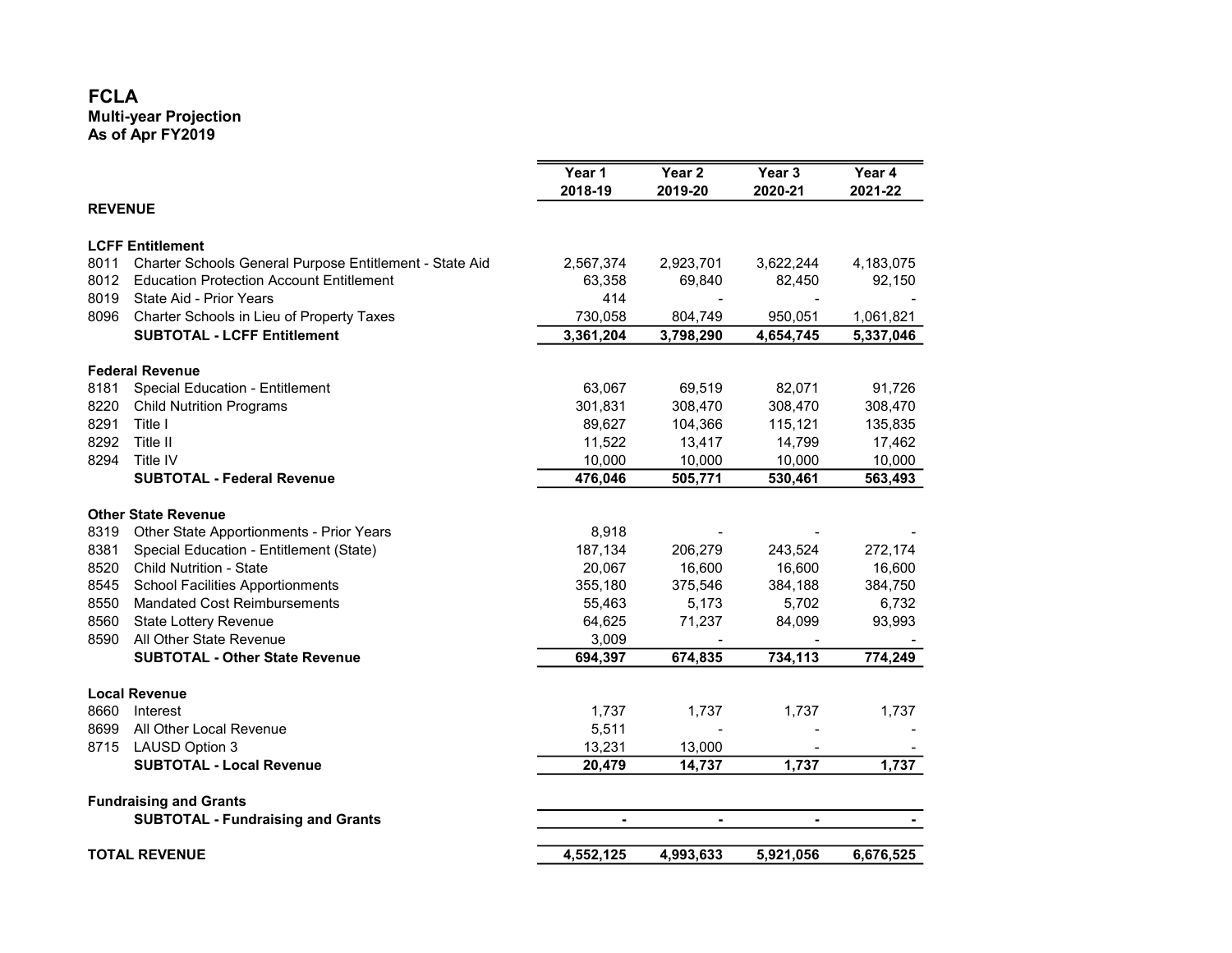| Year 1  | Year 2  | Year 3  | Year 4  |
|---------|---------|---------|---------|
| 2018-19 | 2019-20 | 2020-21 | 2021-22 |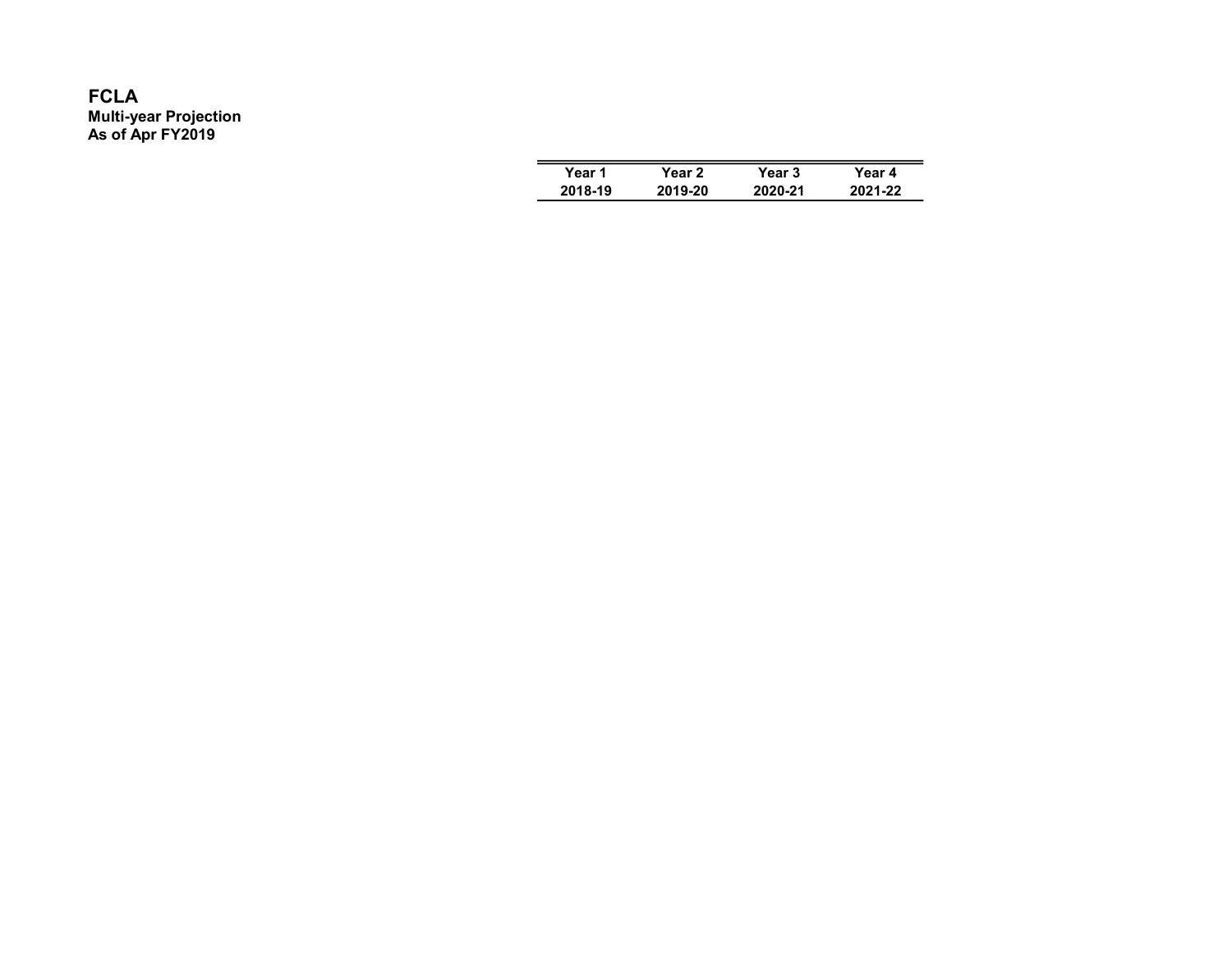|      |                                                  | Year 1    | Year <sub>2</sub> | Year 3    | Year 4    |
|------|--------------------------------------------------|-----------|-------------------|-----------|-----------|
|      |                                                  | 2018-19   | 2019-20           | 2020-21   | 2021-22   |
|      | <b>EXPENSES</b>                                  |           |                   |           |           |
|      | <b>Compensation &amp; Benefits</b>               |           |                   |           |           |
|      | <b>Certificated Salaries</b>                     |           |                   |           |           |
| 1100 | <b>Teachers Salaries</b>                         | 983,386   | 1,165,343         | 1,263,450 | 1,414,670 |
| 1200 | <b>Certificated Pupil Support Salaries</b>       | 201,802   | 220,954           | 273,340   | 327,692   |
| 1300 | Certificated Supervisor & Administrator Salaries | 155,187   | 159,966           | 167,832   | 173,077   |
|      | <b>SUBTOTAL - Certificated Salaries</b>          | 1,340,374 | 1,546,262         | 1,704,622 | 1,915,439 |
|      | <b>Classified Salaries</b>                       |           |                   |           |           |
| 2100 | <b>Classified Instructional Aide Salaries</b>    | 210,720   | 216,164           | 250,605   | 298,742   |
| 2201 | Maintenance/Custodial/Security                   | 119,643   | 131,778           | 135,151   | 138,530   |
| 2202 | Supervision                                      | 59,060    | 73,969            | 77,842    | 79,512    |
| 2401 | Office/Tech/Finance                              | 83,214    | 130,356           | 179,630   | 250,046   |
| 2900 | <b>Classified Other Salaries</b>                 | 3,333     | 4,500             | 4,613     | 4,728     |
|      | <b>SUBTOTAL - Classified Salaries</b>            | 475,970   | 556,767           | 647,841   | 771,557   |
|      |                                                  |           |                   |           |           |
| 3100 | <b>Employee Benefits</b><br><b>STRS</b>          | 218,756   | 258,226           | 308,537   | 356,272   |
| 3200 | <b>PERS</b>                                      | 30,013    | 46,703            | 64,900    | 85,802    |
| 3300 | OASDI-Medicare-Alternative                       | 48,132    | 57,011            | 65,313    | 77,755    |
| 3400 | Health & Welfare Benefits                        | 218,972   | 277,002           | 296,392   | 317,140   |
| 3500 | Unemployment Insurance                           | 1,232     | 1,378             | 1,533     | 1,756     |
| 3600 | <b>Workers Comp Insurance</b>                    | 25,610    | 23,886            | 26,720    | 30,519    |
| 3700 | <b>Retiree Benefits</b>                          | 59,463    | 59,463            | 59,463    | 59,463    |
|      | <b>SUBTOTAL - Employee Benefits</b>              | 602,177   | 723,669           | 822,857   | 928,706   |
|      | <b>Books &amp; Supplies</b>                      |           |                   |           |           |
| 4100 | Approved Textbooks & Core Curricula Materials    | 34,282    | 35,281            | 142,684   | 48,986    |
| 4200 | Books & Other Reference Materials                | 2,728     | 2,810             | 2,894     | 2,981     |
| 4300 | Materials & Supplies                             | 31,902    | 35,576            | 36,643    | 37,743    |
| 4315 | <b>Custodial Supplies</b>                        | 26,218    | 27,005            | 27,815    | 28,649    |
| 4320 | <b>Educational Software</b>                      | 18,637    | 69,843            | 21,882    | 23,682    |
| 4330 | <b>Office Supplies</b>                           | 11,409    | 12,820            | 15,589    | 17,945    |
| 4400 | Noncapitalized Equipment                         | 65,000    | 85,724            | 66,122    | 68,106    |
|      |                                                  |           |                   |           |           |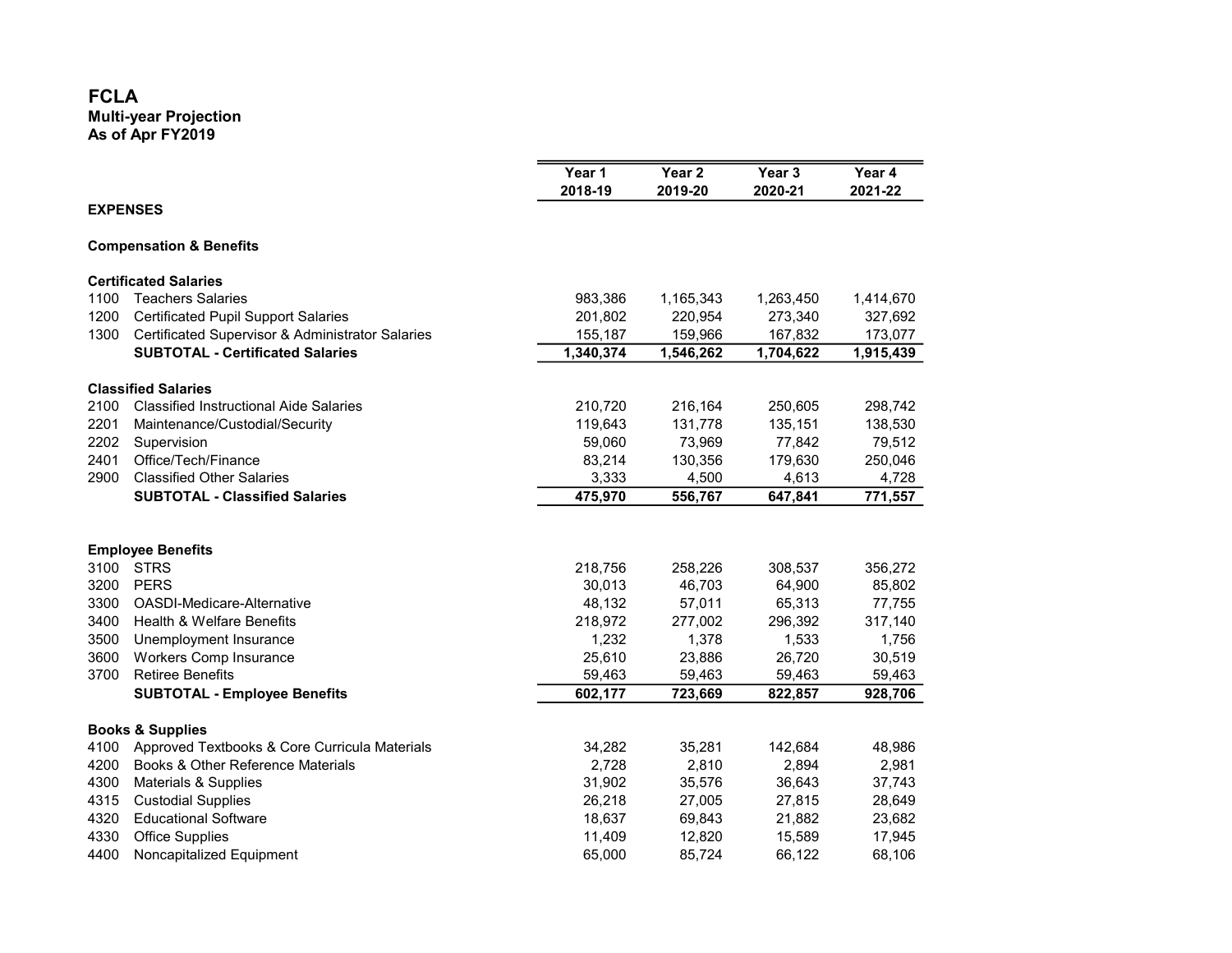| Year 1<br>Year <sub>2</sub><br>Year 3<br>2018-19<br>2019-20<br>2020-21<br>2021-22<br>4700<br>Food<br>296,590<br>306,158<br>306,158<br><b>SUBTOTAL - Books and Supplies</b><br>486,766<br>575,215<br>619,786<br><b>Services &amp; Other Operating Expenses</b><br>Travel & Conferences<br>6,895<br>6,230<br>6,770<br>5200<br>3,479<br>5300<br>Dues & Memberships<br>3,654<br>3,377<br>3,583<br>4,501<br>5,057<br>6,150<br>7,079<br>5450<br>Insurance - Other<br>19,639<br>5520<br>18,512<br>19,067<br>20,229<br>Security<br>5535<br>Utilities - All Utilities<br>69,300<br>71,379<br>73,520<br>75,726<br>48,606<br>47,933<br>5605<br>10,266<br>13,751<br><b>Equipment Leases</b><br>5610<br>513,000<br>502,750<br>504,000<br>512,250<br>Rent<br>5615<br>25,000<br>41,200<br>42,436<br>Repairs and Maintenance - Building<br>42,500<br>5815<br>Consultants - Instructional<br>1,030<br>1,061<br>1,093<br>5820<br>Consultants - Non-Instructional<br>4,891<br>5,260<br>5,914<br>6,485 |      |                                |        |        |           |
|------------------------------------------------------------------------------------------------------------------------------------------------------------------------------------------------------------------------------------------------------------------------------------------------------------------------------------------------------------------------------------------------------------------------------------------------------------------------------------------------------------------------------------------------------------------------------------------------------------------------------------------------------------------------------------------------------------------------------------------------------------------------------------------------------------------------------------------------------------------------------------------------------------------------------------------------------------------------------------|------|--------------------------------|--------|--------|-----------|
|                                                                                                                                                                                                                                                                                                                                                                                                                                                                                                                                                                                                                                                                                                                                                                                                                                                                                                                                                                                    |      |                                |        |        | Year 4    |
|                                                                                                                                                                                                                                                                                                                                                                                                                                                                                                                                                                                                                                                                                                                                                                                                                                                                                                                                                                                    |      |                                |        |        |           |
|                                                                                                                                                                                                                                                                                                                                                                                                                                                                                                                                                                                                                                                                                                                                                                                                                                                                                                                                                                                    |      |                                |        |        | 306,158   |
|                                                                                                                                                                                                                                                                                                                                                                                                                                                                                                                                                                                                                                                                                                                                                                                                                                                                                                                                                                                    |      |                                |        |        | 534,249   |
|                                                                                                                                                                                                                                                                                                                                                                                                                                                                                                                                                                                                                                                                                                                                                                                                                                                                                                                                                                                    |      |                                |        |        |           |
|                                                                                                                                                                                                                                                                                                                                                                                                                                                                                                                                                                                                                                                                                                                                                                                                                                                                                                                                                                                    |      |                                |        |        | 7,253     |
|                                                                                                                                                                                                                                                                                                                                                                                                                                                                                                                                                                                                                                                                                                                                                                                                                                                                                                                                                                                    |      |                                |        |        |           |
|                                                                                                                                                                                                                                                                                                                                                                                                                                                                                                                                                                                                                                                                                                                                                                                                                                                                                                                                                                                    |      |                                |        |        |           |
|                                                                                                                                                                                                                                                                                                                                                                                                                                                                                                                                                                                                                                                                                                                                                                                                                                                                                                                                                                                    |      |                                |        |        |           |
|                                                                                                                                                                                                                                                                                                                                                                                                                                                                                                                                                                                                                                                                                                                                                                                                                                                                                                                                                                                    |      |                                |        |        |           |
|                                                                                                                                                                                                                                                                                                                                                                                                                                                                                                                                                                                                                                                                                                                                                                                                                                                                                                                                                                                    |      |                                |        |        |           |
|                                                                                                                                                                                                                                                                                                                                                                                                                                                                                                                                                                                                                                                                                                                                                                                                                                                                                                                                                                                    |      |                                |        |        |           |
|                                                                                                                                                                                                                                                                                                                                                                                                                                                                                                                                                                                                                                                                                                                                                                                                                                                                                                                                                                                    |      |                                |        |        |           |
|                                                                                                                                                                                                                                                                                                                                                                                                                                                                                                                                                                                                                                                                                                                                                                                                                                                                                                                                                                                    |      |                                |        |        | 1,126     |
|                                                                                                                                                                                                                                                                                                                                                                                                                                                                                                                                                                                                                                                                                                                                                                                                                                                                                                                                                                                    |      |                                |        |        |           |
| 37,983                                                                                                                                                                                                                                                                                                                                                                                                                                                                                                                                                                                                                                                                                                                                                                                                                                                                                                                                                                             | 5824 | <b>District Oversight Fees</b> | 33,612 | 46,547 | 53,370    |
| 5836<br>3,892<br>4,373<br>5,318<br>Fingerprinting                                                                                                                                                                                                                                                                                                                                                                                                                                                                                                                                                                                                                                                                                                                                                                                                                                                                                                                                  |      |                                |        |        | 6,122     |
| 5845<br>2,575<br>Legal Fees<br>2,652<br>2,732                                                                                                                                                                                                                                                                                                                                                                                                                                                                                                                                                                                                                                                                                                                                                                                                                                                                                                                                      |      |                                |        |        | 2,814     |
| 5851<br>1,030<br>1,093<br>Marketing and Student Recruiting<br>1,061                                                                                                                                                                                                                                                                                                                                                                                                                                                                                                                                                                                                                                                                                                                                                                                                                                                                                                                |      |                                |        |        | 1,126     |
| 5858<br><b>CMO Fees Expense</b><br>382,861<br>418,913<br>485,844                                                                                                                                                                                                                                                                                                                                                                                                                                                                                                                                                                                                                                                                                                                                                                                                                                                                                                                   |      |                                |        |        | 536,398   |
| 5861<br>Prior Yr Exp (not accrued)<br>31                                                                                                                                                                                                                                                                                                                                                                                                                                                                                                                                                                                                                                                                                                                                                                                                                                                                                                                                           |      |                                |        |        |           |
| 5864<br>Professional Development - Other<br>25,831<br>16,390<br>16,882                                                                                                                                                                                                                                                                                                                                                                                                                                                                                                                                                                                                                                                                                                                                                                                                                                                                                                             |      |                                |        |        | 17,388    |
| 5869<br><b>Special Education Contract Instructors</b><br>200,654<br>204,124<br>122,697                                                                                                                                                                                                                                                                                                                                                                                                                                                                                                                                                                                                                                                                                                                                                                                                                                                                                             |      |                                |        |        | 126,378   |
| 5872<br>55,160<br>65,119<br><b>Special Education Encroachment</b><br>50,040                                                                                                                                                                                                                                                                                                                                                                                                                                                                                                                                                                                                                                                                                                                                                                                                                                                                                                        |      |                                |        |        | 72,780    |
| 1,769<br>5877<br><b>Student Activities</b><br>3,408<br>1,455                                                                                                                                                                                                                                                                                                                                                                                                                                                                                                                                                                                                                                                                                                                                                                                                                                                                                                                       |      |                                |        |        | 2,036     |
| 5884<br>45,000<br>46,350<br>Substitutes<br>47,741                                                                                                                                                                                                                                                                                                                                                                                                                                                                                                                                                                                                                                                                                                                                                                                                                                                                                                                                  |      |                                |        |        | 49,173    |
| 5887<br><b>Technology Services</b><br>13,013<br>13,403<br>13,805                                                                                                                                                                                                                                                                                                                                                                                                                                                                                                                                                                                                                                                                                                                                                                                                                                                                                                                   |      |                                |        |        | 14,219    |
| 12<br>5898<br><b>Bad Debt Expense</b>                                                                                                                                                                                                                                                                                                                                                                                                                                                                                                                                                                                                                                                                                                                                                                                                                                                                                                                                              |      |                                |        |        |           |
| 19,220<br>5899<br>Miscellaneous Operating Expenses<br>14,638<br>15,797                                                                                                                                                                                                                                                                                                                                                                                                                                                                                                                                                                                                                                                                                                                                                                                                                                                                                                             |      |                                |        |        | 16,829    |
| 5900<br>Communications<br>8,594<br>9,467<br>10,457                                                                                                                                                                                                                                                                                                                                                                                                                                                                                                                                                                                                                                                                                                                                                                                                                                                                                                                                 |      |                                |        |        | 11,615    |
| <b>SUBTOTAL - Services &amp; Other Operating Exp.</b><br>1,436,572<br>1,497,651<br>1,554,421                                                                                                                                                                                                                                                                                                                                                                                                                                                                                                                                                                                                                                                                                                                                                                                                                                                                                       |      |                                |        |        | 1,635,098 |
| <b>Depreciation Expense</b>                                                                                                                                                                                                                                                                                                                                                                                                                                                                                                                                                                                                                                                                                                                                                                                                                                                                                                                                                        |      |                                |        |        |           |
| 102,875<br>50,263<br>6900<br>Depreciation<br>35,818                                                                                                                                                                                                                                                                                                                                                                                                                                                                                                                                                                                                                                                                                                                                                                                                                                                                                                                                |      |                                |        |        | 32,842    |
| 102,875<br>35,818<br><b>SUBTOTAL - Depreciation Expense</b><br>50,263                                                                                                                                                                                                                                                                                                                                                                                                                                                                                                                                                                                                                                                                                                                                                                                                                                                                                                              |      |                                |        |        | 32,842    |
| <b>Other Outflows</b>                                                                                                                                                                                                                                                                                                                                                                                                                                                                                                                                                                                                                                                                                                                                                                                                                                                                                                                                                              |      |                                |        |        |           |
| 3,811<br>7438 Long term debt - Interest<br>40                                                                                                                                                                                                                                                                                                                                                                                                                                                                                                                                                                                                                                                                                                                                                                                                                                                                                                                                      |      |                                |        |        |           |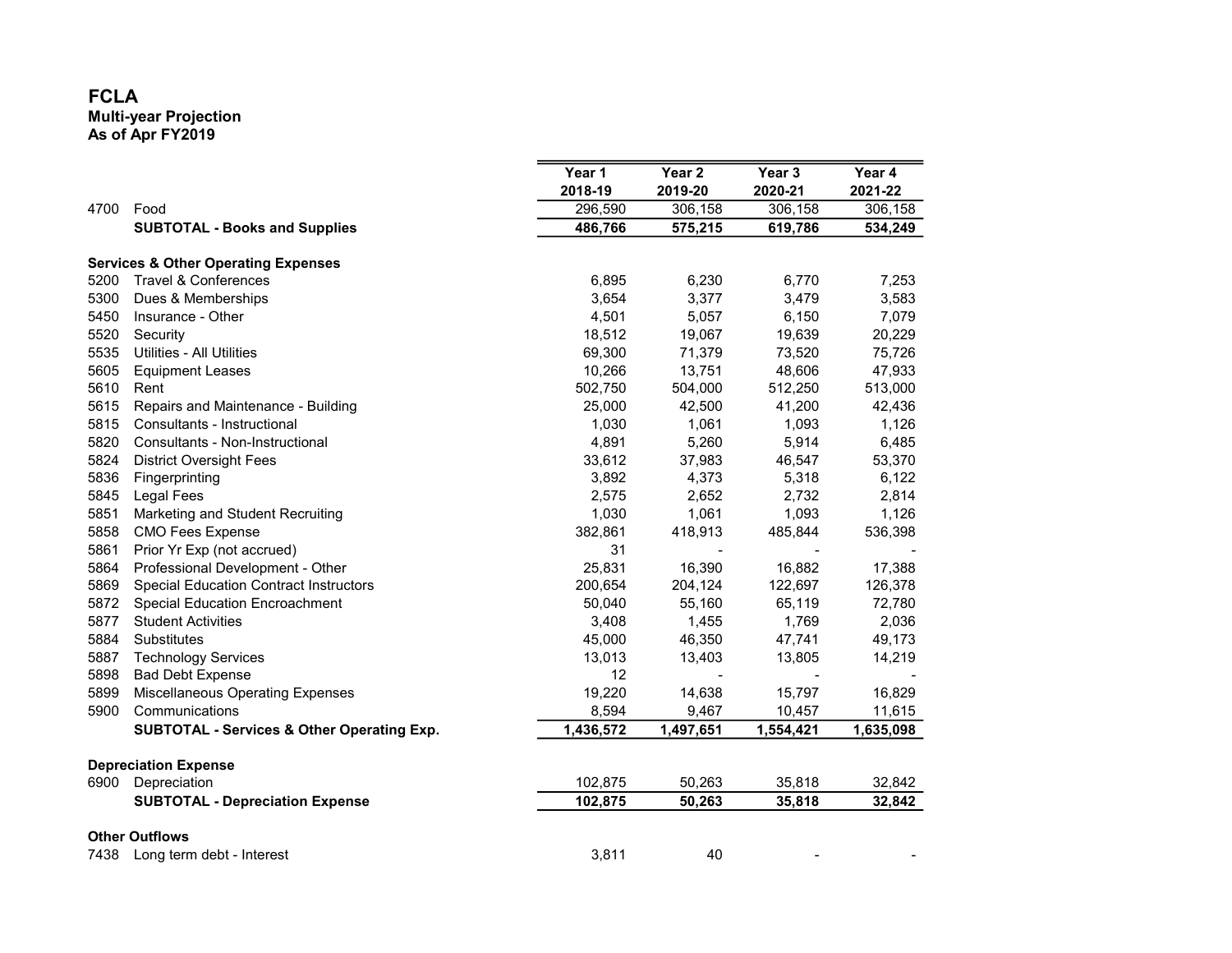|                                  | Year 1    | Year 2    | Year 3    | Year 4    |  |
|----------------------------------|-----------|-----------|-----------|-----------|--|
|                                  | 2018-19   | 2019-20   | 2020-21   | 2021-22   |  |
| <b>SUBTOTAL - Other Outflows</b> | 3.811     | 40        |           |           |  |
|                                  |           |           |           |           |  |
| <b>TOTAL EXPENSES</b>            | 4.448.546 | 4.949.867 | 5,385,345 | 5,817,890 |  |
|                                  |           |           |           |           |  |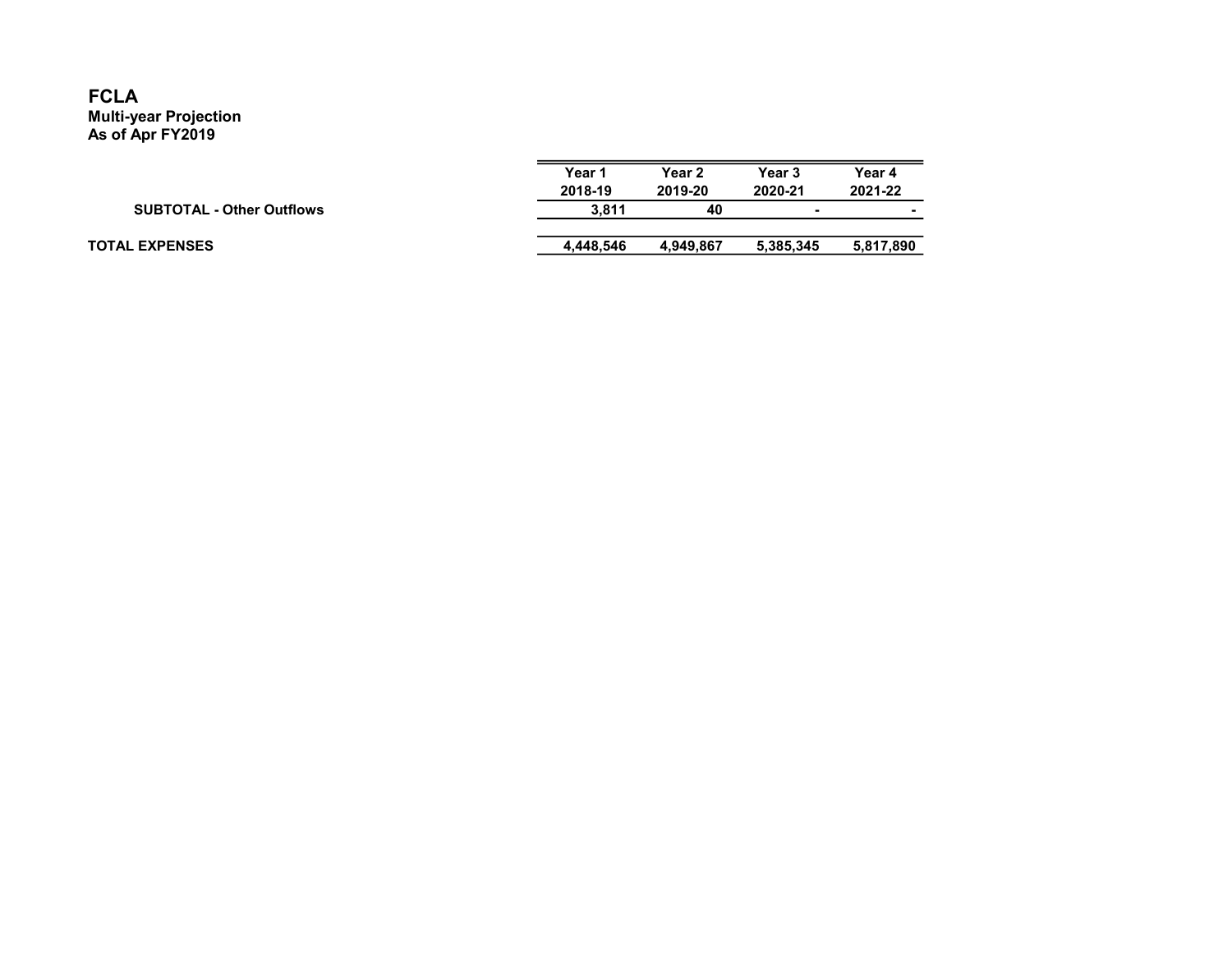|                                           | Year 1<br>2018-19 | Year <sub>2</sub><br>2019-20 | Year <sub>3</sub><br>2020-21 | Year 4<br>2021-22 |
|-------------------------------------------|-------------------|------------------------------|------------------------------|-------------------|
| <b>SUMMARY</b>                            |                   |                              |                              |                   |
| <b>Revenue</b>                            |                   |                              |                              |                   |
| <b>LCFF Entitlement</b>                   |                   |                              |                              |                   |
| <b>Federal Revenue</b>                    |                   |                              |                              |                   |
| <b>Other State Revenues</b>               |                   |                              |                              |                   |
| <b>Local Revenues</b>                     | 3,527,319         | 3,546,195                    | 3,672,751                    | 3,777,638         |
| <b>Fundraising and Grants</b>             |                   |                              |                              |                   |
| <b>Total Revenue</b>                      | 3,527,319         | 3,546,195                    | 3,672,751                    | 3,777,638         |
| <b>Expenses</b>                           |                   |                              |                              |                   |
| <b>Compensation and Benefits</b>          | 2,547,716         | 2,558,908                    | 2,668,208                    | 2,751,699         |
| <b>Books and Supplies</b>                 | 81,165            | 69,695                       | 71,786                       | 73,940            |
| Services and Other Operating Expenditures | 869,059           | 879,493                      | 894,658                      | 915,288           |
| Depreciation                              | 29,378            | 38,099                       | 38,099                       | 36,710            |
| <b>Other Outflows</b>                     |                   |                              |                              |                   |
| <b>Total Expenses</b>                     | 3,527,319         | 3,546,195                    | 3,672,751                    | 3,777,638         |
| <b>Operating Income</b>                   |                   |                              |                              |                   |
| <b>Fund Balance</b>                       |                   |                              |                              |                   |
| Beginning Balance (Unaudited)             | 4,483,962         | 4,483,962                    | 4,483,962                    | 4,483,962         |
| Audit Adjustment                          |                   |                              |                              |                   |
| <b>Beginning Balance (Audited)</b>        | 4,483,962         | 4,483,962                    | 4,483,962                    | 4,483,962         |
| Operating Income                          |                   |                              |                              |                   |
| <b>Ending Fund Balance</b>                | 4,483,962         | 4,483,962                    | 4,483,962                    | 4,483,962         |
| <b>Total Revenue Per ADA</b>              |                   |                              |                              |                   |
| <b>Total Expenses Per ADA</b>             |                   |                              |                              |                   |
| <b>Operating Income Per ADA</b>           |                   |                              |                              |                   |
| Fund Balance as a % of Expenses           | 127%              | 126%                         | 122%                         | 119%              |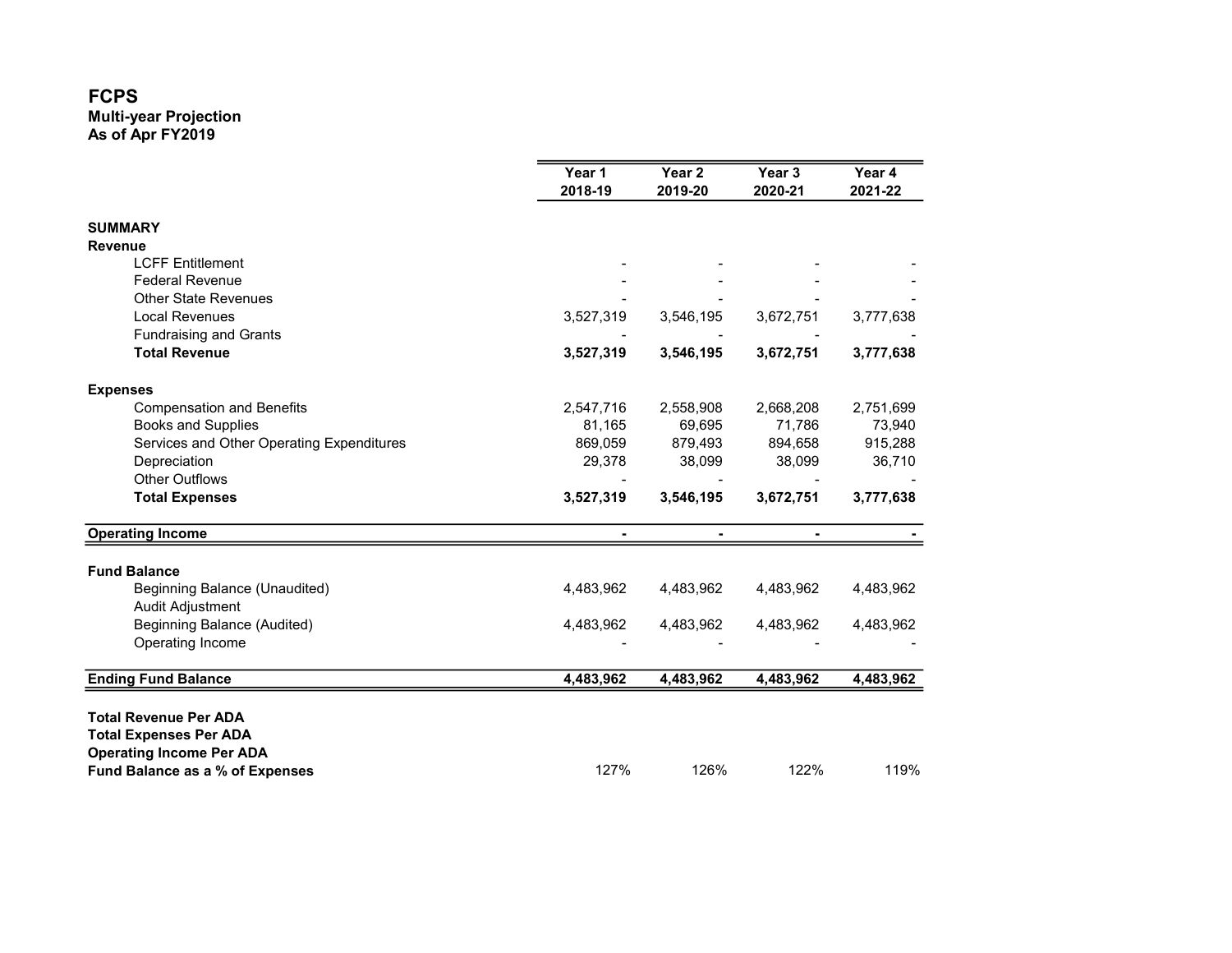#### FCPS

| Year 1 | Year 2  | Year 3  | Year 4<br>2021-22 |
|--------|---------|---------|-------------------|
|        |         |         |                   |
|        |         |         |                   |
|        |         |         |                   |
|        |         |         |                   |
|        |         |         |                   |
|        |         |         |                   |
|        |         |         |                   |
|        |         |         |                   |
|        |         |         |                   |
|        |         |         |                   |
|        |         |         |                   |
|        |         |         |                   |
|        |         |         |                   |
|        |         |         |                   |
| 23     | 21      | 21      | 21                |
| 1      |         | 1       | 1                 |
|        |         |         |                   |
|        |         |         |                   |
|        |         |         |                   |
|        | 3%      | 3%      | 3%                |
|        | 2018-19 | 2019-20 | 2020-21           |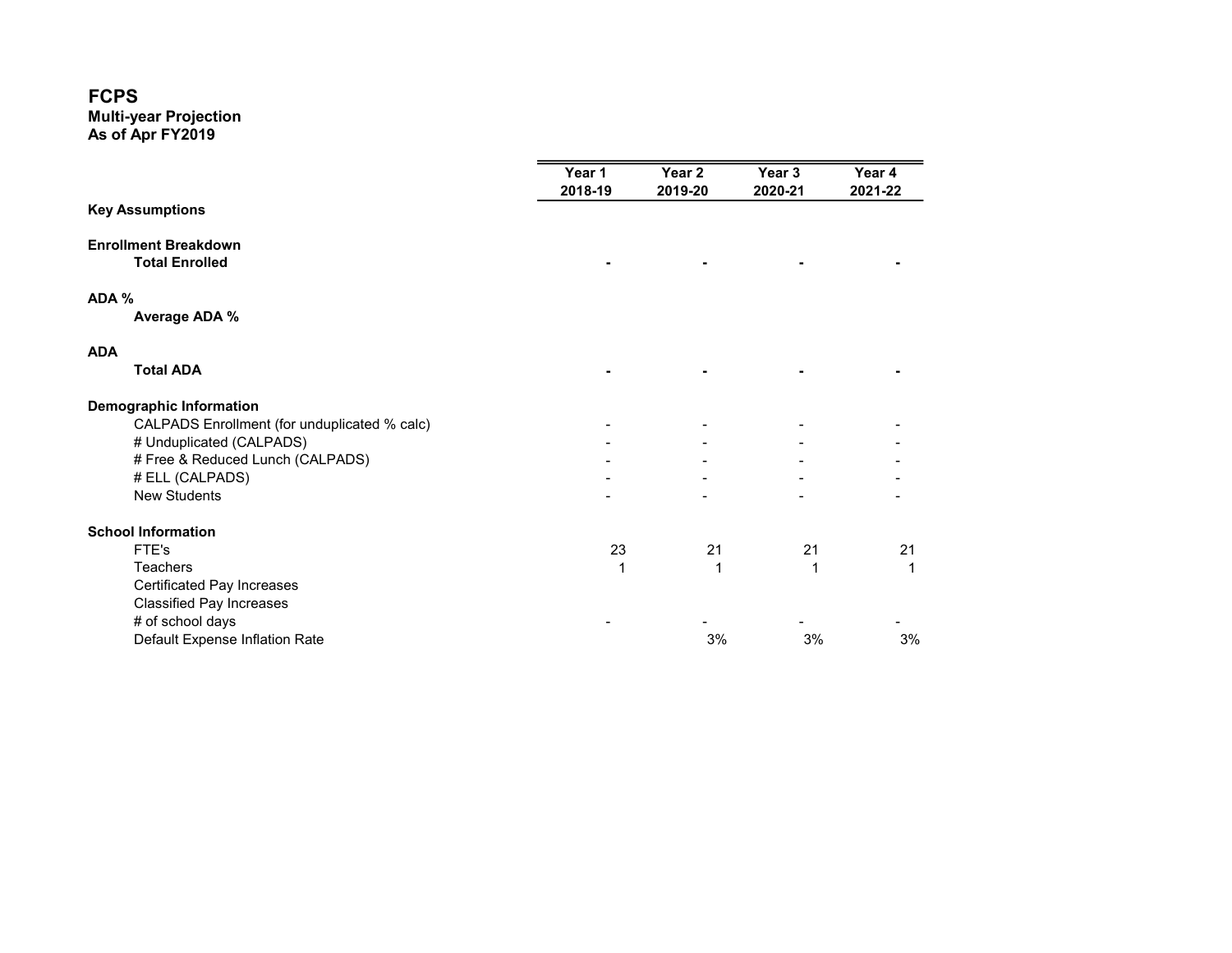### FCPS

|                |                                                                     | Year 1<br>2018-19 | Year 2<br>2019-20 | Year 3<br>2020-21 | Year 4<br>2021-22 |
|----------------|---------------------------------------------------------------------|-------------------|-------------------|-------------------|-------------------|
| <b>REVENUE</b> |                                                                     |                   |                   |                   |                   |
|                | <b>LCFF Entitlement</b><br><b>SUBTOTAL - LCFF Entitlement</b>       |                   | ٠                 | $\blacksquare$    |                   |
|                | <b>Federal Revenue</b><br><b>SUBTOTAL - Federal Revenue</b>         |                   | ٠                 |                   |                   |
|                | <b>Other State Revenue</b><br><b>SUBTOTAL - Other State Revenue</b> |                   | ۰                 |                   |                   |
|                | <b>Local Revenue</b>                                                |                   |                   |                   |                   |
| 8660<br>8699   | Interest<br>All Other Local Revenue                                 | 24,581<br>5,948   | 23,992            | 23,869            | 23,703            |
| 8721           | <b>CMO Fees Revenue</b>                                             | 3,496,791         | 3,522,203         | 3,648,882         | 3,753,935         |
|                | <b>SUBTOTAL - Local Revenue</b>                                     | 3,527,319         | 3,546,195         | 3,672,751         | 3,777,638         |
|                | <b>Fundraising and Grants</b>                                       |                   |                   |                   |                   |
|                | <b>SUBTOTAL - Fundraising and Grants</b>                            |                   | -                 |                   |                   |
|                | <b>TOTAL REVENUE</b>                                                | 3,527,319         | 3,546,195         | 3,672,751         | 3,777,638         |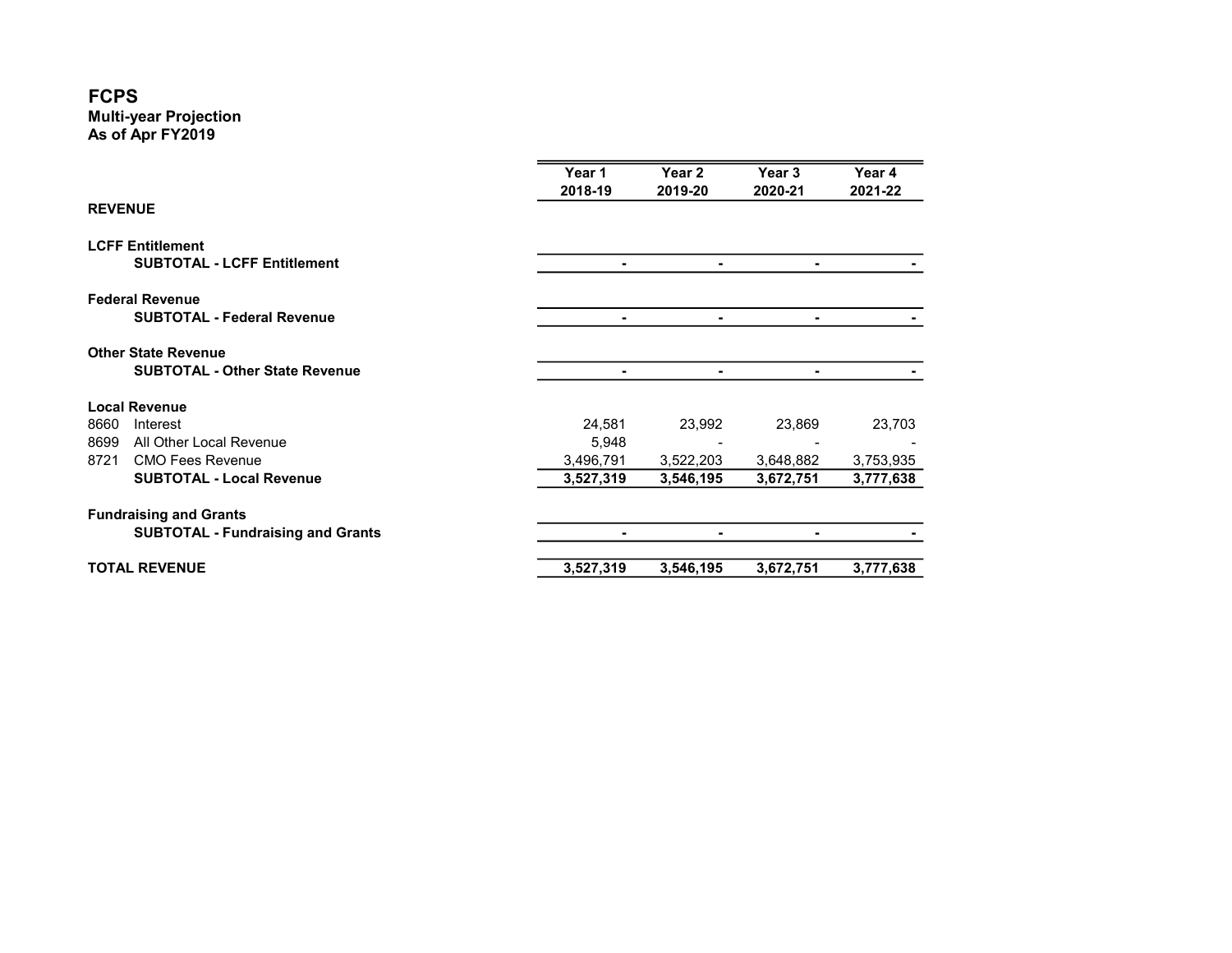|      |                                                  | Year 1      | Year <sub>2</sub> | Year 3      | Year 4    |
|------|--------------------------------------------------|-------------|-------------------|-------------|-----------|
|      |                                                  | 2018-19     | 2019-20           | 2020-21     | 2021-22   |
|      | <b>EXPENSES</b>                                  |             |                   |             |           |
|      | <b>Compensation &amp; Benefits</b>               |             |                   |             |           |
|      | <b>Certificated Salaries</b>                     |             |                   |             |           |
| 1100 | <b>Teachers Salaries</b>                         | $\mathbf 0$ | 0                 | $\mathbf 0$ | 0         |
| 1200 | <b>Certificated Pupil Support Salaries</b>       | 200,000     | 246,451           | 246,451     | 246,451   |
| 1300 | Certificated Supervisor & Administrator Salaries | 210,022     | 211,451           | 211,451     | 211,451   |
|      | <b>SUBTOTAL - Certificated Salaries</b>          | 410,022     | 457,902           | 457,902     | 457,902   |
|      | <b>Classified Salaries</b>                       |             |                   |             |           |
| 2201 | Maintenance/Custodial/Security                   | 797,508     | 766,972           | 785,467     | 800,988   |
| 2401 | Office/Tech/Finance                              | 588,074     | 548,720           | 565,591     | 582,473   |
| 2900 | <b>Classified Other Salaries</b>                 | 6,333       |                   |             |           |
|      | <b>SUBTOTAL - Classified Salaries</b>            | 1,391,916   | 1,315,692         | 1,351,058   | 1,383,460 |
|      |                                                  |             |                   |             |           |
|      | <b>Employee Benefits</b>                         |             |                   |             |           |
| 3100 | <b>STRS</b>                                      | 59,422      | 68,712            | 74,473      | 76,530    |
| 3200 | <b>PERS</b>                                      | 245,374     | 265,001           | 307,597     | 329,740   |
| 3300 | OASDI-Medicare-Alternative                       | 114,400     | 109,300           | 111,980     | 114,433   |
| 3400 | <b>Health &amp; Welfare Benefits</b>             | 300,122     | 321,130           | 343,609     | 367,662   |
| 3500 | Unemployment Insurance                           | 1,055       | 1,026             | 1,043       | 1,058     |
| 3600 | Workers Comp Insurance                           | 25,407      | 20,145            | 20,546      | 20,914    |
|      | <b>SUBTOTAL - Employee Benefits</b>              | 745,779     | 785,314           | 859,248     | 910,337   |
|      | <b>Books &amp; Supplies</b>                      |             |                   |             |           |
| 4300 | Materials & Supplies                             | 5,113       | 5,266             | 5,424       | 5,587     |
| 4315 | <b>Custodial Supplies</b>                        | 15,000      | 15,450            | 15,914      | 16,391    |
| 4330 | <b>Office Supplies</b>                           | 10,000      | 18,540            | 19,096      | 19,669    |
| 4400 | Noncapitalized Equipment                         | 51,053      | 30,439            | 31,352      | 32,293    |
|      | <b>SUBTOTAL - Books and Supplies</b>             | 81,165      | 69,695            | 71,786      | 73,940    |
|      | <b>Services &amp; Other Operating Expenses</b>   |             |                   |             |           |
| 5200 | <b>Travel &amp; Conferences</b>                  | 18,348      | 18,898            | 19,465      | 20,049    |
| 5300 | Dues & Memberships                               | 4,414       | 4,546             | 4,682       | 4,823     |
| 5450 | Insurance - Other                                | 166,604     | 185,000           | 190,550     | 196,267   |